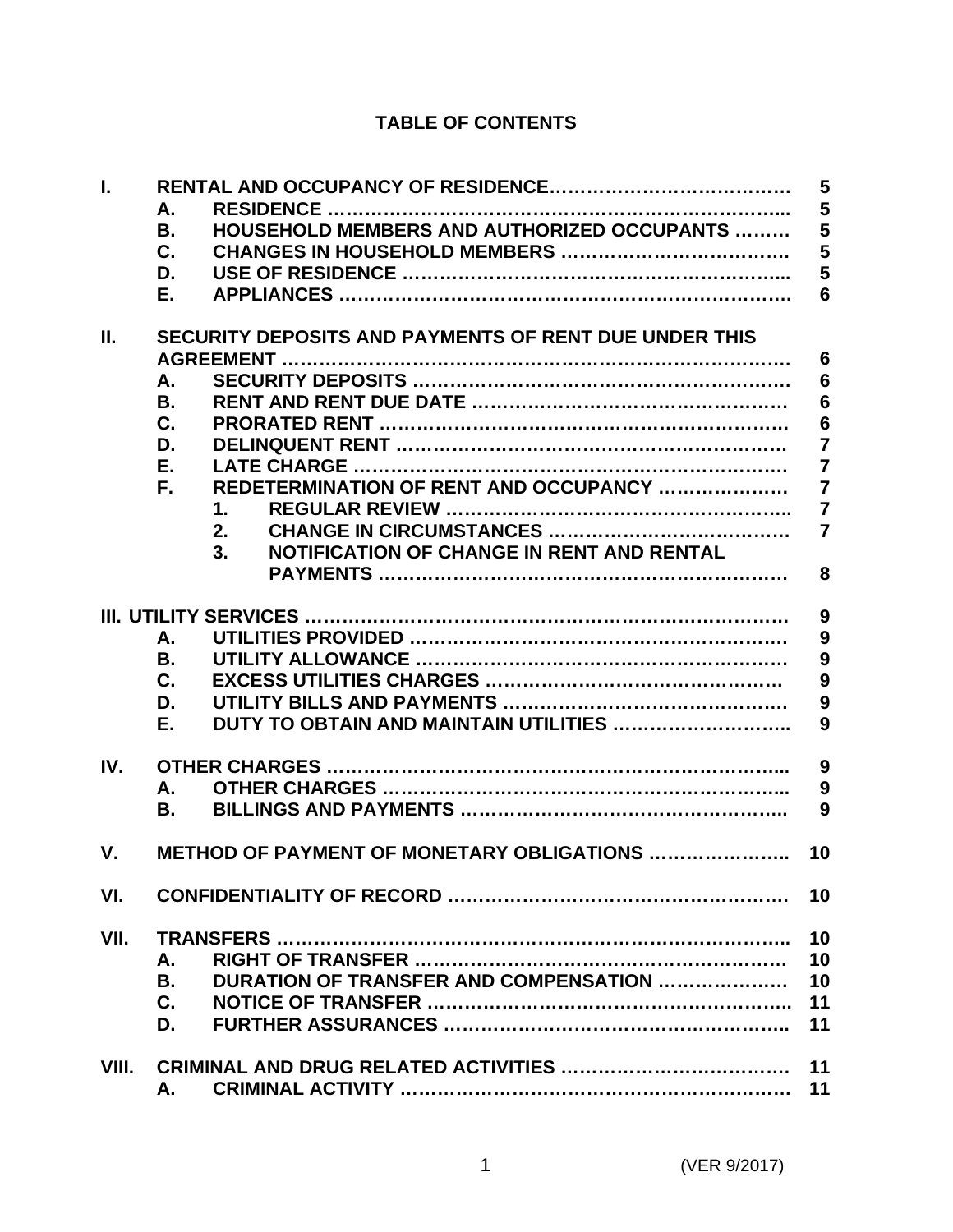|       | В.              |                                                    | 11 |
|-------|-----------------|----------------------------------------------------|----|
| IX.   |                 |                                                    | 12 |
|       | Α.              |                                                    | 12 |
|       | В.              |                                                    | 12 |
|       | C.              |                                                    | 12 |
|       | D.              | INTERFERENCE WITH JOB RESPONSIBILITIES             | 12 |
|       | Ε.              |                                                    | 12 |
|       | F.              |                                                    | 13 |
|       | G.              |                                                    | 13 |
|       | Η.              |                                                    | 13 |
|       | L.              |                                                    | 13 |
|       | J.              |                                                    | 13 |
|       | Κ.              |                                                    | 13 |
|       | L.              |                                                    | 13 |
|       | М.              | <b>DAMAGE TO RESIDENCE OR HOUSING DEVELOPMENT </b> | 13 |
|       | N.              |                                                    | 13 |
|       | 0.              |                                                    | 14 |
|       | Ρ.              |                                                    | 14 |
|       |                 |                                                    |    |
| X.    |                 |                                                    | 14 |
|       | Α.              |                                                    | 14 |
|       | <b>B.</b>       |                                                    | 14 |
|       | C.              |                                                    | 14 |
|       | D.              |                                                    | 14 |
|       | Ε.              |                                                    | 14 |
|       | F.              |                                                    | 14 |
|       | G.              |                                                    | 14 |
|       | Η.              |                                                    | 14 |
|       | L.              |                                                    | 15 |
|       |                 |                                                    |    |
| XI.   |                 |                                                    | 15 |
|       |                 |                                                    |    |
| XII.  |                 |                                                    | 15 |
|       | А.              | PRECOMMENCEMENT AND TERMINATION INSPECTIONS        | 15 |
|       | <b>B.</b><br>C. |                                                    | 15 |
|       |                 |                                                    | 16 |
| XIII. |                 | DEFAULTS, TERMINATIONS AND ABANDONMENTS            | 16 |
|       | А.              |                                                    | 16 |
|       | В.              |                                                    | 16 |
|       | $\mathbf{C}$ .  |                                                    | 16 |
|       | D.              |                                                    | 17 |
|       | Е.              |                                                    | 18 |
|       | F.              | RIGHT TO TERMINATE CORESIDENT STATUS               | 18 |
|       |                 |                                                    |    |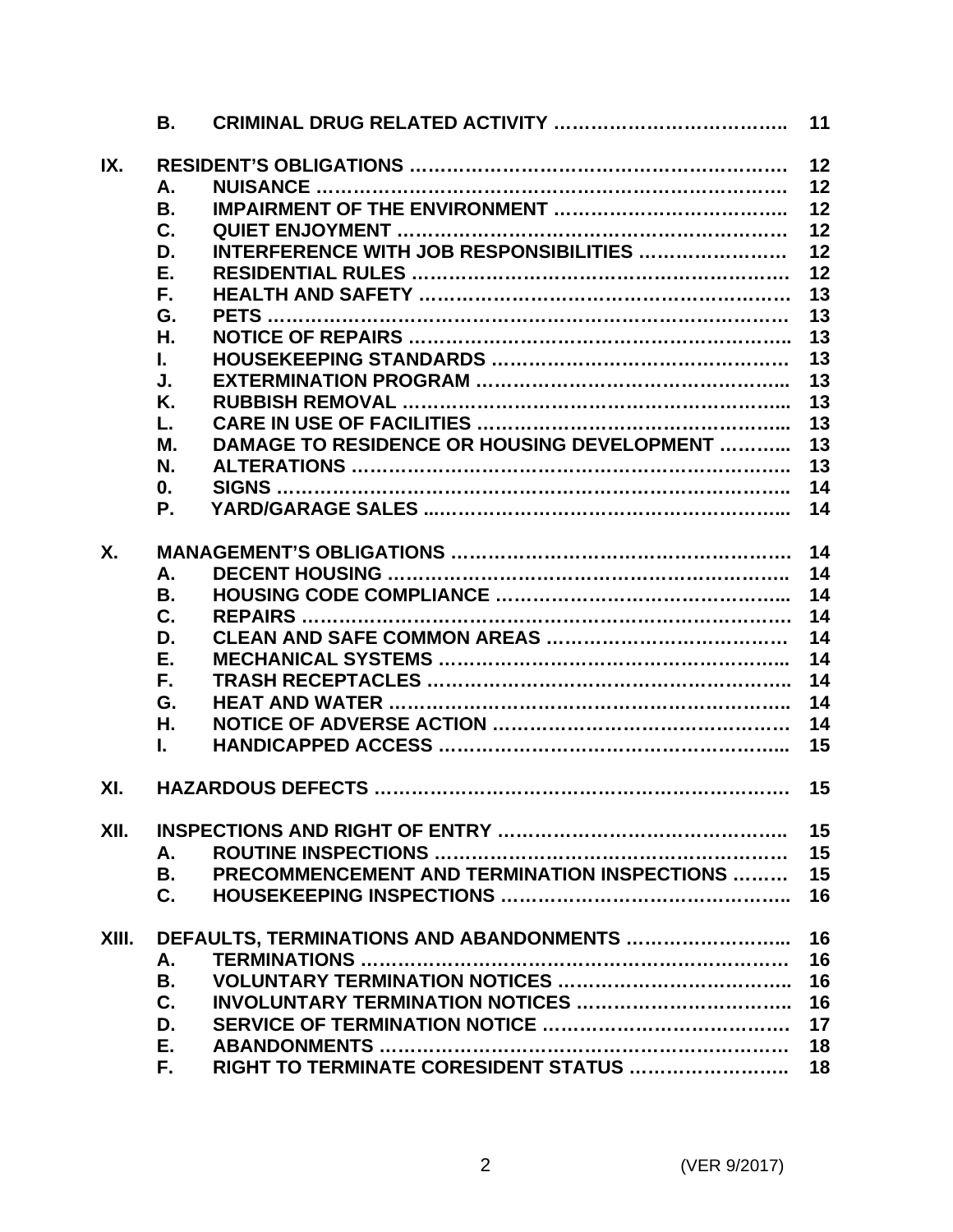|      | А.<br>В.                                                                        | 18<br>18<br>18             |
|------|---------------------------------------------------------------------------------|----------------------------|
| XV.  | Α.<br><b>B.</b><br>C.<br><b>INCORPORATION OF THE GRIEVANCE POLICY AND</b><br>D. | 19<br>19<br>19<br>19<br>19 |
| XVI. |                                                                                 | 20                         |
|      | XVII. MODIFICATIONS AND AMENDMENTS TO THIS AGREEMENT                            | 20                         |
|      |                                                                                 | 20                         |
| XIX. |                                                                                 | 20                         |
| XX.  |                                                                                 | 20                         |
| XXI. |                                                                                 | 21                         |
|      |                                                                                 | 21                         |
|      | XXIII. THE EFFECT OF PRIOR RENTAL AGREEMENTS                                    | 21                         |
|      |                                                                                 | 21                         |
|      | XXV. COMMUNITY SERVICE AND SELF-SUFFICIENCY ACTIVITIES                          | 21                         |
|      | XXVI. AUTOMATIC RENEWAL                                                         | 21                         |
|      | XXVII. NOTICE TO RESIDENT DATA BASE OF REGISTERED SEX                           | 22                         |
|      |                                                                                 | 22                         |
|      |                                                                                 | 23                         |
|      | PUBLIC HOUSING NON-SMNOKING LEASE ADDENDUM                                      | 25                         |
|      |                                                                                 | 27                         |
|      |                                                                                 | 30                         |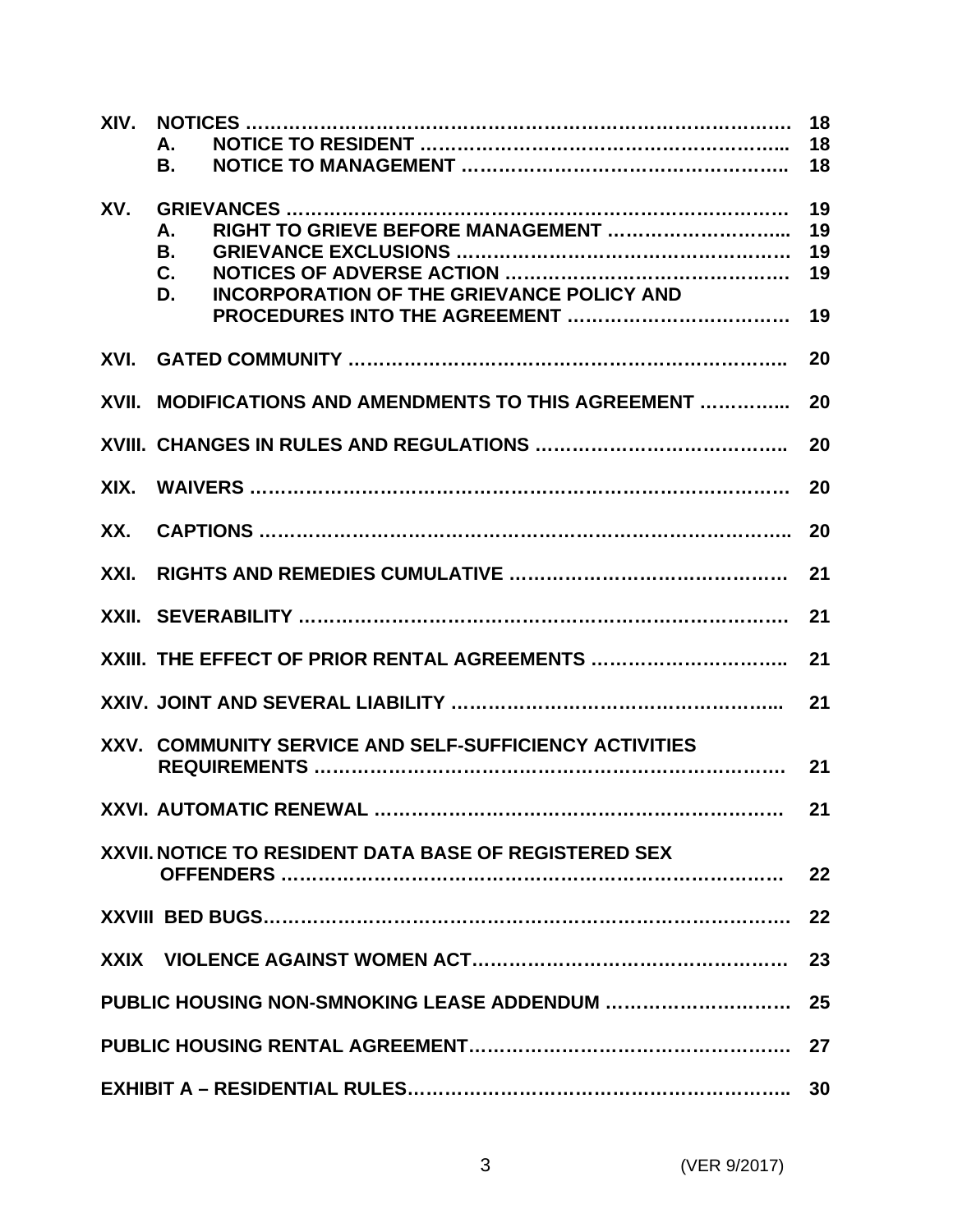# **RESIDENT GRIEVANCE POLICY**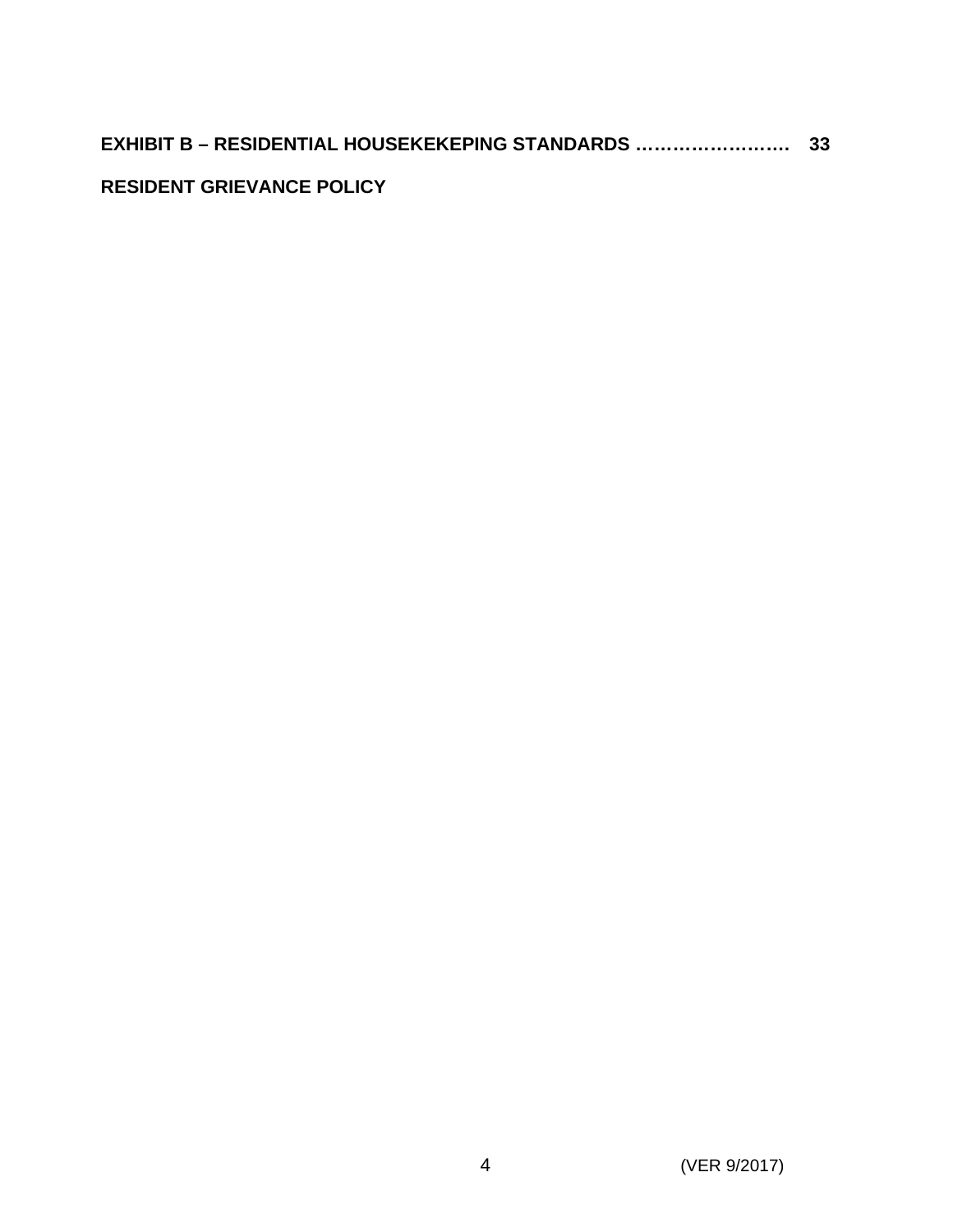### **THE HOUSING AUTHORITY OF THE CITY OF LOS ANGELES PUBLIC HOUSING RENTAL AGREEMENT**

This rental agreement (the "Agreement") is entered into by and between the Housing Authority of the City of Los Angeles ("Management") and the individual or individuals identified as residents (singularly or collectively, "Resident") for the rental of that certain residence ("Residence"), where both the Resident and Residence are identified in the rental summary (the 'Rental Summary") of this Agreement. Management shall stand as landlord to the Resident, and the Resident as tenant to Management.

# **I. RENTAL AND OCCUPANCY OF RESIDENCE**

**A. RESIDENCE -** Management agrees to rent to the Resident the Residence that is located within the housing development ("Housing Development") identified in the Rental Summary.

**B. HOUSEHOLD MEMBERS AND AUTHORIZED OCCUPANTS -** No one other than the Resident and their household members ("Household Members") as identified in the Rental Summary, shall reside in the Residence. All Household Members shall occupy the Residence as licensees with no right of possession to the Residence.

 **C. CHANGES IN HOUSEHOLD MEMBERS -** Any deletions of Household Members shall be reported in writing to Management within thirty (30) days of any Household Member ceasing to reside in the Residence. Except for newborns born to the Resident or a Household Member, adoptions, and court awarded custody, any additions of Household Members must be approved in advance, and in writing, by Management before any such individual or individuals may occupy the Residence. Permission to add Live-in Aides and foster children shall not be unreasonably refused.

**D. USE OF RESIDENCE -** The Resident shall have the right to the exclusive use and occupancy of the Residence as a private dwelling. The Residence shall be used only for residential purposes. The Residence shall be the sole and exclusive dwelling unit of the Resident and any and all Household Members (no Resident or Household Member may maintain another residence while this Agreement is in force). The Resident shall not, in whole or in part, assign this Agreement, or sublet or transfer possession of any part or all of the Residence. The Resident shall not give accommodations to boarders or lodgers. Residents may provide reasonable accommodations for their guests and visitors, but shall promptly obtain Management's written approval for the presence of any such person who occupies the residence for more than fourteen (14) days during any 12-month period. The Resident shall notify Management in advance when the Resident will be absent from the Residence for more than seven (7) consecutive days. The Resident shall give prompt prior written notice to Management in the event the Resident will be absent from the Unit for more than 30 calendar days. Such notice shall include information regarding the expected duration of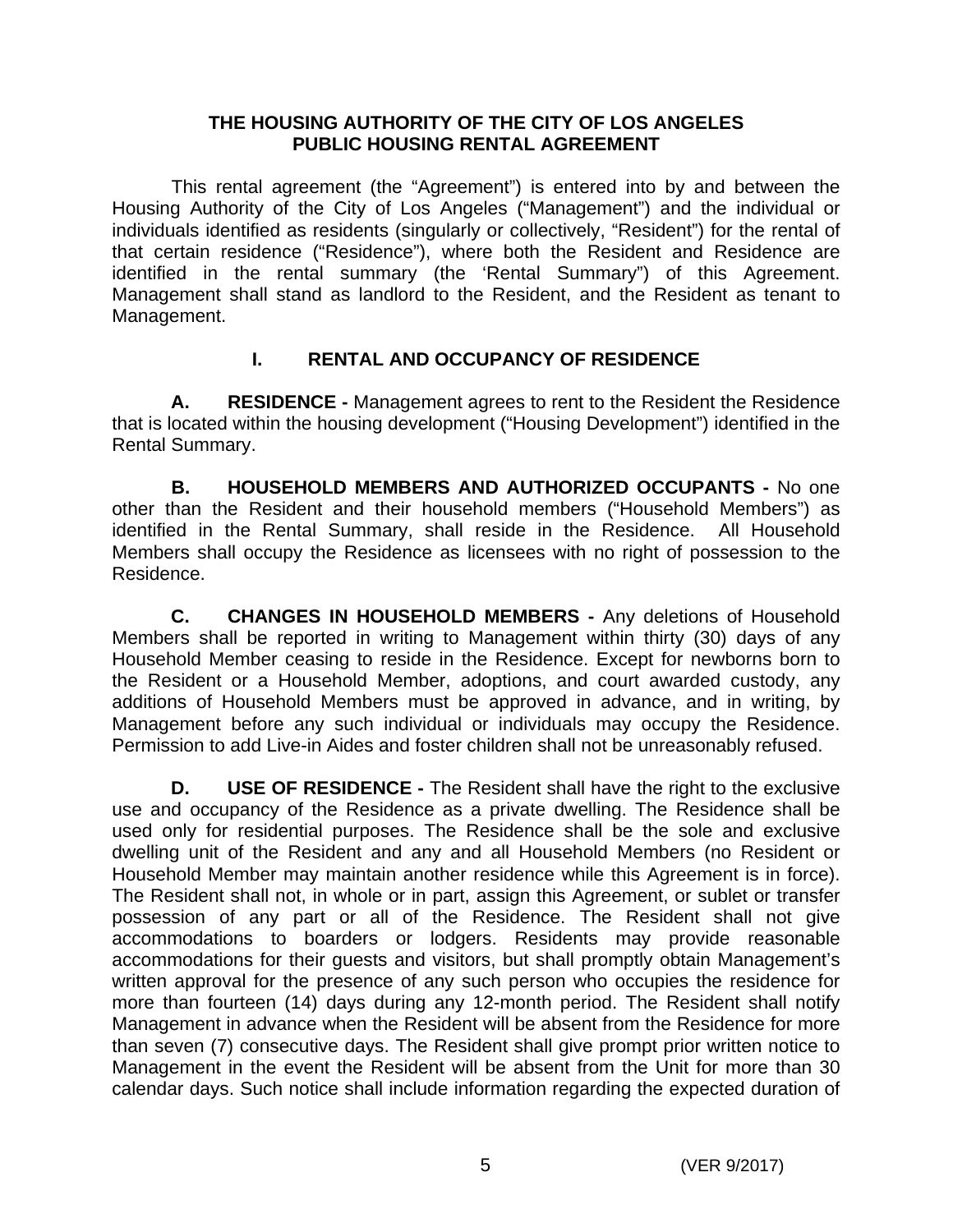the absence and where the Resident may be contacted in the event of an emergency.

**E. APPLIANCES -** Management shall provide those appliances listed in the Rental Summary in good working order and maintain same in good working order during the tenancy.

### **II. SECURITY DEPOSITS AND PAYMENTS OF RENT DUE UNDER THIS AGREEMENT**

**A. SECURITY DEPOSITS -** At the time the Resident signs this Agreement, the Resident will give Management the security deposit set forth in the Rental Summary. Management may, but shall not be required to, pay interest on the security deposit. The security deposit shall not be decreased at any time during the tenancy. If the rent increases during the tenancy, Management shall have the right at any time, upon 30 days written notice, to increase the security deposit to an amount equal to one month's rent.

After this Agreement is terminated, Management has the right to apply such amounts from the security deposit as are reasonably necessary to remedy damages suffered or cost incurred by Management due to any of the following: Resident's nonpayment of rent or any other charges; damage to the Residence or the Housing Development which exceeds normal wear and tear and which is caused by the Resident, Household Members, or their guests or visitors; and Management's costs and expenses incurred cleaning the Residence after Resident vacates.

Within three (3) weeks after the Resident vacates the Residence, the refundable amount (if any) of the security deposit will be returned together with a written closing statement which itemizes all costs, charges and expenses debited against the Resident's security deposit. Such statement will be mailed to the Resident's forwarding address. If such costs, charges or expenses or damages exceed the amount of the security deposit, the Resident will immediately pay the difference and shall remain obligated for such excess charges, expenses or damages after any termination of the Agreement. If the Resident vacates the Residence and owes a balance for any of the above reasons, they will not be eligible for re-admission to this or any other housing program administered by Management until the outstanding balance has been paid in full.

**B. RENT AND RENT DUE DATE -** The Resident shall pay Management the monthly rent ("Rent") set forth in the Rental Summary and as adjusted in accordance with HUD regulations and Subsection E hereof. Rent shall be paid on or before the first (1<sup>st</sup>) day of each calendar month beginning with the rent commencement Date ("Rent Commencement Date") that is set forth in the Rental Summary.

**C. PRORATED RENT -** The prorated rent payment ("Prorated Rent") for the prorated period ("Prorated Period"), both set forth in the Rental Summary, shall be due and payable at the time this Agreement is executed.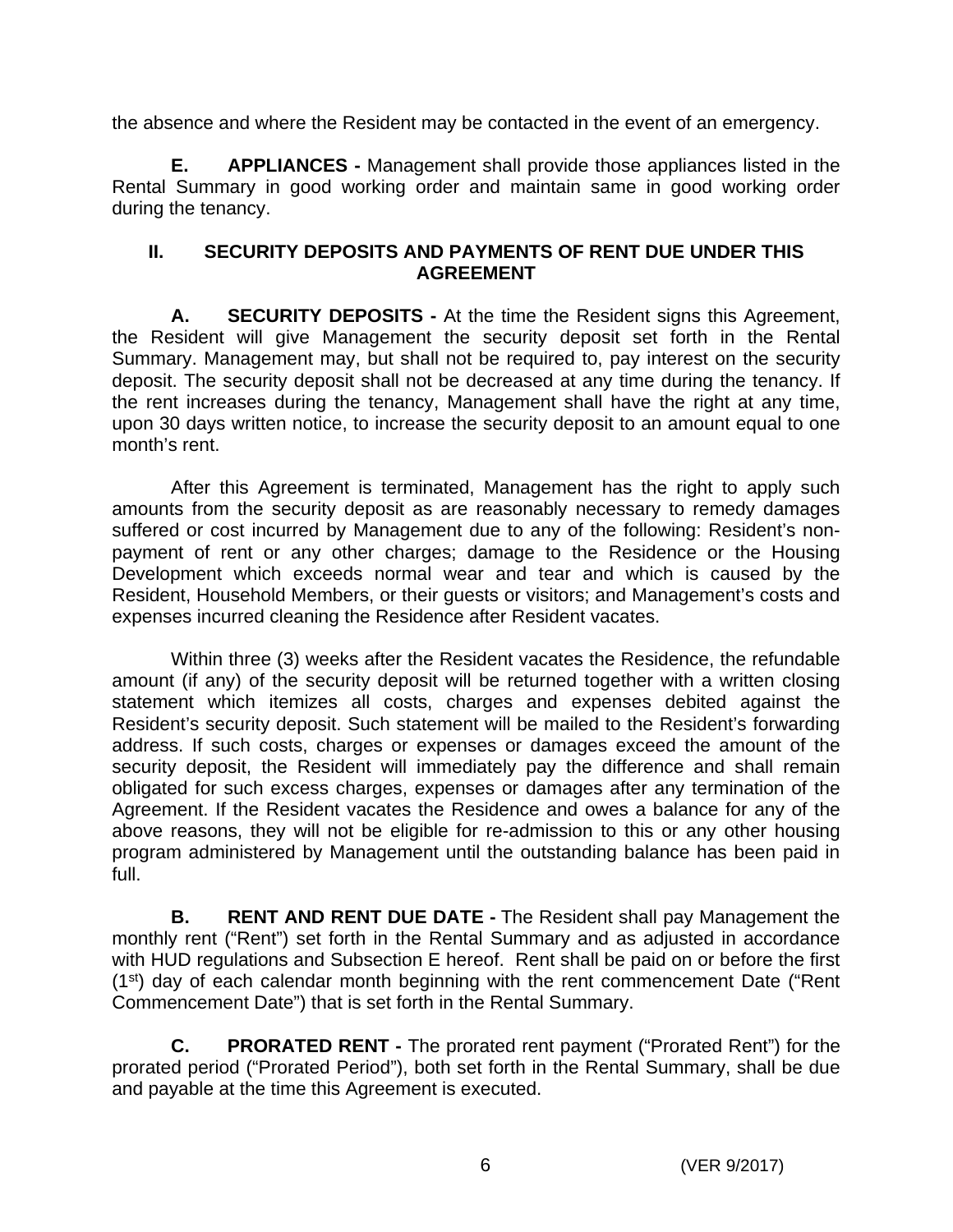**D. DELINQUENT RENT -** Should the Resident fail to pay rent by the first (1st) of the month when due, a notice to pay rent or quit will be served. Rent is delinquent if received by Management after the due date.

**E. LATE CHARGE AND NON SUFFICIENT FUNDS -** Should the Resident fail to pay rent timely, such that the full amount of rent has not been received by Management before the tenth  $(10<sup>th</sup>)$  of the month, in which said rent became due, the Resident shall be charged a \$20 late fee. Payment of the late fee shall be due on the first of the following month. Any notice to the Resident that a late charge has been assessed shall not waive, or otherwise affect, any lease termination notice or lawsuit. Tender of late fees after the expiration of a lease termination notice shall not waive said notice or the right to commence an eviction action based on the notice.

The Resident shall be charged for any and all checks returned by the Resident's bank in an amount equal charged Management by Management's bank.

# **F. REDETERMINATION OF RENT AND OCCUPANCY -**

# **1. REGULAR REVIEW-**

As required by federal law, or more frequently as reasonably requested by Management, the Resident shall meet with, and provide, Management with true and complete written verification of the household's income from all sources, household composition, and any other information deemed pertinent by Management in determining the family's eligibility for continued occupancy. Management will review this information and determine whether the Rent should be changed and if the Resident is still eligible to occupy the Residence. This meeting shall be called a "Regular Review.

Any adjustment to the Rent ("Rent Adjustment") required as a result of the Regular Review will be effective thirty (30) days after service on the Resident of a Notice of Rent Adjustment [See Section ll(E)(3) hereof]. The Rent, as adjusted with a Regular Review, will remain constant unless there is a "Change in Circumstances" as defined below.

If the Resident or Household Members fail to meet with Management or fail to provide Management with information that Management has requested, the Resident shall be in default of this Agreement. Any misrepresentation or omission of facts or information materially relevant in determining a rent adjustment or eligibility for occupancy of the Residence shall be deemed good cause to terminate this Agreement.

# **2. CHANGE IN CIRCUMSTANCES -**

The Resident shall notify Management of any "Change in Circumstances" within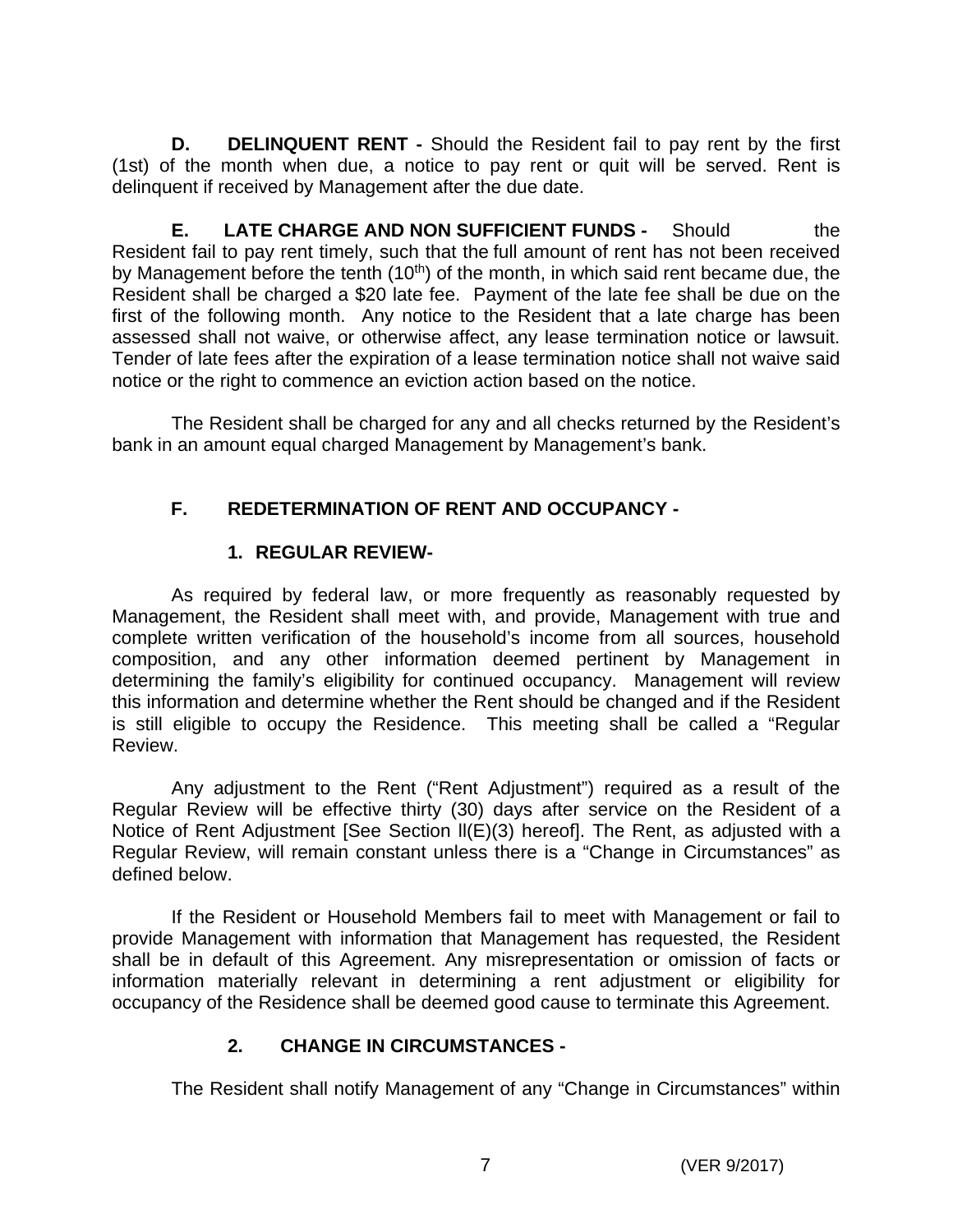thirty (30) days of such change. A "Change in Circumstances" occurs when:

- a) There is an addition or deletion of a Resident or Household Member; or
- b) A Resident or household member is temporarily out of the residence. As herein, "temporary" shall mean for more than 30 consecutive days; or
- c) There is a change in the income of the Resident or a Household Member.

If, upon verification of a Change in Circumstances, Management determines that Resident's Rent does not conform to the approved Occupancy Policy and Schedule of Rents Policy, then an adjustment in the rent ("Rent Adjustment") will be made such that the Rent will then conform.

Any decrease in Rent will be effective on the first day of the calendar month following the month in which either (1) the Change in Circumstances occurred, or (2) the Change in Circumstances was reported in writing to the Management office, whichever event occurred last. Any increase in Rent will be effective on the first day of the second calendar month following the month in which the Change in Circumstances occurred. A Notice of Rent Adjustment shall be delivered pursuant to Section ll(E)(3) hereof.

Failure to notify Management of any Change in Circumstances within the thirty (30) days following such change shall be deemed good cause to terminate this Agreement. Any misrepresentation or omission of facts or information materially relevant in determining a Rent Adjustment or eligibility shall be deemed good cause to terminate this Agreement.

If it is determined at any point during the tenancy that the Resident should have been charged more rent than they were, the Resident shall be charged the difference between the Rent and what should have been charged. Such difference in Rent shall be called retrorent ("Retrorent") and become due and payable thirty (30) days after written notice to the Resident. Retrorent shall be deemed Rent.

In addition to collecting Retrorent, Management shall have the right to pursue any additional actions and/or remedies available under the law including terminating this Agreement.

### **3. NOTIFICATION OF CHANGE IN RENT AND RENTAL PAYMENTS**

Management will mail or deliver a "Notice of Rent Adjustment" to Resident in accordance with Section XIV of this Agreement. Payments shall be made in accordance with Section V of this Agreement.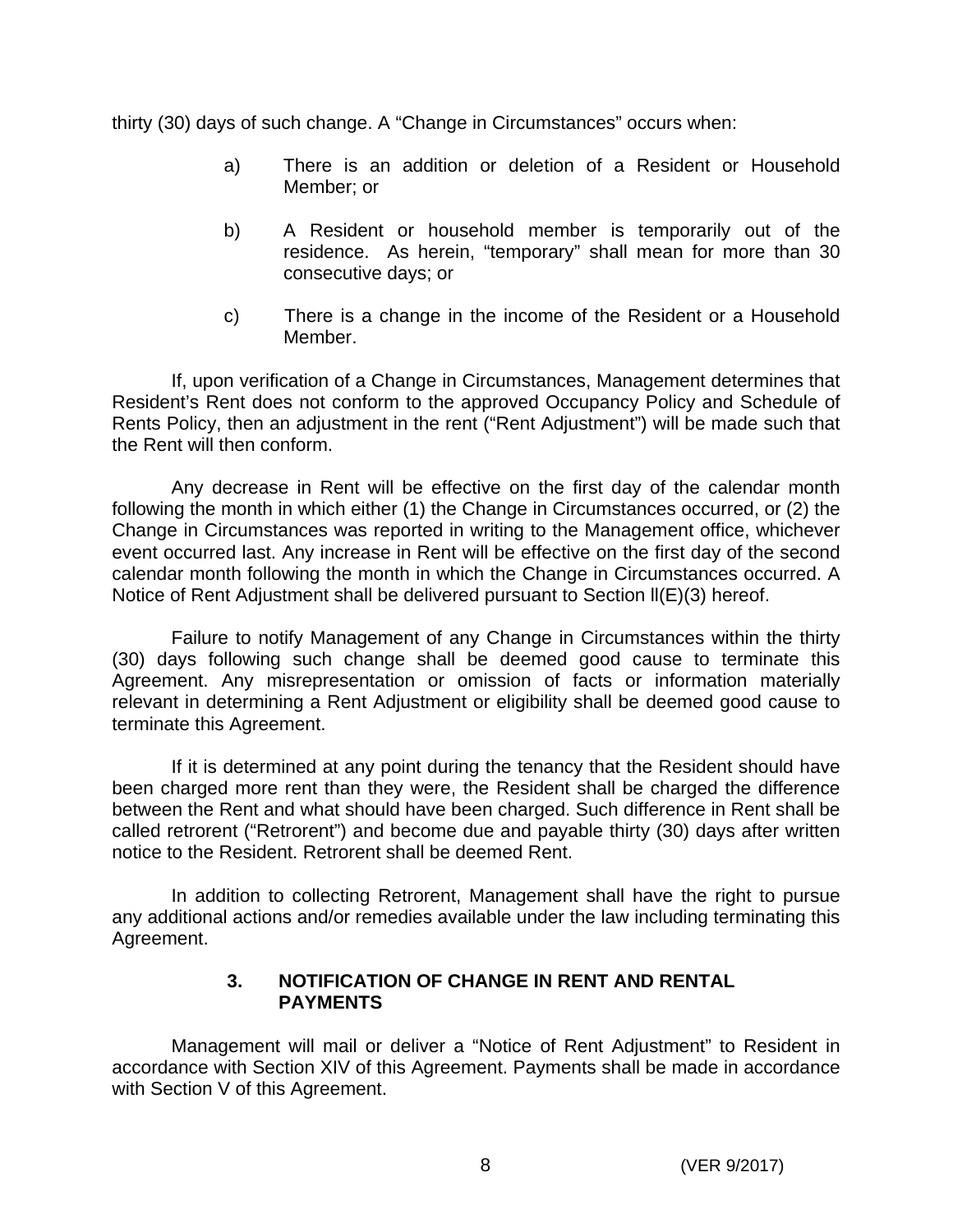# **III. UTILITY SERVICES**

**A. UTILITIES PROVIDED -** Management shall not provide any utilities or other services to the Residence except water, sewer, and those additional utility services set forth in the Rental Summary.

**B. UTILITY ALLOWANCE –** In accordance with federal regulations, the Resident is provided a utility allowance for utilities directly billed to and paid for by the tenant (including trash service) which is determined and accounted for in the calculation of the Resident's rent. The schedule of these allowances ("Schedule of Utilities") is posted in the Management office.

 **C. EXCESS UTILITIES CHARGES -** In the event Management provides any utility to the Residence, the Resident shall receive a utility consumption allowance towards the cost of such utilities in accordance with the Schedule of Utilities posted in the Management office. In the event the consumption at the unit exceeds the amount allowed for by the Schedule of Utilities, the Resident shall pay any charges for the consumption of utilities in excess of the utility consumption allowance as an excess utility charges ("Excess Utility Charges").

**D. UTILITY BILLS AND PAYMENTS -** For any Excess Utility Charges incurred by the Resident, Management shall give the Resident a written statement which sets forth the amount and nature of the charges owed at least thirty (30) days before such charges become due and payable. Payment shall be made in accordance with Section V of this Agreement.

**E. DUTY TO OBTAIN AND MAINTAIN UTILITIES -** Resident shall arrange with local utility companies to provide for any and all required or desired utility services not provided by Management. Resident shall pay directly to the utility company for any utilities obtained and not provided by Management. When not provided by Management, the Resident shall at all time during the tenancy obtain and maintain gas and electrical service to the Residence.

# **IV. OTHER CHARGES**

**A. OTHER CHARGES -** Resident shall pay for the cost of repairing any damages made to the Residence and the public areas caused by the Resident, Household Members, guests, or other visitors of the Resident. These other charges ("Other Charges") shall be billed to Resident and will specify the damaged items, corrective action taken, and cost of labor and/or materials to correct the damages. The cost of repairs shall be based upon the schedule of other charges ("Schedule of Other Charges"), which is posted in the Management Office.

**B. BILLINGS AND PAYMENTS -** For any Other Charges incurred by the Resident, Management shall give the Resident a written statement which sets forth the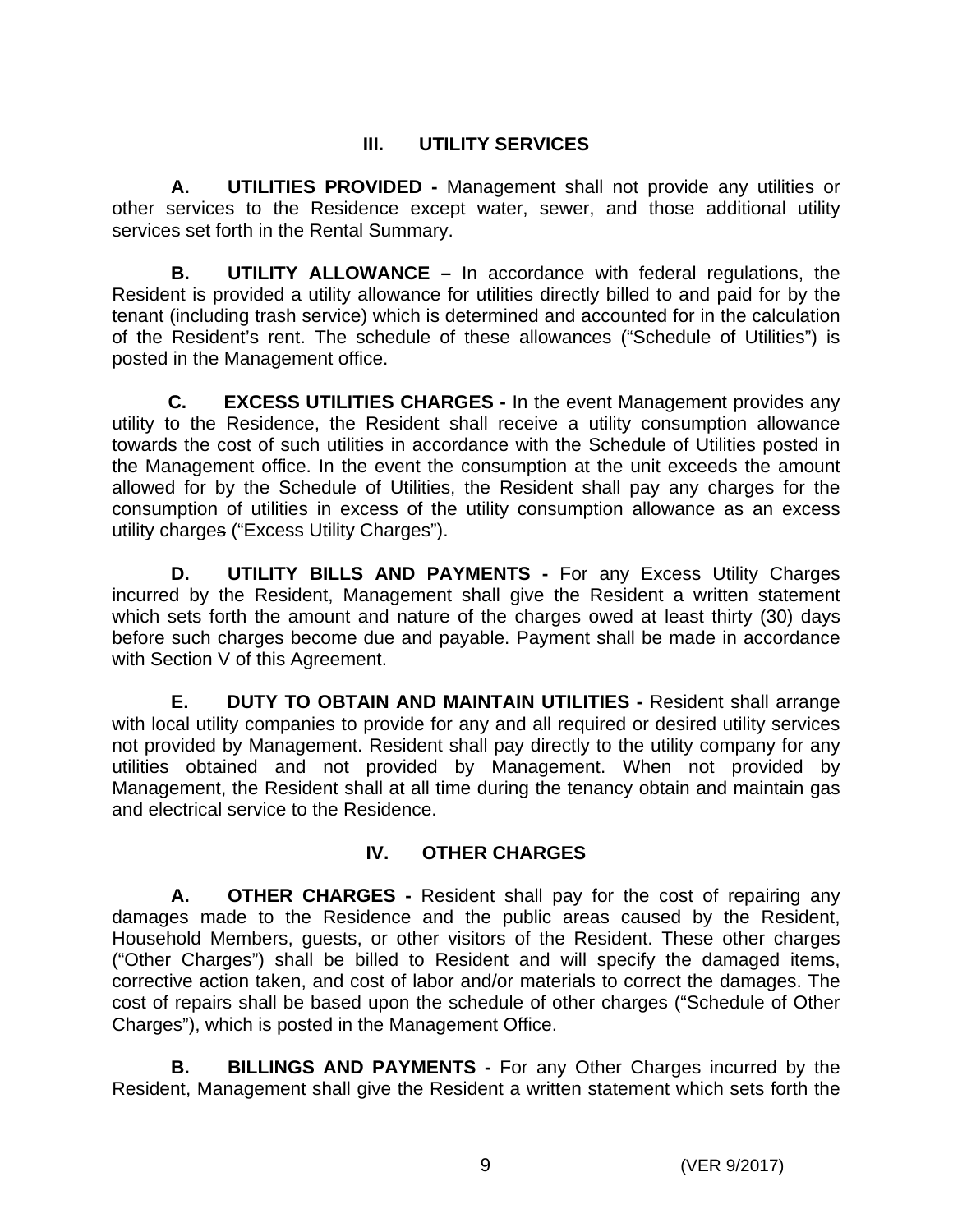amount and nature of the charges owed at least fourteen (14) days before such charges become due and payable. Payment shall be made in accordance with Section V of this Agreement.

# **V. METHOD OF PAYMENT OF MONETARY OBLIGATIONS**

All payments of Rent and any other monetary sums due under the terms of this Agreement shall be made by certified funds, check or money order. For security reasons, Management shall not accept cash payments. Unless otherwise agreed in writing, all ordinary lease payments shall be mailed as directed in the Resident's monthly statement of account. The Resident shall obtain a proof of mailing of any and all payments or bear the risk that such payment will become lost or delayed.

# **VI. CONFIDENTIALITY OF RECORD**

Confidential records and information obtained by Management shall not be disclosed to third parties except in accordance with law.

# **VII. TRANSFERS**

**A. RIGHT OF TRANSFER -** Any time during the tenancy, Management shall have the right, but is not obligated to, transfer the Resident and their Household Members to another Management owned dwelling designated by Management. Such transfers shall only be made whenever:

(1) A change in the household composition warrants a transfer in accordance with Management's approved Occupancy Policies and Schedule of Rents;

(2) The Residence requires repairs, alterations, rehabilitation or modernization which would reasonably require the removal of all occupants from the Residence or when such work cannot be performed within a reasonable amount of time;

(3) The Residence is needed as a disabled unit and neither the Resident nor any Household Member is disabled;

(4) The Resident or a member of the Resident's household becomes disabled and the Residence is not reasonably suitable for such use; or

(5) There exists good cause including, but not limited to, program changes; demolition and/or disposition; resident transfer requests because of medical, employment, or transportation needs; social problems; or emergencies.

**B. DURATION OF TRANSFER AND COMPENSATION - At the sole** determination of Management, all transfers may be either on a permanent or temporary basis. Furthermore, except as provided by law all transfers shall be without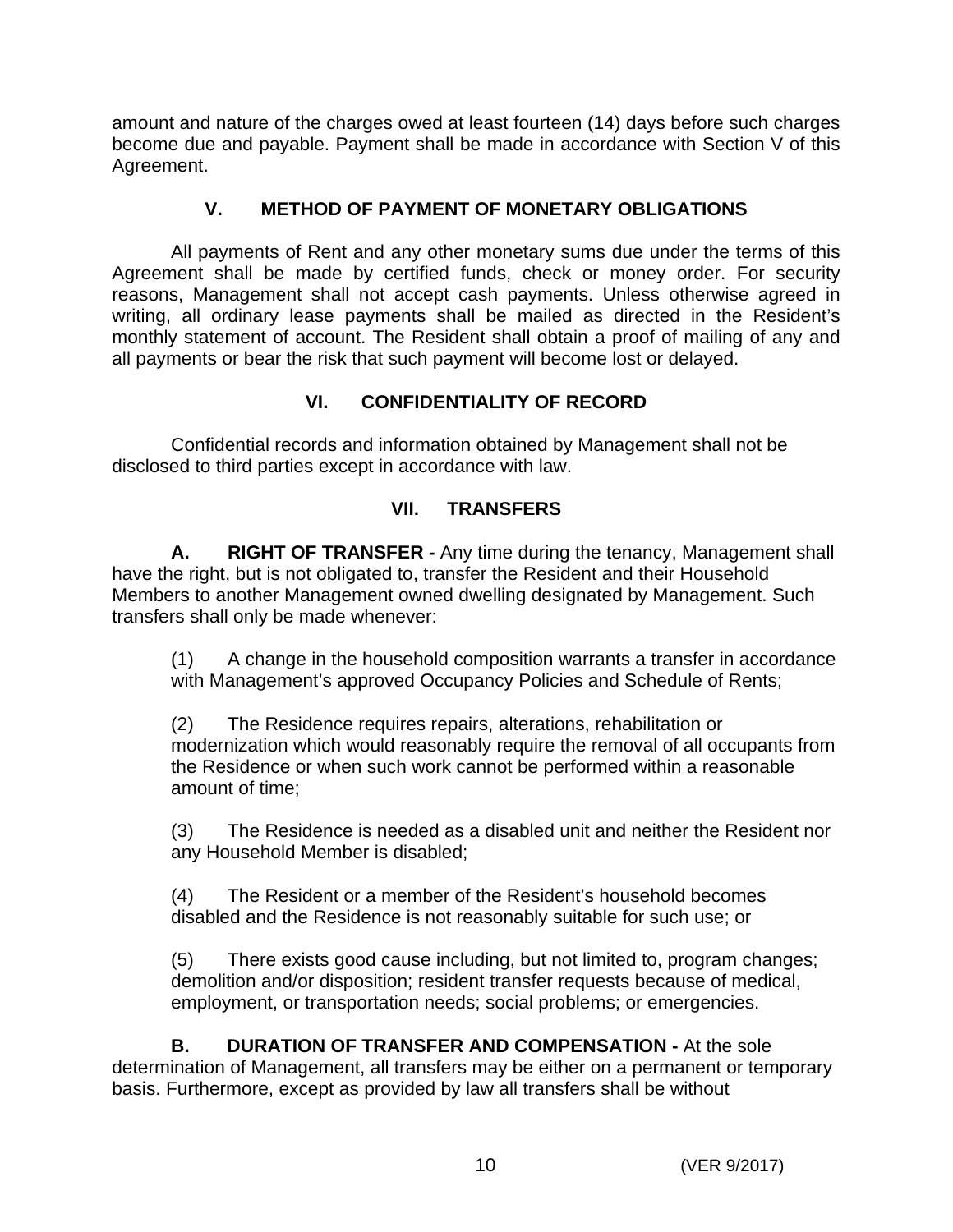compensation.

**C. NOTICE OF TRANSFER -** Except in the case of an emergency, the Resident shall be served a written notice of transfer fourteen (14) days before being required to vacate their current Residence and transfer to another. In the case of an emergency, the Resident may be served with a written notice of transfer one (1) day before being required to transfer.

**D. FURTHER ASSURANCES -** At the time of any transfer, the Resident shall sign and deliver to Management all documents necessary to reflect the nature of the transfer and to appropriately amend this Agreement.

# **VIII. CRIMINAL AND DRUG RELATED ACTIVITIES**

In an effort to make Public Housing communities safer from threats of criminal and drug related activities, Management is taking a "zero tolerance" position towards the commission of any of the hereinafter described Criminal or Drug-Related Criminal activities.

**A. CRIMINAL ACTIVITY -** No Resident, Household Member, guest, or other person under their control shall commit any criminal or illegal act, on or off Housing Authority owned or operated real property, which threatens (1) the health or safety of any Housing Authority resident, (2) the rights of any Housing Authority resident to the peaceful and quiet enjoyment of their residence, (3) the health or safety of any of Management's employees, or (4) the health or safety of any member of the public who is on or near Housing Authority property.

The Resident specifically understands and acknowledges that:

(1) The Resident has an affirmative obligation to ensure that the Resident, a Household Member, guest, or other person under their control commits no such criminal or illegal activity;

(2) The Resident shall be held strictly and vicariously liable for such criminal or illegal acts of a Household Member, guest, or other person under their control; and

(3) That any such criminal or illegal act, regardless of whether there is an arrest or a conviction, shall be deemed "good cause" to terminate this Agreement.

As used throughout this agreement, "other person under their control" shall mean any person other than a Resident, Household Member, or guest who enters the Development at the express or implied invitation of the Resident, a Household Member, or their guest.

**B. CRIMINAL DRUG RELATED ACTIVITY -** No Resident, Household Member, guest, or other person under their control shall engage in any Drug-Related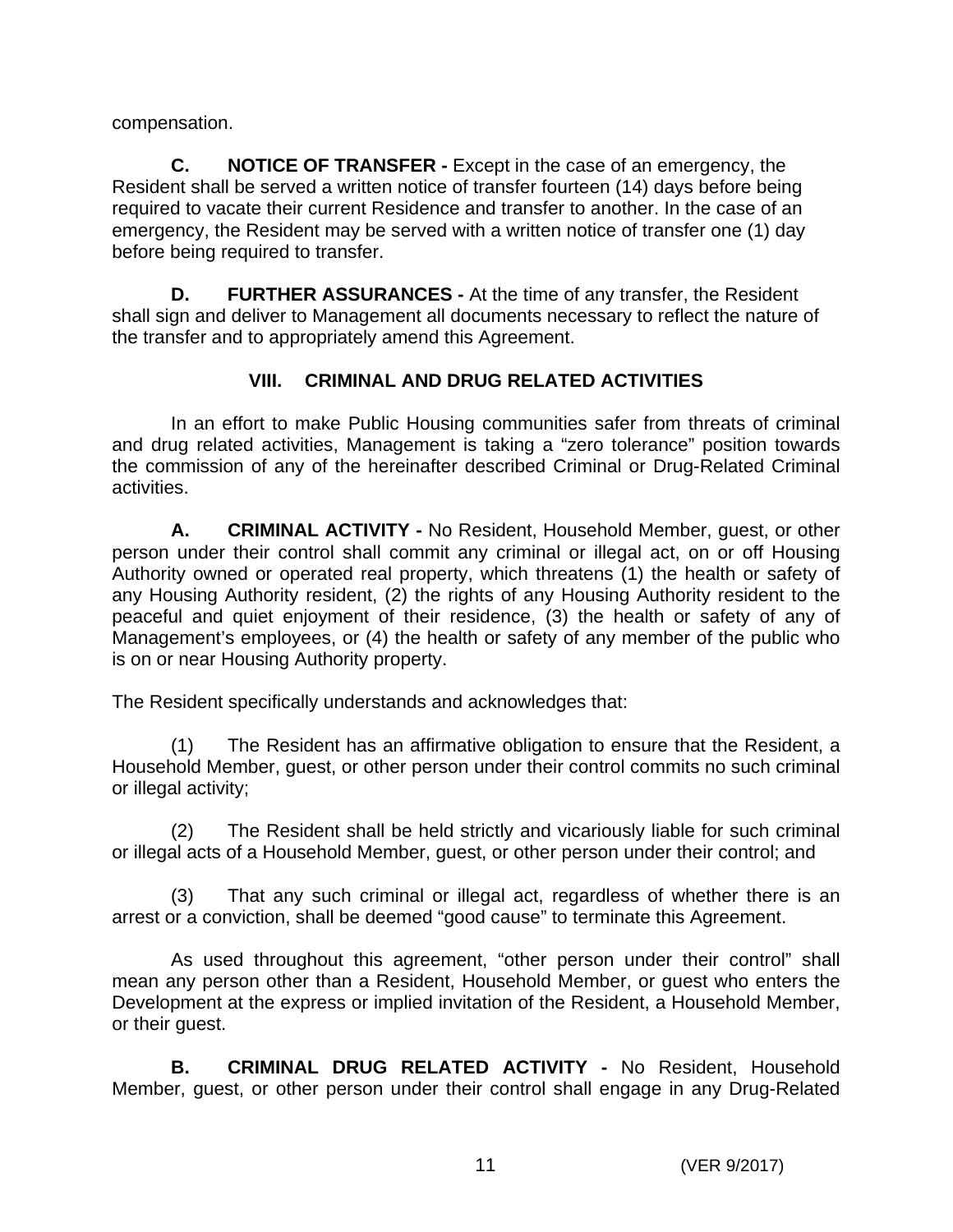Criminal Activity on or off any Housing Authority owned or operated real property. As used herein, "Drug-Related Criminal Activity" shall mean the illegal manufacture, sale, distribution, use or possession with the intent to manufacture, sell, distribute or use a controlled substance as defined in section 102 of the Controlled Substances Act (21 U.S.C. 802).

The Resident specifically understands and acknowledges that:

(1) The Resident has an affirmative obligation to ensure that the Resident, a Household Member, or guest, or other person under their control do not commit any Drug-Related Criminal Activity;

(2) The Resident shall be held strictly and vicariously liable for any such Drug-Related Criminal Activity which is committed by a Household Member, guest, or other person under their control; and

(3) That any such Drug-Related Criminal Activity, regardless of whether there is an arrest or a conviction, shall be deemed "good cause" to terminate this Agreement.

## **IX. RESIDENT'S OBLIGATIONS**

In addition to obligations stated elsewhere in this Agreement, the Resident agrees to the following:

**A. NUISANCE -** No Resident, Household Member, or guest, or other person under their control shall commit or maintain a nuisance on or about the Residence or Housing Development.

**B. IMPAIRMENT OF THE ENVIRONMENT -** To conduct themselves, and to cause Household Members, guests and other persons who are under their control, to conduct themselves in a manner which will not impair the physical or social environment of the Housing Development.

**C. QUIET ENJOYMENT -** To conduct themselves, and to cause Household Members, guests and other persons under their control, to conduct themselves in a manner that will not disturb the rights of other residents of the Development to the peaceful enjoyment of their residences or the public areas.

**D. INTERFERENCE WITH JOB RESPONSIBILITIES -** No Resident, Household Member, or guest, or other person under the control of a Resident shall interfere with the job responsibilities of authorized vendors, service personnel or representatives of Management.

**E. RESIDENTIAL RULES -** To abide by all the Housing Authority of the City of Los Angeles residential rules ("Residential Rules") established for the benefit and well being of the residents who live in the Housing Development in which the Residence is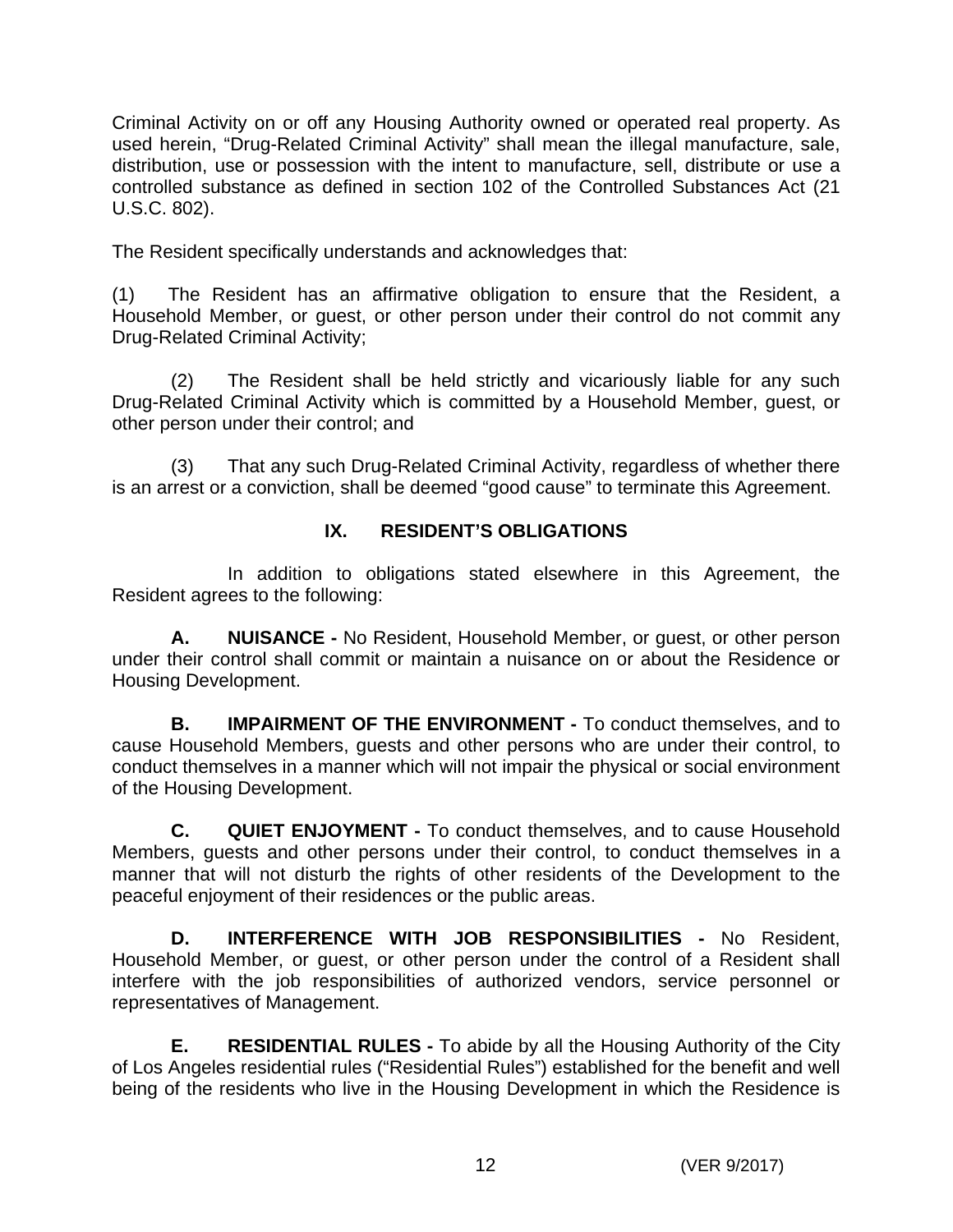located. A copy of the Residential Rules are attached hereto and incorporated herein as Exhibit A. A copy of the rules and regulations shall also be posted in Management's office.

**F. HEALTH AND SAFETY -** To comply with all obligations imposed upon Resident by applicable provisions of Federal, State and local building and housing codes that materially affect health and safety; and to keep the Residence and such other areas as may be assigned to the Resident for their exclusive use, in a clean and safe condition.

**G. PETS -** Not to keep, or allow anyone who lives in the Residence to keep, any pets or animals (except small birds and fish). Subject to Management's approval, senior citizens and those with disabilities may be allowed to keep a pet(s) in accordance with Management's Keeping of Animal Policy.

**H. NOTICE OF REPAIRS** *AND INFESTATION* **-** To promptly notify Management by calling the Work Order Center at 1-800-974-2292 whenever repairs or pest control service to their Residence are required.

**I. HOUSEKEEPING STANDARDS -** To maintain the Residence in a clean and sanitary manner in accordance with the Housing Authority of the City of Los Angeles residential housekeeping standards ("Residential Housekeeping Standards") attached hereto and incorporated herein as Exhibit B. A copy of the Residential Housekeeping Standards shall also be posted in the Management office.

**J. PEST CONTROL PROGRAM -** To comply with Management's fumigation program.

**K. RUBBISH REMOVAL -** To dispose of all ashes, garbage, rubbish and other waste from the Residence in a sanitary and safe manner in the receptacles and trash bins provided by Management or owned by Resident.

**L. CARE IN USE OF FACILITIES -** To use only in a reasonable and safe manner all electrical, plumbing, sanitary, heating, ventilating, air-conditioning and other facilities and appurtenances including elevators.

**M. DAMAGE TO RESIDENCE OR HOUSING DEVELOPMENT -** No Resident, Household Member, or guest, or other person under their control shall deface, paint, damage, destroy, tamper with or remove any part of the Residence or Housing Development.

**N. ALTERATIONS -** To make no repairs, alterations or additions of any kind without the prior written consent of Management, including but not limited to, painting, changing locks, or installing security bars, doors safety devices, or exterior surveillance cameras. Management may withhold such consent at Management's sole discretion.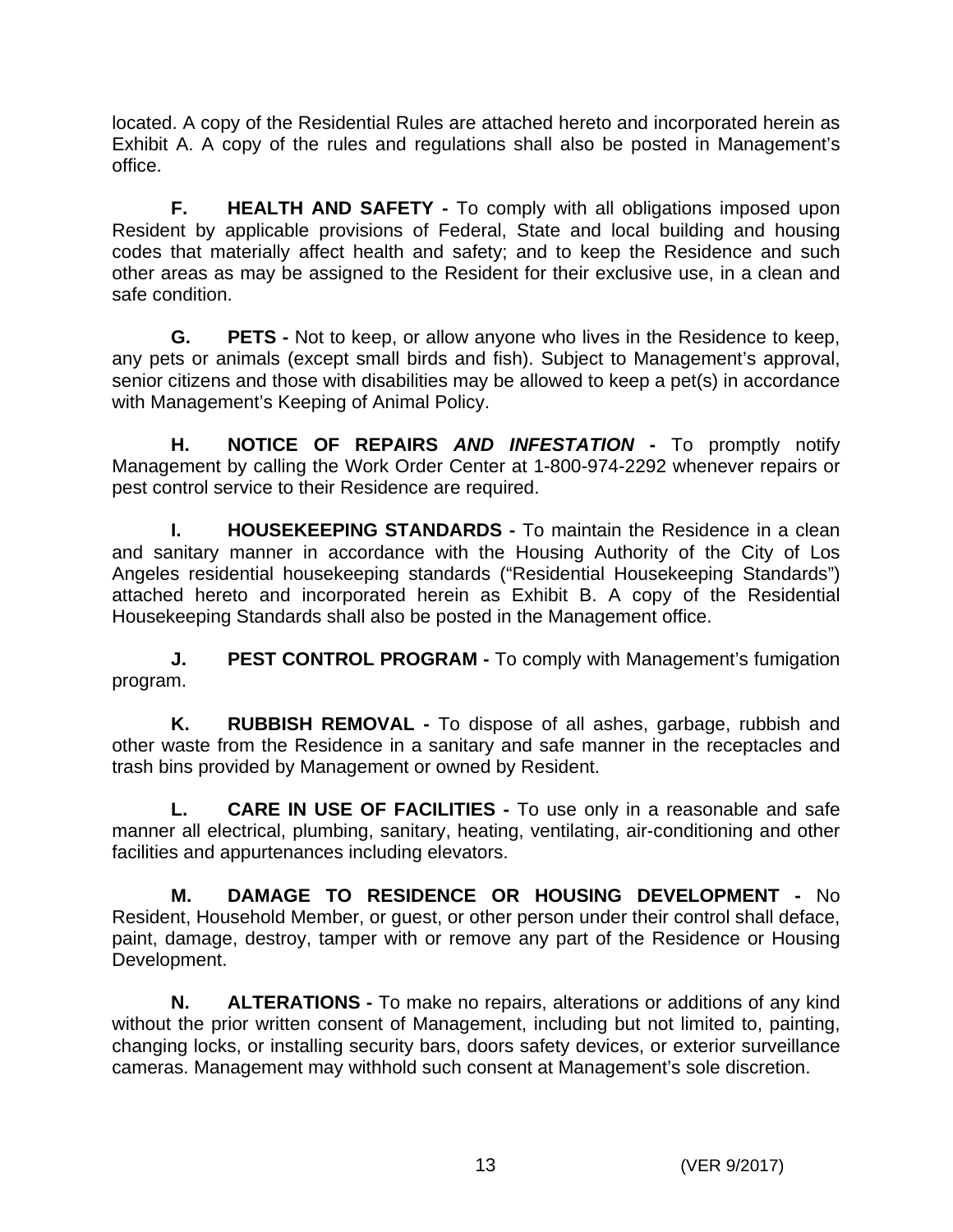**O.** SIGNS - Not to display on building exteriors, unit door, or common areas (including, but limited to lawns and garden beds) or about the Residence or other locations within the Housing Development any signs or advertisements of any kind including, but not limited to, signs for goods or services or political endorsements.

**P.** YARD/GARAGE SALES - If the Resident holds a yard/garage sale, it is to be in accordance with any applicable laws and in such a manner as to not interfere with other resident's right to peaceful enjoyment of their dwelling units and the common areas of the development.

# **X. MANAGEMENT'S OBLIGATIONS**

Management agrees:

**A. DECENT HOUSING -** To maintain the Residence and the Housing Development in a decent, safe and sanitary condition.

**B. HOUSING CODE COMPLIANCE -** To comply with requirements of building and housing codes and U.S. Department of Housing and Urban Development regulations materially affecting health and safety.

**C. REPAIRS -** To make necessary repairs to the Residence.

**D. CLEAN AND SAFE COMMON AREAS -** To keep Housing Development buildings, facilities and common areas reserved for the exclusive use of the residents in a clean and safe condition.

**E. MECHANICAL SYSTEMS -** To maintain in good and safe working order electrical, plumbing, sanitary, heating, ventilation and other facilities and appliances, including elevators, supplied or required to be supplied by Management.

**F. TRASH RECEPTACLES -** To provide and maintain appropriate receptacles and facilities (except containers for the exclusive use of Resident and their household) for the deposit of garbage, rubbish and other waste, which must be removed from the Residence by the Resident.

**G. HEAT AND WATER -** To supply running water, reasonable amounts of hot water and reasonable amounts of heat as required by seasonal weather conditions except where the building that includes the Residence is not required by law to be equipped for such purpose, or where heat or hot water is generated by an installation which is in the exclusive control of Resident and is supplied by a direct utility connection.

**H. NOTICE OF ADVERSE ACTION -** To notify the Resident of the specific grounds for any proposed adverse action by Management. (Such adverse action includes, but is not limited to, a proposed termination of this Agreement, transfer of the Resident to another unit, imposition of charges for maintenance and repair, imposition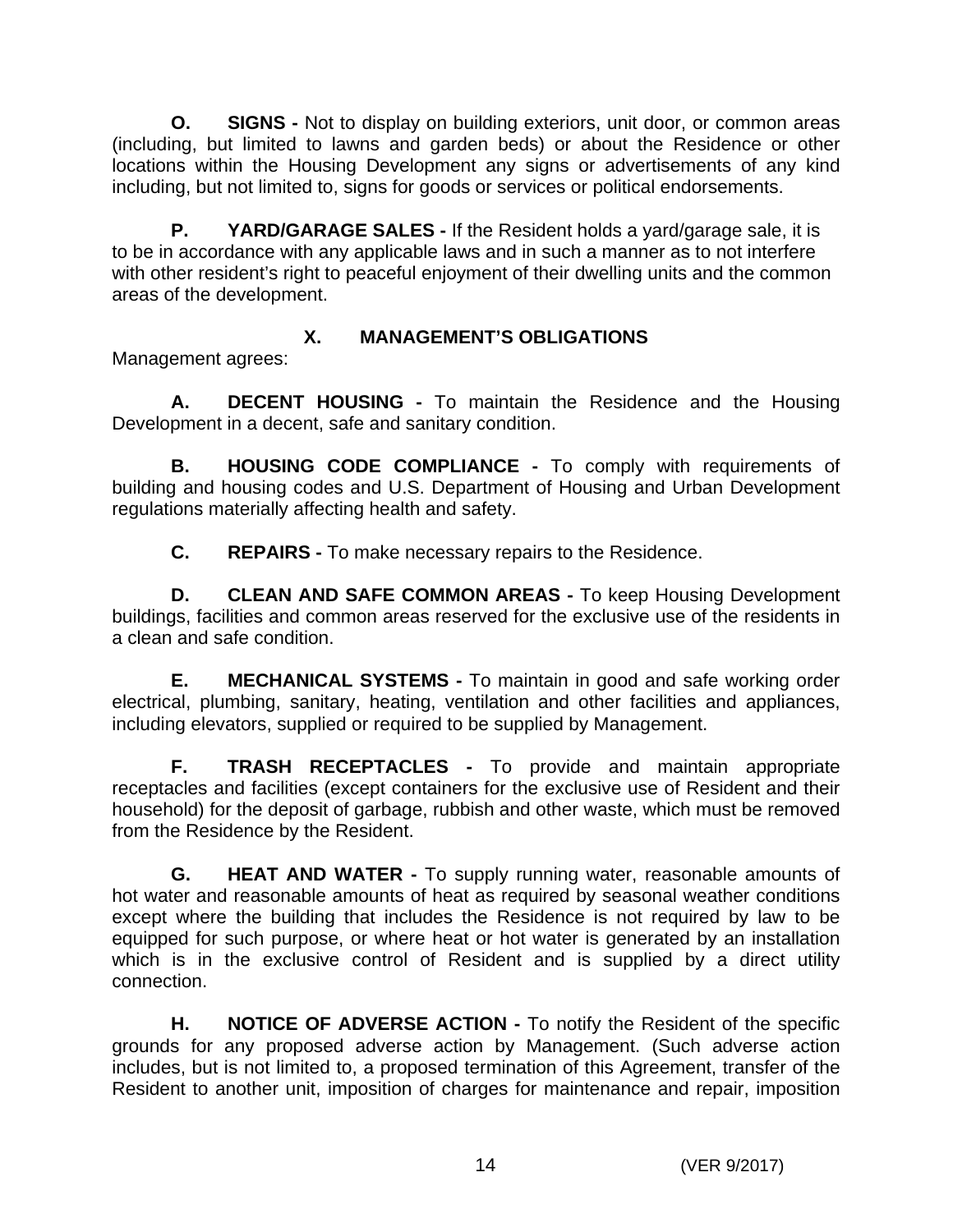of excess consumption of utilities, or an assessment of Retrorent.)

**I. HANDICAPPED ACCESS -** To make or provide reasonable accommodations for Residents and Household Members who are, or become, handicapped.

### **XI. HAZARDOUS DEFECTS**

In the event that the Residence is damaged or deteriorated to the extent that conditions are created which are hazardous to life, health, or safety of the occupants, the Resident shall immediately notify Management in writing of the condition. Management shall be responsible for repairing the Residence within a reasonable time, provided the damage or deterioration was not caused by the Resident, a Household Member or guest. If the Resident, a Household Member, or a guest caused the damage or deterioration, the cost of repairs shall be charged to the Resident. When necessary repairs cannot be made within a reasonable time, Management shall offer the Resident Management's standard alternative accommodations, if available. If no alternative accommodations are offered and the Resident, a Household Member, or guest did not cause the damage, the rent shall be abated in proportion to the seriousness of the damage and loss in value of the Residence as a dwelling.

## **XII. INSPECTIONS AND RIGHT OF ENTRY**

## **A. ROUTINE INSPECTIONS**

Upon not less than two days prior written notice, Management may enter the Residence during reasonable working hours for the purpose of performing routine inspections or maintenance, for making improvements or repairs, or to show the Residence to a prospective resident. Such notice shall specify the purpose of the entry. (A request by the Resident for routine maintenance or repairs shall be deemed a waiver of the two day notice requirement, providing that such work is performed by Management within twenty-five (25) days of the Resident's request.)

In the event that the Resident and all adult members of the household are absent from the Residence when the entry is made, Management shall leave in the Residence, before leaving, a written statement specifying the date, time and purpose of entry.

Management may at any time and without prior notice enter the Residence when there is a reasonable belief that an emergency exists.

## **B. PRECOMMENCEMENT AND TERMINATION INSPECTIONS**

The Resident and Management shall inspect the Residence before the Commencement Date and execute a joint statement regarding condition of the Residence. Also, on or about the time the tenancy is terminated, a similar inspection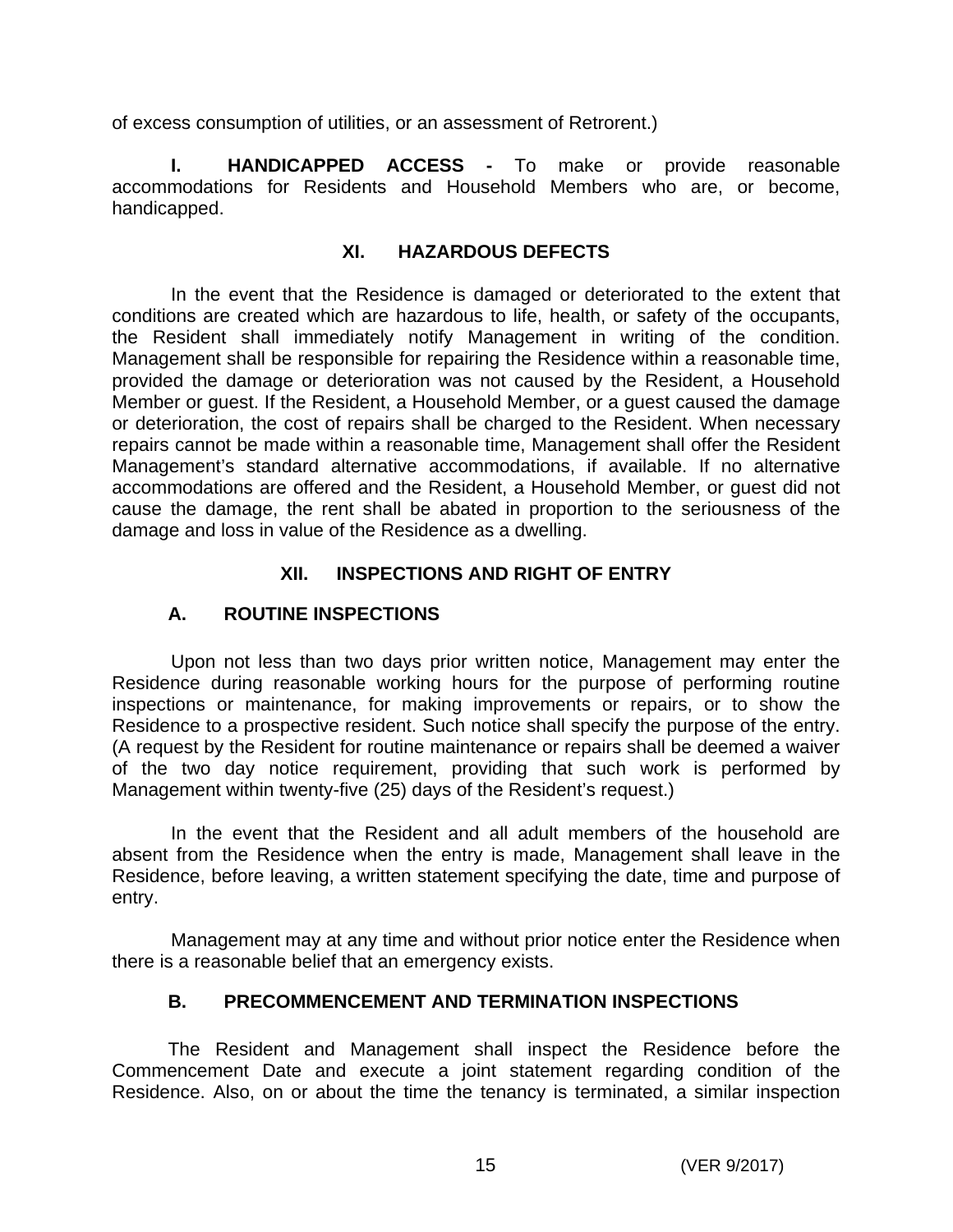shall take place by Management for the purposes of determining what damages to unit exist and what charges will be assessed against the Resident. The Resident shall have the right to be present when Management inspects the Residence upon termination of the tenancy, unless the tenant vacates without notice to Management. The Resident shall give notice to Management of their intent to exercise such right at the time the Resident gives notice to vacate so that the proper arrangements can be made for the termination inspection.

# **C. HOUSEKEEPING INSPECTIONS**

At least once a year, Management shall inspect the Residence for the purpose of ascertaining the condition of the Residence. Such inspection shall be routine.

# **XIII. DEFAULTS, TERMINATIONS AND ABANDONMENTS**

# **A. TERMINATIONS**

This Agreement shall be terminated upon the death of the-last surviving Resident to this Agreement, upon a voluntary termination of this Agreement by all Residents, or as otherwise provided by law including, but not limited to, the nonpayment of rent, a serious or repeated violation of a material term of this Agreement, or for other good cause. It shall be deemed good cause to terminate this Agreement for any Criminal Activity or Drug-Related Criminal Activity as set forth in Sections VIII-A or VllI-B of this Agreement.

# **B. VOLUNTARY TERMINATION NOTICES**

Voluntary termination of this Agreement by the Resident shall be by written thirty (30) day notice to Management. Such notice shall be on a form designated by Management and signed by each Resident, if there be more than one, setting forth the last day of their occupancy. Such notice shall be delivered in person to the Management office of the Housing Development.

# **C. INVOLUNTARY TERMINATION NOTICES**

In terminating this Agreement, Management shall give a written notice of termination ("Notice of Termination") of:

(A). 14 days in the case of failure to pay rent;

(B). A reasonable time considering the seriousness of the situation (but not exceeding 30 days) when the health or safety of other residents or Management's employees is threatened; and

(C). 30 days in any other case.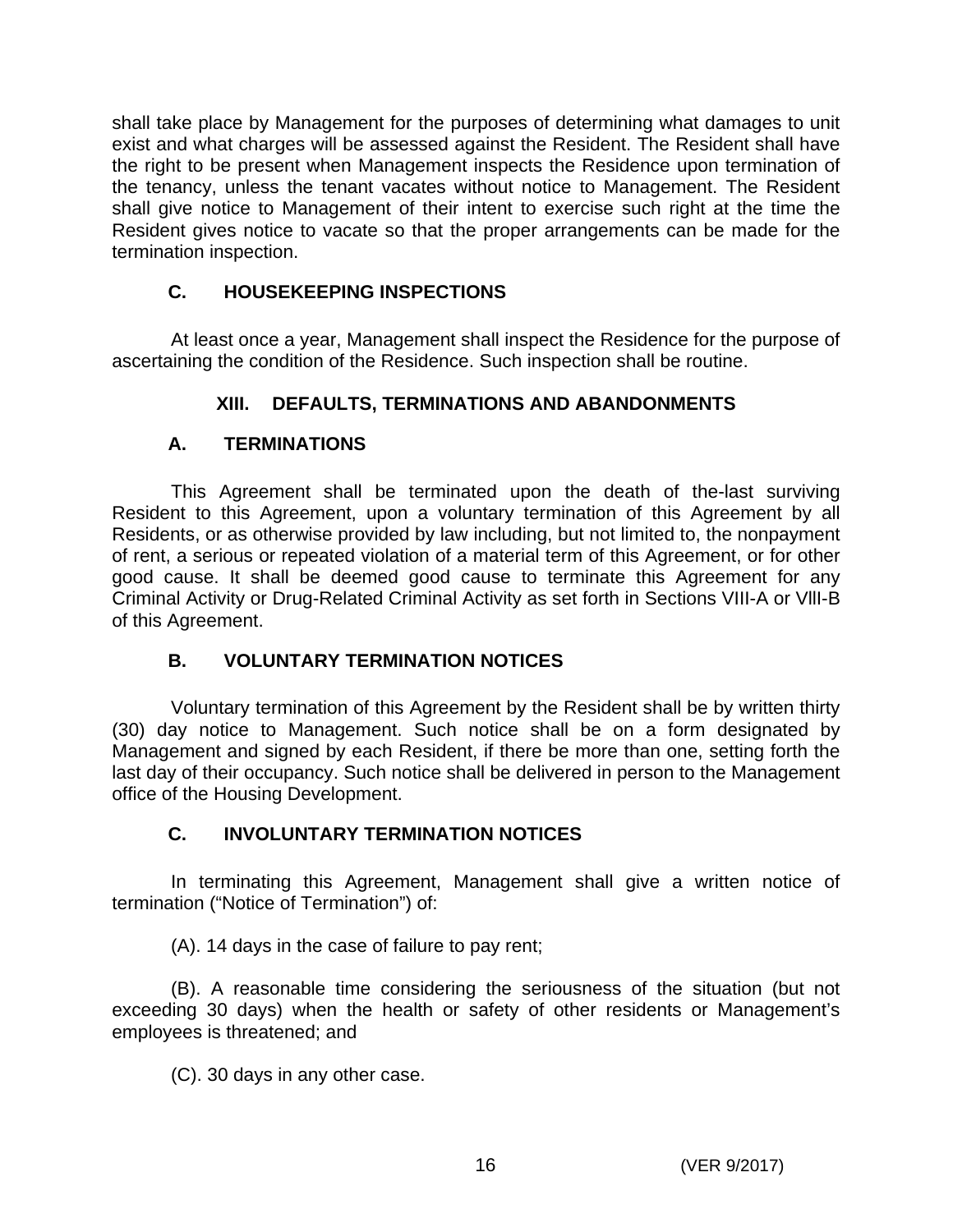The Notice of Termination shall state specific grounds for termination, and shall inform the Resident of their right to make such reply as the Resident may wish. The Notice of Termination shall also inform the Resident of the right to examine Management documents directly relevant to the termination or eviction. When Management is required to afford the Resident the opportunity for a grievance hearing, the Notice of Termination shall also inform the Resident of the Resident's right to request a hearing in accordance with Management's grievance procedure.

A notice terminating the tenancy, which is required under California law, may be combined, or run concurrently, with a Notice of Termination as set forth above.

When Management is required to afford the Resident the opportunity for a formal hearing under Management's grievance procedure for a grievance concerning the termination of this Agreement, the tenancy shall not terminate (even if the notice to vacate under California law has expired) until the time for the Resident's right to request a grievance hearing has expired; and if a hearing was timely requested by the Resident, the grievance process has been completed.

When Management is not required to afford the Resident the opportunity for a formal hearing under Management's administrative grievance procedure for a grievance concerning the termination of this Agreement, the Notice of Termination shall:

I) State that the Resident is not entitled to a grievance hearing on the termination;

ii) Specify the judicial eviction procedures to be used by Management for the eviction of the Resident, and state that HUD has determined that this eviction procedure provides the opportunity for a hearing in court that contains the basic elements of due process as defined in HUD regulations and;

iii) State the eviction is for a Criminal or Drug-Related Criminal Activity where such activity is the basis of the eviction.

## **D. SERVICE OF TERMINATION NOTICE**

When a notice of termination requires service pursuant to California Code of Civil Procedure §1162, such service may be made by either:

(I). Personally delivering a copy to the Resident, or if there be more than one Resident, then on one of the Residents; or,

(2). If the Resident is absent from the Residence and from their usual place of business, service may be made by leaving a copy with some person of suitable age and discretion at either place, and sending a copy through the mail addressed to the Resident at their place of residence; or,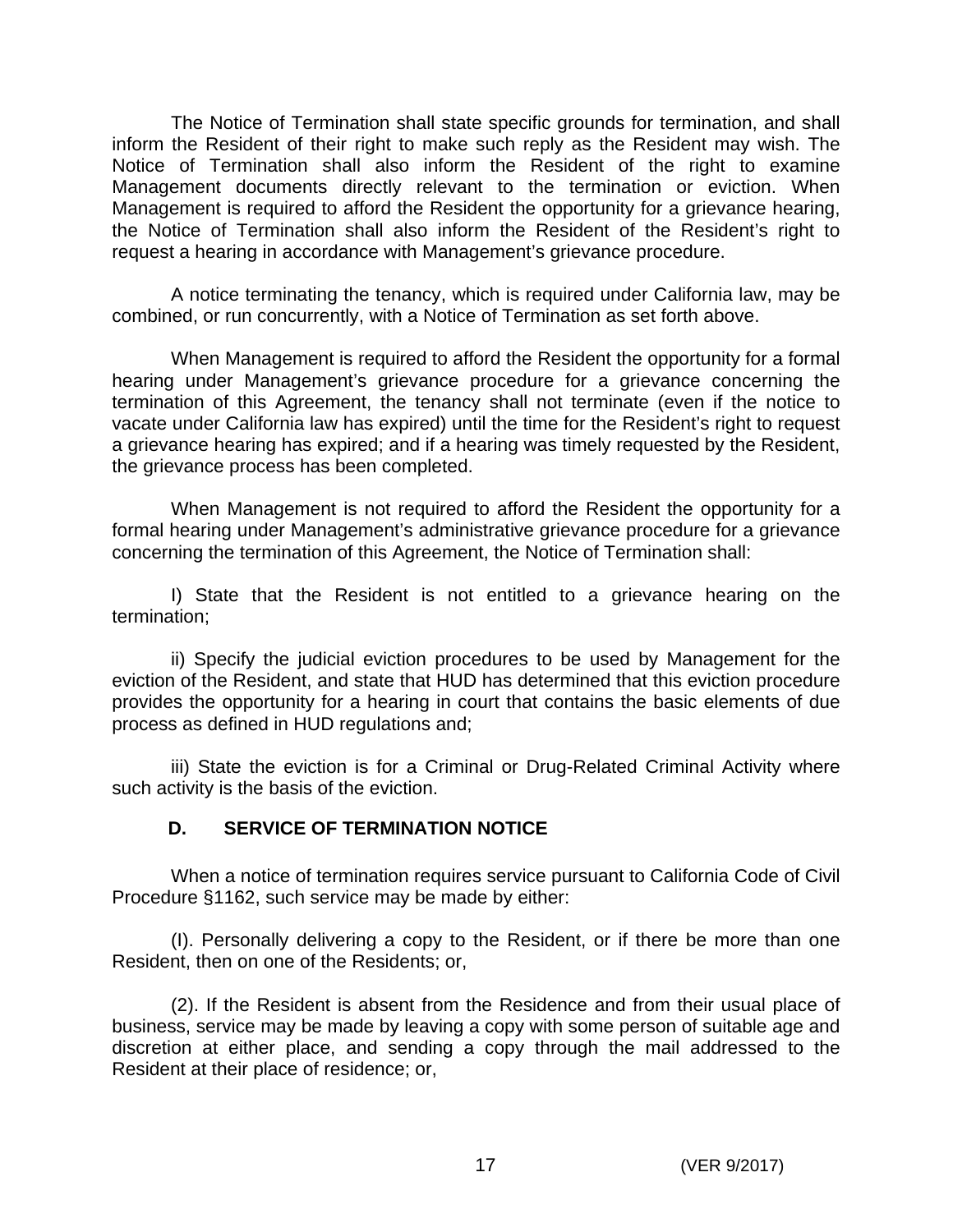(3). If such place of residence and business cannot be ascertained, or a person of suitable age or discretion there cannot be found, then service may be made by affixing a copy in a conspicuous place on the property, and also delivering a copy to a person there residing, if such person can be found; and also sending a copy through the mail addressed to the Resident at the place where the property is situated.

## **E. ABANDONMENTS**

Whenever the Rent has been unpaid for at least 14 consecutive days and Management reasonably believes the Resident has abandoned the Residence, Management may give the Resident a Notice of Belief of Abandonment, which if unanswered pursuant to law, shall serve to terminate this Agreement. Such notice shall be personally delivered to the Resident or sent by first-class mail, postage prepaid, to the Resident at their last known address and, if there is reason to believe that the notice sent to that address will not be received by the Resident, also to such other address, if any, known to Management where the Resident may reasonably be expected to receive the notice. Nothing stated herein shall diminish or expand any of the rights or obligations of the parties under California Civil Code Section 1951.3.

# **F. RIGHT TO TERMINATE CORESIDENT STATUS**

Each Resident to this Agreement may terminate the rights of the other Resident to this Agreement providing the Resident whose rights are to be terminated (1) no longer resides at the Premises, (2) has been convicted of an act of domestic violence against a person authorized under the terms of this Agreement to occupy the Premises, or (3) ordered by the Court to move out or vacate the residence. All such terminations must be in writing, executed by all the remaining Residents. Furthermore, each Resident agrees that Management may solely rely on the written representations by a Resident that one of the above conditions to terminate exist, and each Resident hereby waives any and all rights that they may have against Management should it be determined the written representations were false.

# **XIV. NOTICES**

# **A. NOTICE TO RESIDENT**

Except as expressly provided elsewhere in this Agreement, all notices required or permitted to be given to the Resident shall be in writing and delivered to a Resident or to an adult member of the Resident's household who resides in the Residence or sent by prepaid first-class mail properly addressed to the Resident at the Residence. If the Resident is visually impaired, all notices shall be in an accessible format.

## **B. NOTICE TO MANAGEMENT**

Except as expressly provided elsewhere in this Agreement, all notices to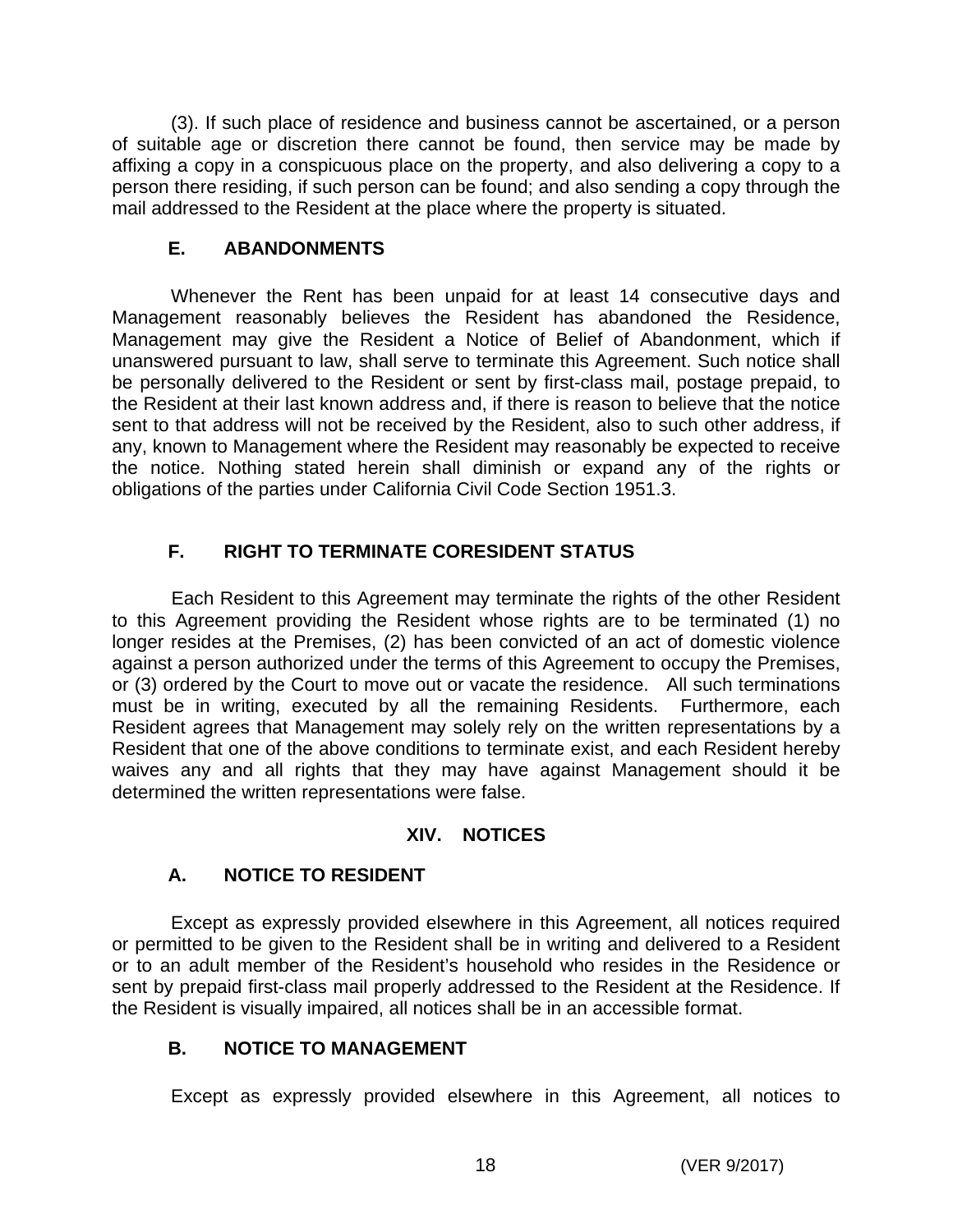Management shall be in writing, delivered personally to the Management office of the Housing Development or to Management's central offices.

## **XV. GRIEVANCES**

## **A. RIGHT TO GRIEVE BEFORE MANAGEMENT**

Subject to Subsection B hereof, every Resident shall have the right to an administrative grievance hearing before Management regarding any dispute which the Resident may have with respect to Management's action, or failure to act, in accordance with this Agreement or any Management rule or regulation which adversely affects the Resident's rights, duties, welfare or status.

## **B. GRIEVANCE EXCLUSIONS**

The Resident shall not have any right to a grievance hearing before Management in matters concerning a termination of tenancy or eviction that involves: (A) any activity that threatens the health, safety, or right to peaceful enjoyment of Housing Authority owned or operated real property by other residents or employees of Management, or (B) any Drug-Related Criminal Activity.

The grievance procedure shall not be applicable to disputes between residents not involving Management or to class grievances. The grievance procedure is not intended as a forum for initiating or negotiating policy changes between residents and Management.

## **C. NOTICES OF ADVERSE ACTION**

The Resident shall be entitled to a notice of adverse action ("Adverse Notice") whenever Management takes an action which gives rise to the Resident's right to grieve. Such Adverse Notice shall inform the Resident of their right to a hearing and the specific grounds for the proposed action. In cases involving a termination of this Agreement, a Notice of Termination in accordance with Section XIII of this Agreement shall be adequate notice of a proposed adverse action.

## **D. INCORPORATION OF THE GRIEVANCE POLICY AND PROCEDURES INTO THE AGREEMENT**

The Resident shall comply with, and abide by, all Management's existing Grievance Policy and Procedures and any future Grievance Policy and Procedures as may be adopted from time to time. A copy of Management's current Grievance Policy and Procedures is attached to this Agreement and is hereby incorporated herein. A copy of Management's Grievance Policy and Procedures shall be posted in the Management office at all times. In case of a conflict between Section XV of this Agreement and Management's Grievance Policy and Procedures, Management's Grievance Policy and Procedures shall govern.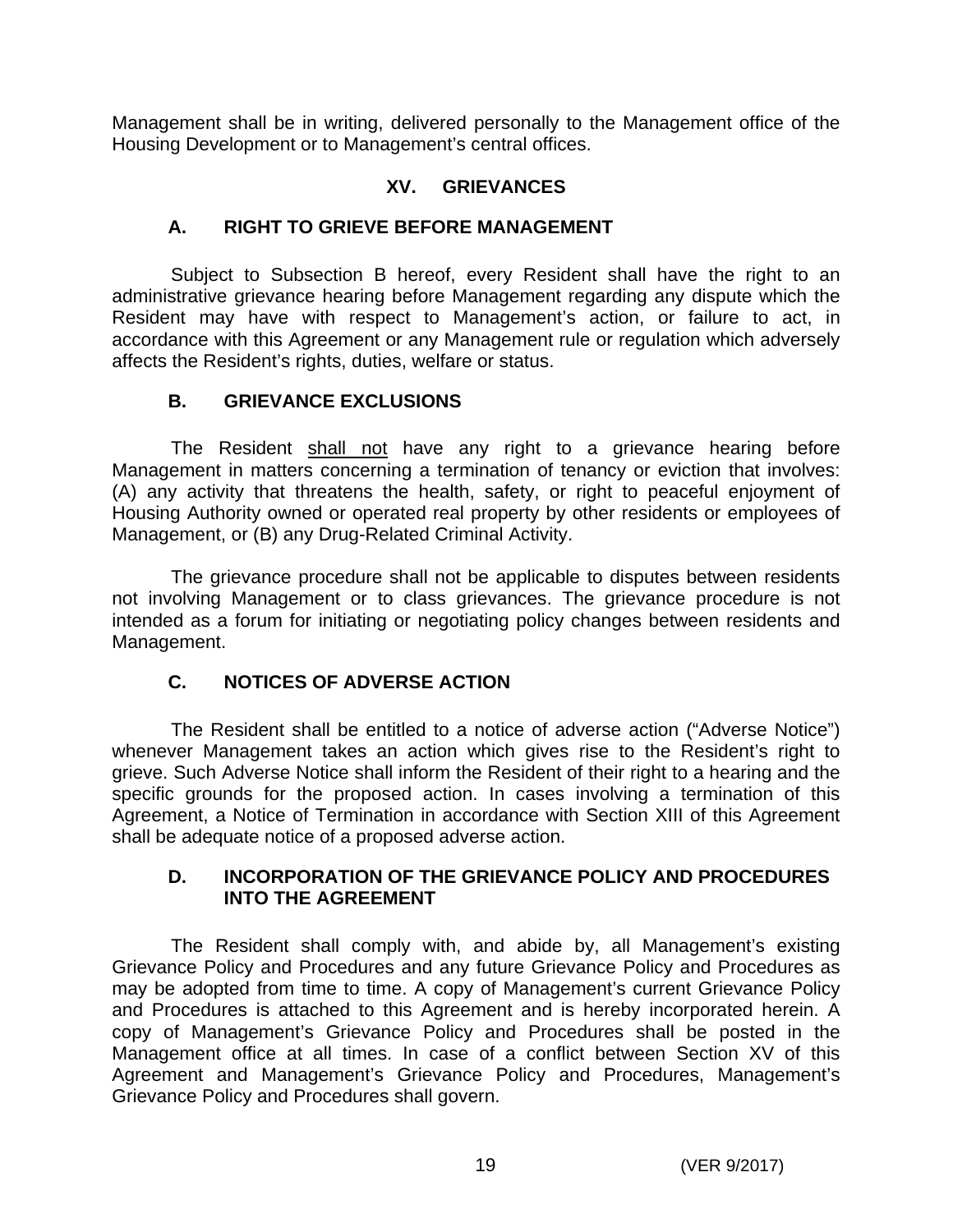### **XVI. GATED COMMUNITY**

Should the Housing Development be or become a gated community, the Resident shall obey all written rules and regulations adopted by Management which pertain thereto. Such rules and regulations, if any, shall be and become part of this Agreement.

### **XVII. MODIFICATIONS AND AMENDMENTS TO THIS AGREEMENT**

 This Agreement may only be modified or amended (i) by the written consent of both Management and the Resident, or (ii) Management (without the written consent of the Resident) at any time during the term of the Agreement upon 30 day written notice following the appropriate comment period as provided by law.

This Section shall not apply to changes in rules and regulations, the grievance procedure or changes authorized by this Agreement or law including, but not limited to, redeterminations in rent, continuing eligibility and the appropriateness of the size of the Residence.

### **XVIII. CHANGES IN RULES AND REGULATIONS**

Rules and Regulations and Housekeeping Standards may be amended from time to time upon 30 day written notice to all affected Residents setting forth the proposed modifications and the reasons therefore. Residents shall have an opportunity to present written comments that shall be taken into consideration prior to the proposed modification(s) becoming effective. A copy of such notice shall be either (i) delivered directly or mailed to the Resident; or (ii) posted in at least three (3) conspicuous places within each structure or building in which the affected dwelling units are located, as well as in a conspicuous place at the Housing Development office, if any, or if none, a similar central business location within the Housing Development.

### **XIX. WAIVERS**

Management's failure to require strict compliance with any covenant, term or condition of this Agreement, or to exercise any right Management may have by reason of this Agreement, shall not be deemed a waiver by Management of such covenant, condition, term or right. Management's acceptance of rent with the knowledge of any default by the Resident to this Agreement shall not be deemed a waiver of such default, nor shall it limit or impair Management's right to enforce any subsequent default of the same covenant, condition, term or right.

## **XX. CAPTIONS**

Section headings of this Agreement are solely for convenience of the parties and shall not be used to explain, modify, simplify, or aid in the interpretation of any of the provisions of this Agreement.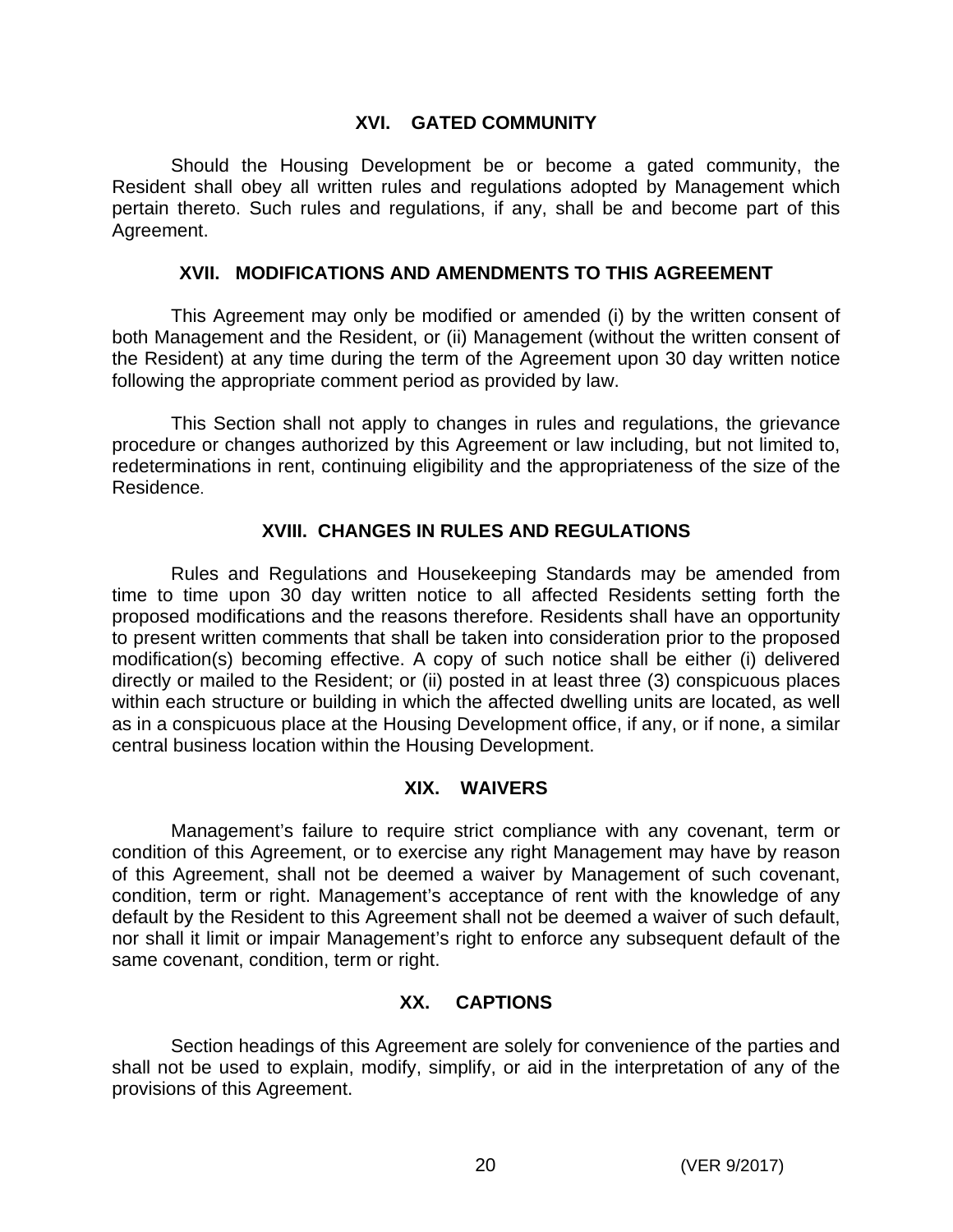### **XXI. RIGHTS AND REMEDIES CUMULATIVE**

All rights and remedies that Management may have under this Agreement or at law are cumulative and nonexclusive.

### **XXII. SEVERABILITY**

If any provision of this Agreement is found by a court of competent jurisdiction to be illegal, invalid, or unenforceable, the remainder of this Agreement will not be affected. In lieu of any provision which a court of competent jurisdiction finds to be illegal, invalid, or unenforceable, there will be added as a part of this Agreement a provision as similar to such provision as may be possible, yet be legal, valid and enforceable.

### **XXIII. THE EFFECT OF PRIOR RENTAL AGREEMENTS**

Providing the Resident is not in default of any term, condition or covenant under any other rental agreement that is in force between the Resident and Management at the time this Agreement becomes effective, all prior rental agreements will terminate. In all cases where the Resident is in default under a rental agreement with Management at the time this Agreement becomes effective, any default under that agreement shall be deemed a default of this Agreement.

## **XXIV. JOINT AND SEVERAL LIABILITY**

If more than one person is a Resident under the terms of this Agreement, each person comprising the Resident shall be jointly and severally liable with each other for payment and performance according to this Agreement.

### **XXV. COMMUNITY SERVICE AND SELF-SUFFICIENCY ACTIVITIES REQUIREMENTS**

Unless otherwise exempt by federal, state or local law, every Resident or Household Member over the age of eighteen shall participate in a community service program or a self-sufficiency activity, all in accordance with 24 CFR part 960, subpart F. Failure to comply with the community and self-sufficiency service requirements shall be good cause to terminate this Agreement

### **XXVI. AUTOMATIC RENEWAL**

Unless a Resident or a Household Member is in violation of the community service and self-sufficiency activities requirements, the term of this Agreement shall automatically be renewed for an additional twelve months on the same terms and conditions.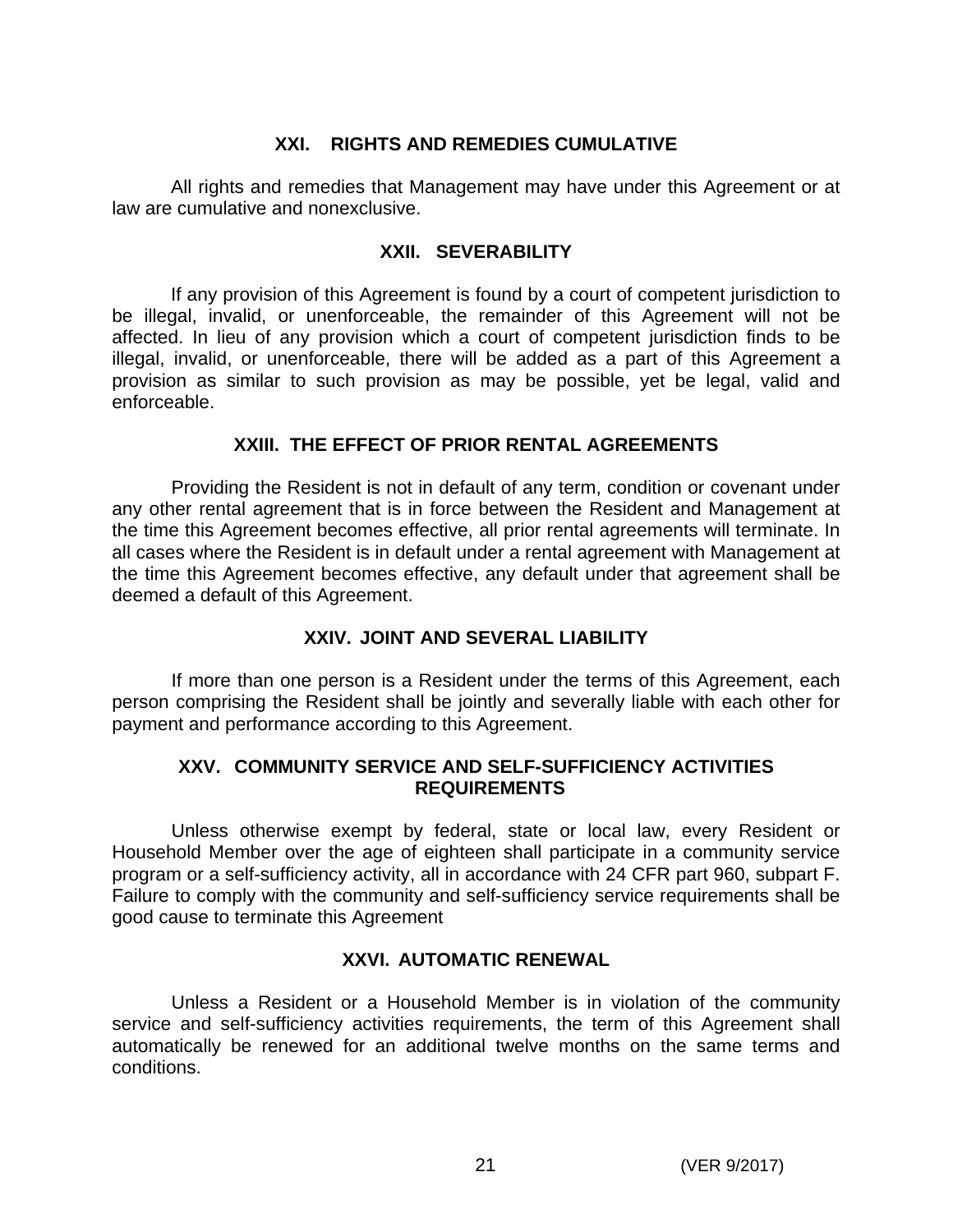## **XXVII. NOTICE TO RESIDENT DATA BASE OF REGISTERED SEX OFFENDERS**

Notice is hereby given pursuant to California Civil Code Section 2079.10A

The California Department of Justice, sheriff's departments, police departments serving jurisdictions of 200,000 or more and many other local law enforcement authorities maintain for public access a data base of the locations of persons required to register pursuant to paragraph (1) of subdivision (a) of Section 290.4 of the Penal Code. The database is updated on a quarterly basis and a source of information about the presence of these individuals in any neighborhood. The Department of Justice also maintains a Sex Offender Identification Line through which inquiries about individuals may be made. This is a "900" telephone service. Callers must have specific information about individuals they are checking. Information regarding neighborhoods is not available through the "900" telephone service.

## **XXVIII. BED BUGS**

In accordance with California Civil Codes 1942.5, 1954.05 (formerly 1954.1), and 1954.600 et seq., the Housing Authority is incorporating the following language regarding bed bugs into this Rental Agreement:

Information about Bed Bugs

Bed bug Appearance: Bed bugs have six legs. Adult bed bugs have flat bodies about  $\frac{1}{4}$  of an inch in length. Their color can vary from red and brown to copper colored. Young bed bugs are very small. Their bodies are about  $\frac{1}{16}$  of an inch in length. They have almost no color. When a bed bug feeds, its body swells, may lengthen, and becomes bright red, sometimes making it appear to be a different insect. Bed bugs do not fly. They can either crawl or be carried from place to place on objects, people, or animals. Bed bugs can be hard to find and identify because they are tiny and try to stay hidden.

Life Cycle and Reproduction: An average bed bug lives for about 10 months. Female bed bugs lay one to five eggs per day. Bed bugs grow to full adulthood in about 21 days.

Bed bugs can survive for months without feeding.

Bed bug Bites: Because bed bugs usually feed at night, most people are bitten in their sleep and do not realize they were bitten. A person's reaction to insect bites is an immune response and so varies from person to person. Sometimes the red welts caused by the bites will not be noticed until many days after a person was bitten, if at all.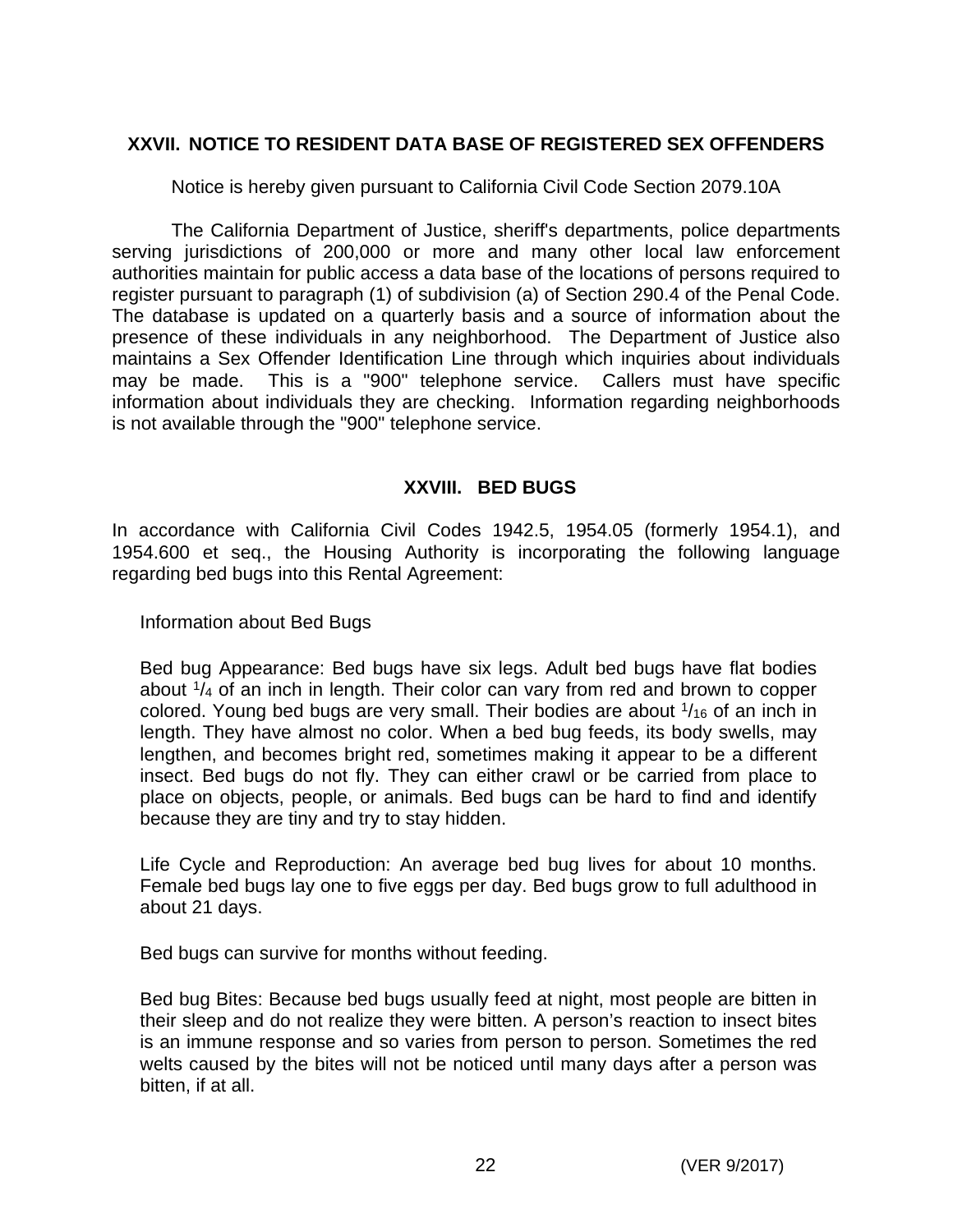Common signs and symptoms of a possible bed bug infestation:

• Small red to reddish brown fecal spots on mattresses, box springs, bed frames, mattresses, linens, upholstery, or walls.

- Molted bed bug skins, white, sticky eggs, or empty eggshells.
- Very heavily infested areas may have a characteristically sweet odor.

• Red, itchy bite marks, especially on the legs, arms, and other body parts exposed while sleeping. However, some people do not show bed bug lesions on their bodies even though bed bugs may have fed on them.

For more information, see the Internet Web sites of the United States Environmental Protection Agency and the National Pest Management Association.

Furthermore, the Resident is required to notify Management if they suspect the presence of bed bugs in their unit and must cooperate with Management in the treatment of any bed bug infestation.

Residents are to assist Management in preventing the introduction of bed bugs by:

Inspecting used furniture for bed bugs prior to bringing it into the residence, and

Never bringing discarded bed frames, mattresses, box springs, or upholstered furniture into the residence.

## **XXIX. VIOLENCE AGAINST WOMEN PROTECTION**

The Violence Against Women Act (VAWA) provides protections for victims of domestic violence, dating violence, sexual assault, or stalking. VAWA protections are not only available to women, but are available equally to all individuals regardless of sex, gender identity, or sexual orientation. The U.S. Department of Housing and Urban Development (HUD) is the Federal agency that oversees that the Public Housing program is in compliance with VAWA.

If you are receiving assistance under the Public Housing program, you may not be denied assistance, terminated from participation, or be evicted from your rental housing because you are or have been a victim of domestic violence, dating violence, sexual assault, or stalking.

Also, if you or an affiliated individual of yours is or has been the victim of domestic violence, dating violence, sexual assault, or stalking by a member of your household or any guest, you may not be denied rental assistance or occupancy rights under the Public Housing program solely on the basis of criminal activity directly relating to that domestic violence, dating violence, sexual assault, or stalking.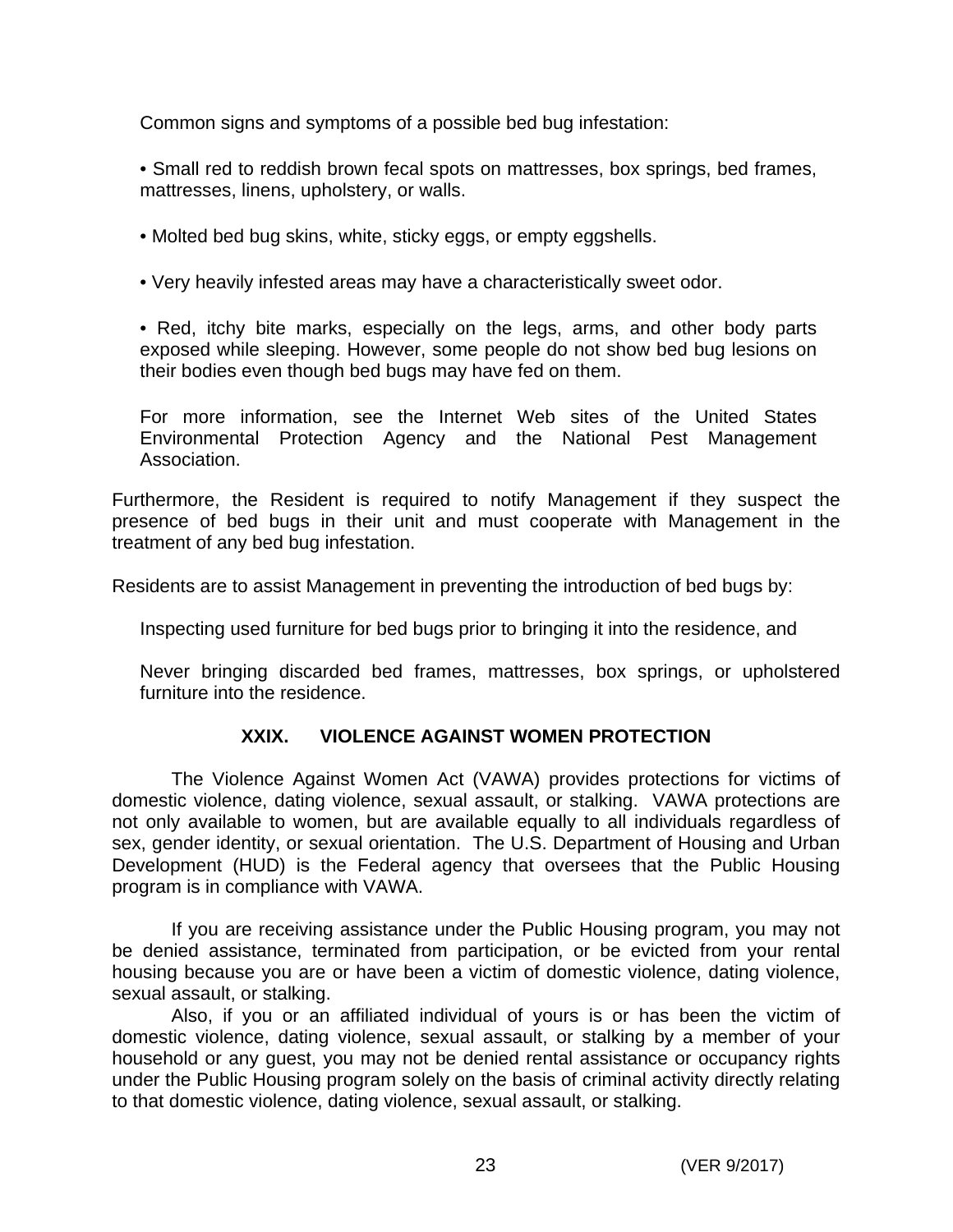Affiliated individual means your spouse, parent, brother, sister, or child, or a person to whom you stand in the place of a parent or guardian (for example, the affiliated individual is in your care, custody, or control); or any individual, tenant, or lawful occupant living in your household.

Upon signing this Rental Agreement, you will be provided with a Notice of Occupancy Rights under the Violence Against Women Act as well as the HUD-5382, Certification of Domestic Violence, Dating Violence, Sexual Assault, or Stalking and Alternative Documentation.

VAWA regulations do not limit any available authority Management has to terminate assistance for any violation of this Agreement not premised on an act of domestic violence, dating violence, sexual assault, or stalking against the resident or an affiliated person of the resident. Additionally, Management is not required to provide VAWA protections if Management can demonstrate an actual and imminent threat to other residents, employees, or those providing services to the property if the resident or lawful occupant is not evicted or terminated from assistance.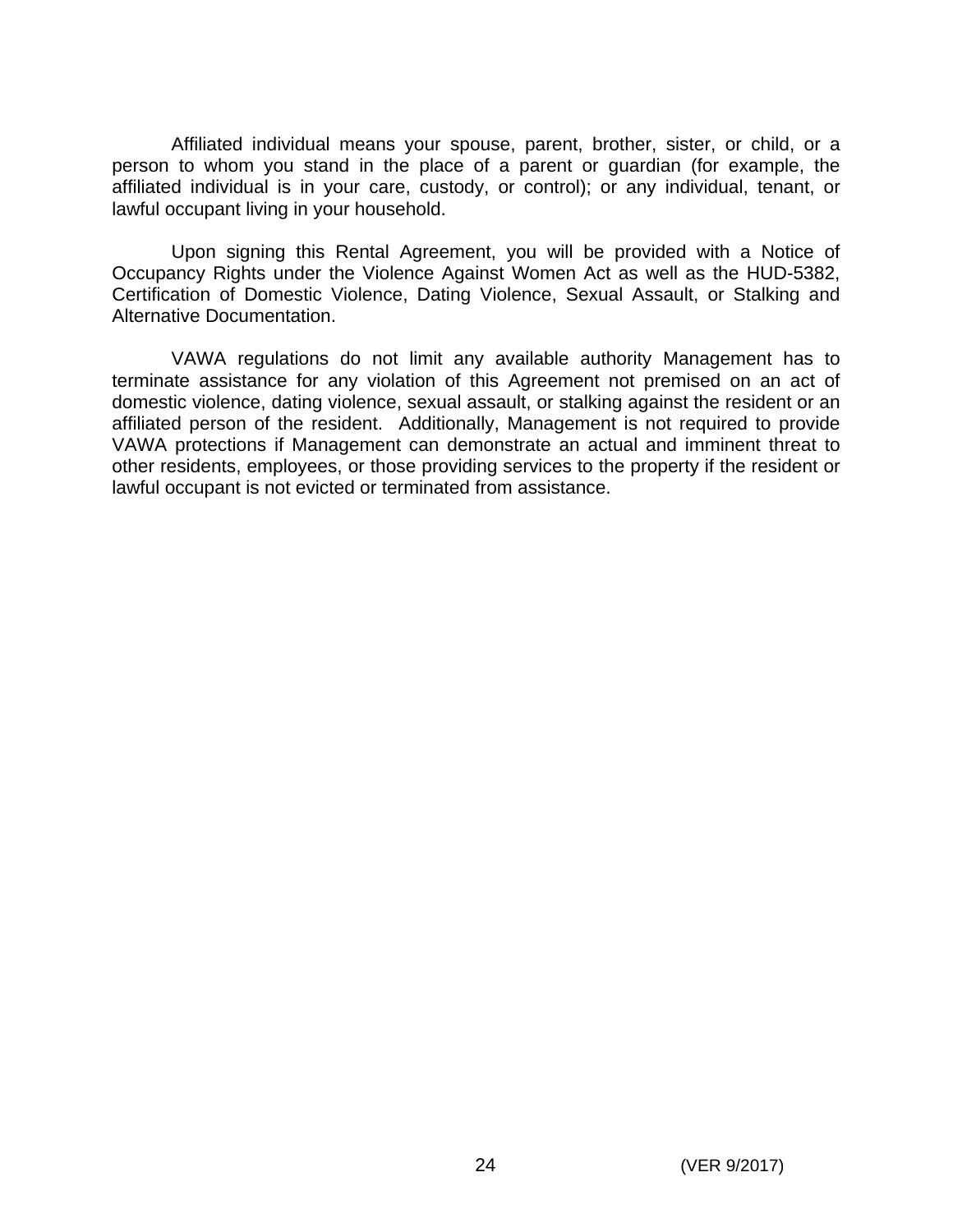#### HOUSING AUTHORITY OF THE CITY OF LOS ANGELES **PUBLIC HOUSING RENTAL AGREEMENT RENTAL SUMMARY**

The Resident understands and agrees that management is entering into this Agreement in reliance upon the truth, completeness and accuracy of information provided in the Resident's initial application for public housing. Furthermore, the Resident understands and agrees that Management is relying on the truth, completeness and accuracy of all future information to be provided by the Resident and Household Members. Should it be discovered that any such information is false, misleading, or incomplete, grounds shall exist to terminate this Agreement and may result in additional rent being owed by the Resident and/or lead to other legal action and remedies which may be appropriate under the law.

| А:  |                              |     |                               |  |
|-----|------------------------------|-----|-------------------------------|--|
| 1.  | Resident<br>Address          |     | Client #                      |  |
| 2.  | Housing<br>Development       |     | Unit No                       |  |
| 3.  | Appliances<br>Provided       |     | Cal No.                       |  |
| 4.  | <b>Utilities</b><br>Supplied | 5.  | <b>Bedroom Size</b>           |  |
| 6.  | <b>Security Deposit</b>      | 7.  | Term                          |  |
| 8.  | ProRata Rent                 | 9.  | <b>ProRata Period</b><br>From |  |
| 10. | Monthly<br>Payment           | 11. | Commencement<br>Date          |  |
| 12. | Rent<br>Commencement<br>Date |     |                               |  |

#### B. Resident:

| No.         | Name | Signature |
|-------------|------|-----------|
| . .         |      |           |
| <u>. . </u> |      |           |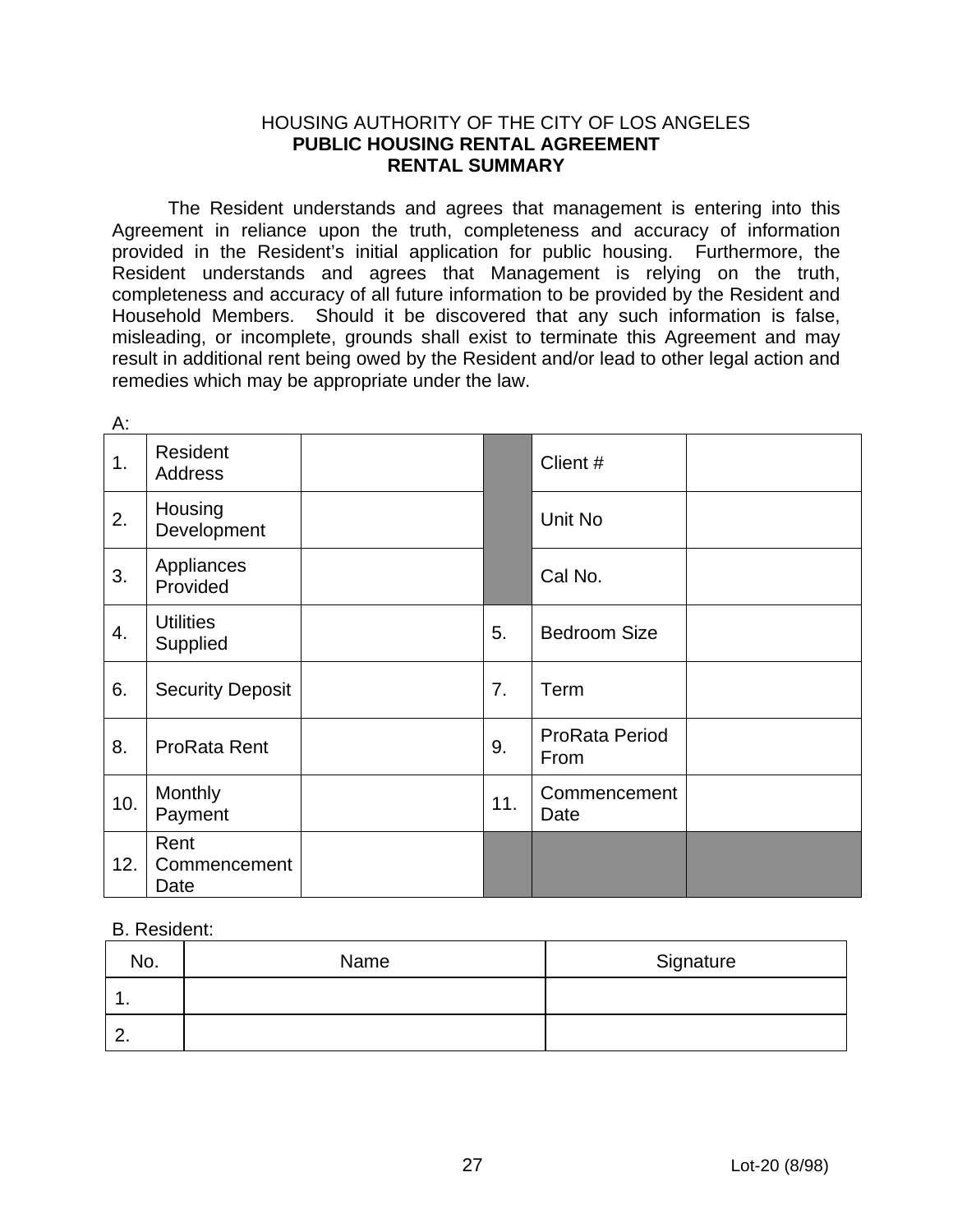# C. HOUSEHOLD MEMBERS

|     | Name | Signature (if 18 Years or Older) * |
|-----|------|------------------------------------|
| 1.  |      |                                    |
| 2.  |      |                                    |
| 3.  |      |                                    |
| 4.  |      |                                    |
| 5.  |      |                                    |
| 6.  |      |                                    |
| 7.  |      |                                    |
| 8.  |      |                                    |
| 9.  |      |                                    |
| 10. |      |                                    |
| 11. |      |                                    |
| 12. |      |                                    |
| 13. |      |                                    |
| 14. |      |                                    |

 $\Box$  (If checked, see attachment for additional Household Members)

 By signing this Agreement, Household Members do not acquire an interest in the Premises. Signature is for the purpose of acknowledging their awareness of the contents of this agreement and to be used for verifying RMA/RAC election signatures.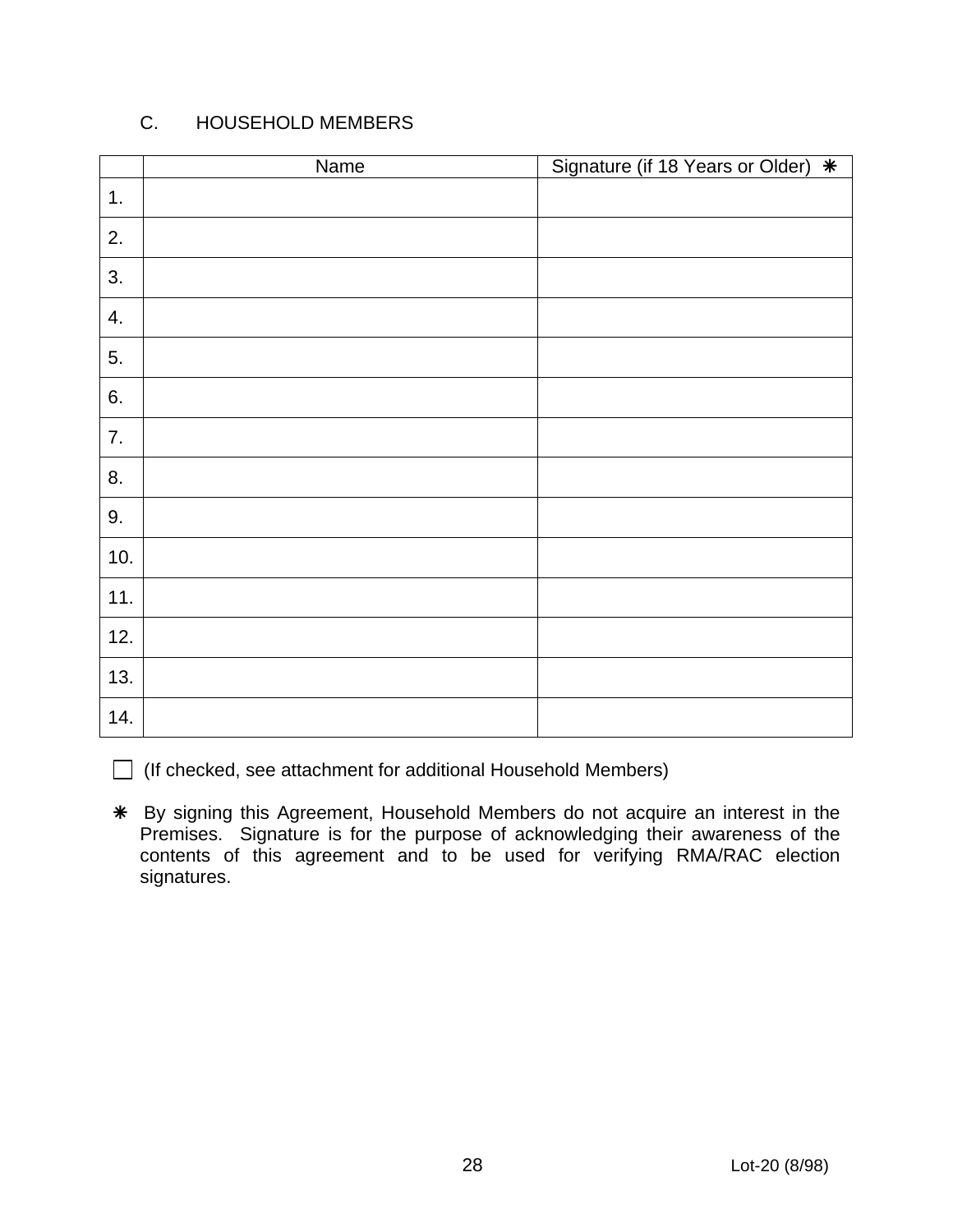I\WE HAVE READ AND BEEN GIVEN COPIES OF:

| (1)     | This Rental Agreement (09/2017)                                                        | Initial(s):           |
|---------|----------------------------------------------------------------------------------------|-----------------------|
| (2)     | The Residential Rules (8/14/98)                                                        | Initial(s):           |
| (3)     | The Residential Housekeeping Standards (8/14/98)                                       | Initial(s):           |
| (4)     | Management's Grievance Policy and Procedures                                           | Initial(s):           |
| (5)     | <b>Choice of Rent Determination Notice</b>                                             | Initial(s):           |
| (6)     | Violence Against Women Act (VAWA) Notice                                               | Initial(s):           |
| (7)     | <b>Lead Based Paint Lease Attachment</b>                                               | Initial(s):           |
| (8)     | Non-Smoking Lease Addendum                                                             | Initial(s):           |
| Spanish | I have been provided a copy of this Agreement in (initial):<br>Cambodian<br>Vietnamese | N/A (If English Only) |
|         | <b>Resident Signature</b>                                                              | Date                  |
|         | Co - Resident Signature                                                                | Date                  |
|         | <b>HACLA Staff Signature</b>                                                           | Date                  |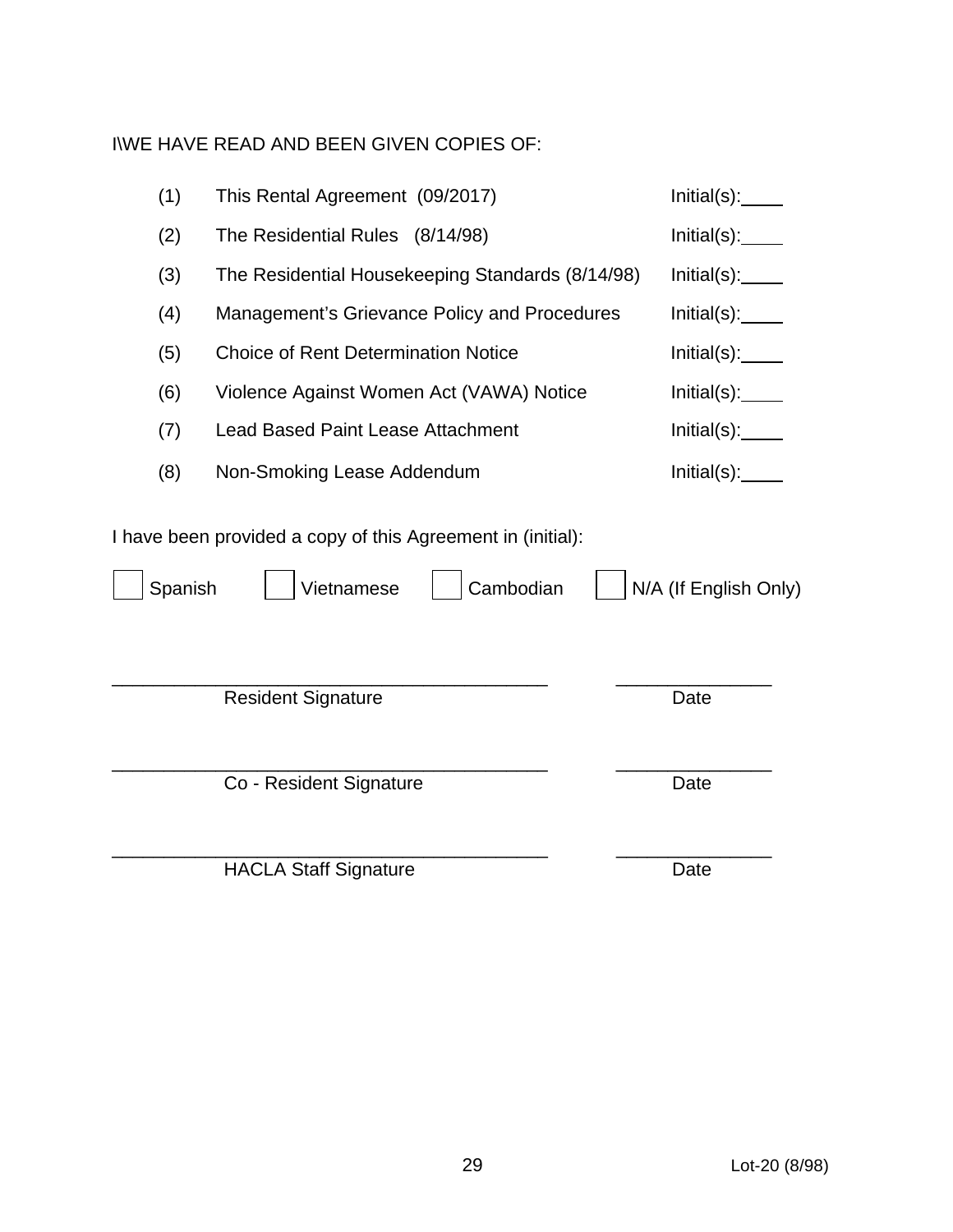# **THE HOUSING AUTHORITY OF THE CITY OF LOS ANGELES RESIDENTIAL RULES**

### (EXHIBIT A TO PUBLIC HOUSING RENTAL AGREEMENT)

These Residential Rules ("Residential Rules") are part of the Housing Authority of the City Of Los Angeles Public Housing Rental Agreement (the "Agreement"). These Residential Rules are meant to illustrate some of the Resident's obligations as set forth in the Agreement. Any capitalized words or phrases used herein shall have the same meaning as established in the Agreement.

These Residential Rules may be amended from time to time by Management upon 30 day written notice to all affected Residents setting forth the proposed modifications and the reasons therefore. Residents shall have an opportunity to present written comments which shall be taken into consideration prior to the proposed modification(s) becoming effective. A copy of such notice shall be either (i) delivered directly or mailed to the Resident; or (ii) posted in at least three (3) conspicuous places within each structure or building in which the affected dwelling units are located, as well as in a conspicuous place at the Housing Development office, if any, or if none, a similar central business location within the Development.

1. Without prior written approval of Management, personal property shall not be stored outside the Residence at any time.

\_\_\_\_\_\_\_\_\_\_\_\_\_\_\_\_\_\_\_\_\_\_\_\_\_\_\_\_\_\_\_\_\_\_

- 2. Nothing shall be thrown out windows or doors. All trash and garbage shall be deposited in outside trash bins or trash cans provided by Management.
- 3. All common areas including, but not limited to, sidewalks, courts, entry passages, halls and stairways shall remain free from obstruction at all times.
- 4. Musical instruments; radios; television sets; CD, record and tape players; and other musical devices shall not be played at an unreasonable volume anywhere within the Development at any time, and shall not be played at a volume audible outside the Residence between 10 P.M. and 7 A.M.
- 5. At no time shall a Resident, Household Member, guest or other individual under the control of the Resident, create noise which is reasonably objectionable to other residents.
- 6. Motor vehicles shall not be repaired or serviced anywhere within the Development.
- 7. Trailers, nonoperating motor vehicles and motor vehicles without current registration shall not be permitted within the Housing Development.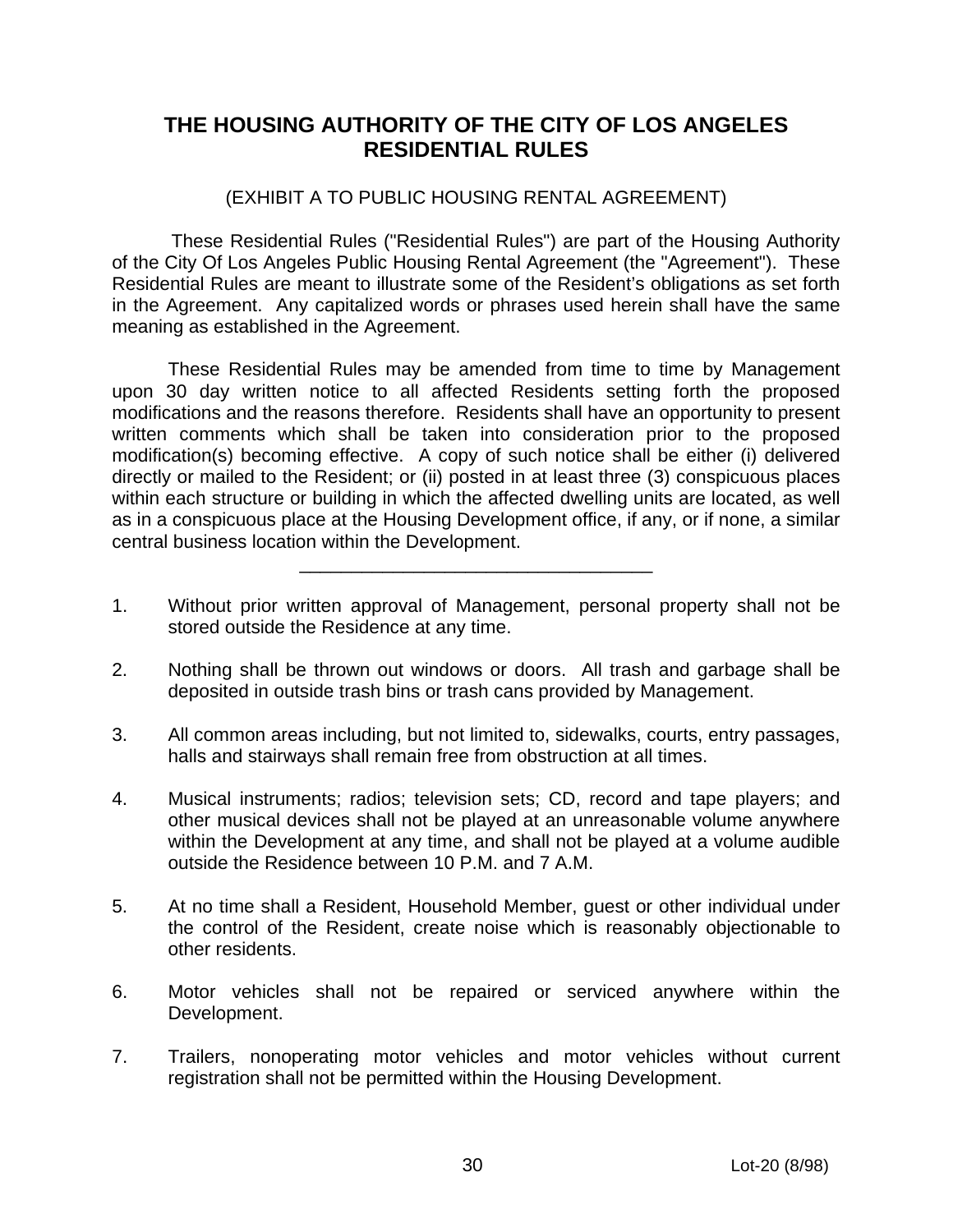- 8. All traffic signs including, but not limited to, parking and speed limit signs are to be observed.
- 9. Only vehicles with currently valid parking permits issued by the Housing Authority of the City of Los Angeles may park in lots located within the Housing Development. If parking spaces are assigned, Resident shall only park in their assigned space.
- 10. Vehicles shall only be parked in designated areas. Absolutely no parking on the lawns or sidewalks.
- 11. No items, including but not limited to rugs and clothing, are to be shaken, cleaned or hung on, or from, windows, balconies or fences.
- 12. Except for small amounts of lighter fluid, flammable materials including, but not limited to, gasoline, solvents and motor oil shall not be kept in or about the Residence.
- 13. Residents are required to maintain the grounds immediately surrounding the Residence in good condition including, but not limited to, free of weeds, debris, waste, trash and rubbish. The Resident shall be required to secure and maintain a garden hose adequate for the purpose of watering and maintaining the grounds.
- 14. Any and all yard areas, balconies, porches or patio areas designated for the exclusive use by the Resident shall be kept free of all debris and trash and the accumulation of clutter.
- 15. The Resident and Household Members shall not create a mess in the laundry areas. The Resident and Household Members shall remove all lint from the dryer after using same.
- 16. No Resident, Household Member or Guest shall be permitted on the Roof.
- 17. Writing or painting on any surface of Management owned property shall be prohibited.
- 18. Pigeons and other wildlife are not to be fed.
- 19. No ball playing, roller skating, bicycling or skateboarding except in designated areas.
- 20. No playing with fire.
- 21. No Resident shall damage, remove or otherwise render inoperable any smoke detector or other safety devices or equipment within the Residence or Housing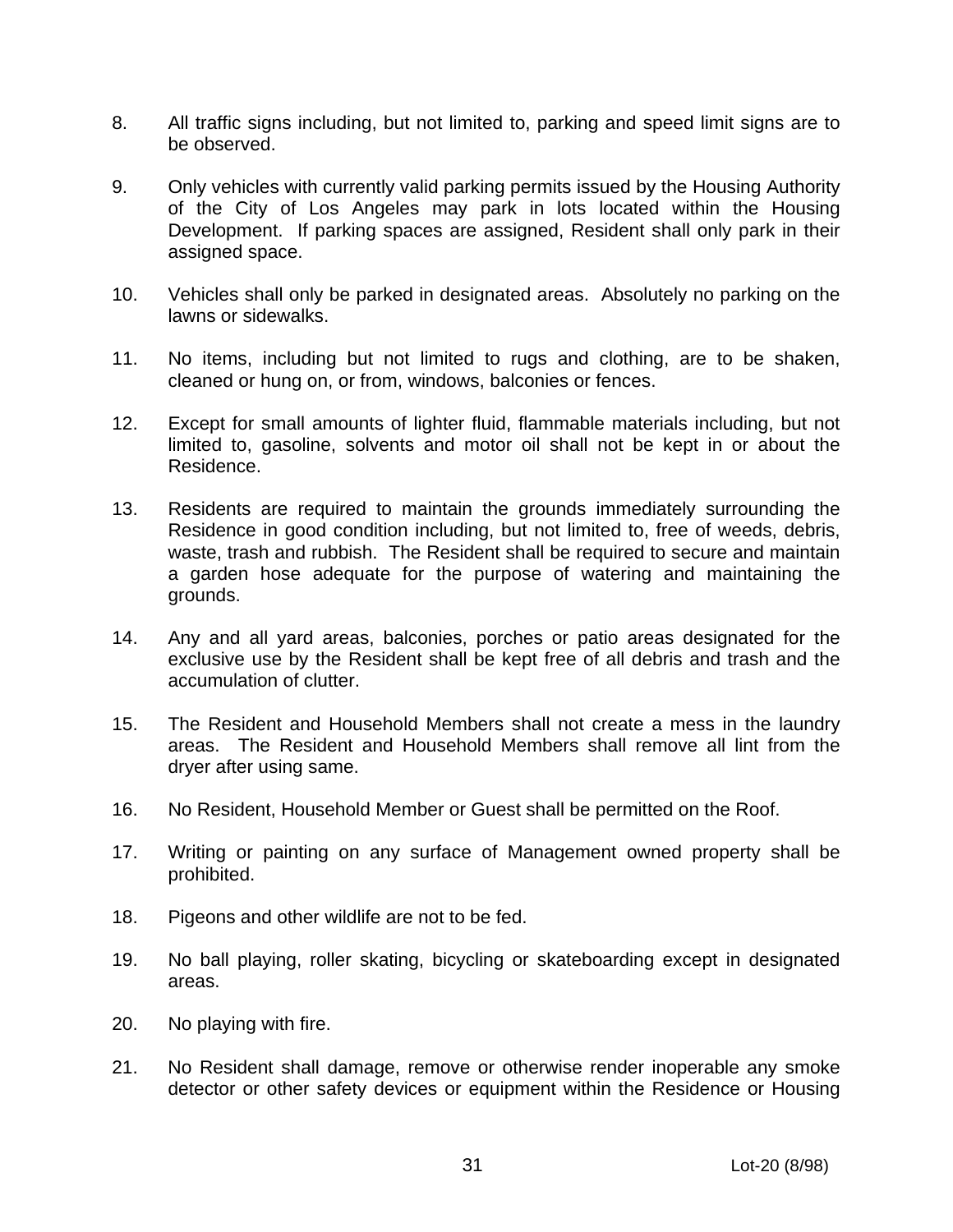Development.

- 22. Resident shall not cause any utility service to the Residence to be cut off for nonpayment.
- 23. Alcoholic beverages shall not be consumed in the public areas of the Housing Development.
- 24. No explosives or firecrackers shall be kept or exploded on or about the Residence or Housing Development.
- 25. No littering shall be permitted anywhere within the common areas of the Housing Development. All trash shall be discarded in the trash bins.
- 26. Abuse of alcohol which causes behavior that interferes with the health, safety, or the right to the peaceful enjoyment of the premises by other residents or HACLA personnel will not be tolerated.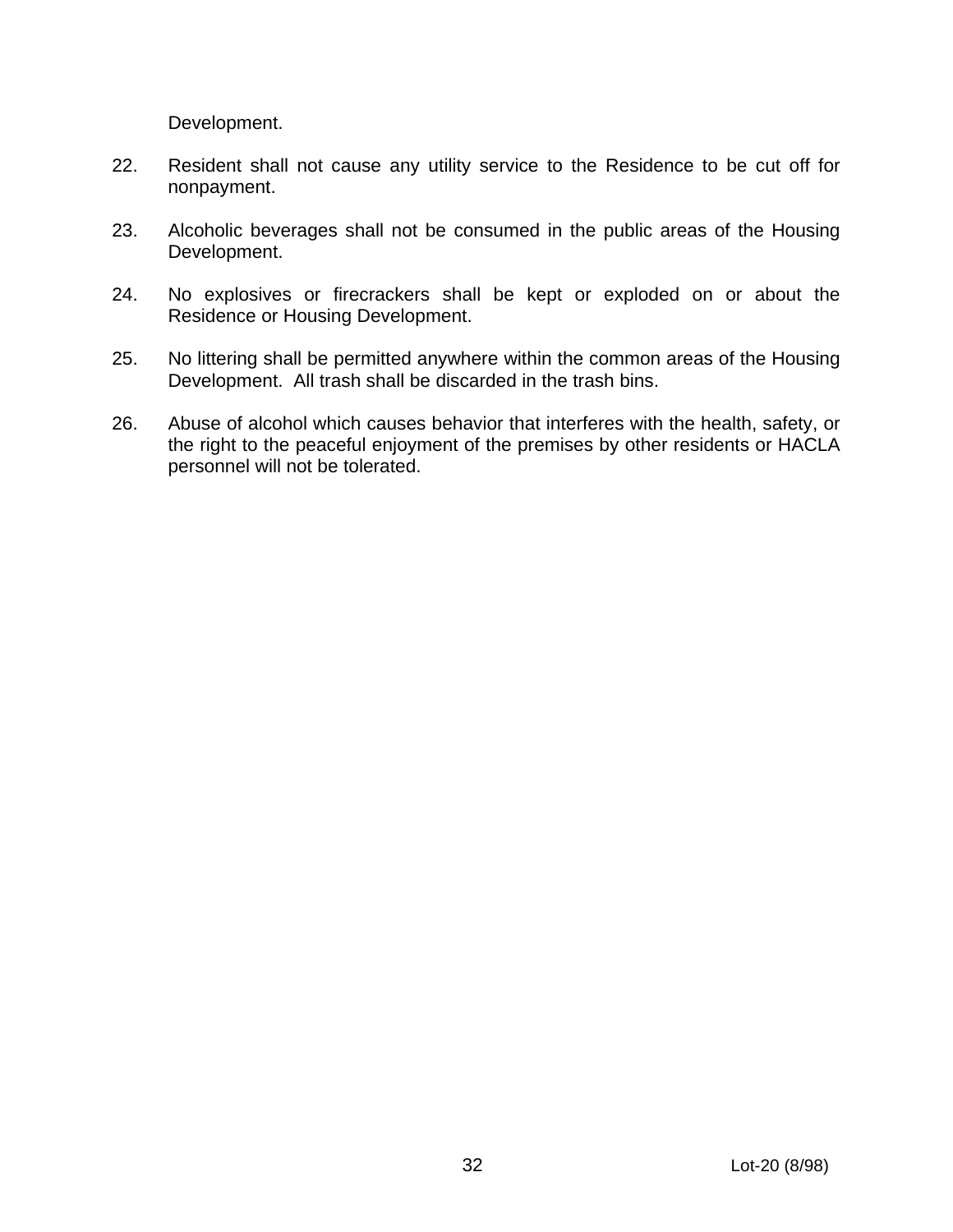### **THE HOUSING AUTHORITY OF THE CITY OF LOS ANGELES RESIDENTIAL HOUSEKEEPING STANDARDS** (EXHIBIT B TO PUBLIC HOUSING RENTAL AGREEMENT)

These Residential Housekeeping Standards ("Housekeeping Standards") are part of the Housing Authority of the City of Los Angeles Public Housing Rental Agreement (the "Agreement"). These Standards are meant to illustrate some of the Resident's obligations as set forth in the Agreement. Any capitalized words or phrases used herein shall have the same meaning as established in the Agreement

These Housekeeping Standards may be amended from time to time by Management upon 30 day written notice to all affected Residents setting forth the proposed modifications and the reasons therefore. Residents shall have an opportunity to present written comments which shall be taken into consideration prior to the proposed modification(s) becoming effective. A copy of such notice shall be either (i) delivered directly or mailed to the Resident; or (ii) posted in at least three (3) conspicuous places within each structure or building in which the affected dwelling units are located, as well as in a conspicuous place at the Housing Development office, if any, or if none, a similar central business location within the Development.

 $\frac{1}{\sqrt{2}}$  ,  $\frac{1}{\sqrt{2}}$  ,  $\frac{1}{\sqrt{2}}$  ,  $\frac{1}{\sqrt{2}}$  ,  $\frac{1}{\sqrt{2}}$  ,  $\frac{1}{\sqrt{2}}$  ,  $\frac{1}{\sqrt{2}}$  ,  $\frac{1}{\sqrt{2}}$  ,  $\frac{1}{\sqrt{2}}$  ,  $\frac{1}{\sqrt{2}}$  ,  $\frac{1}{\sqrt{2}}$  ,  $\frac{1}{\sqrt{2}}$  ,  $\frac{1}{\sqrt{2}}$  ,  $\frac{1}{\sqrt{2}}$  ,  $\frac{1}{\sqrt{2}}$ 

- 1. The Resident shall keep and maintain the walls and ceilings of the Residence clean and free of all dirt, grease, holes, cobwebs and fingerprints.
- 2. The Resident shall keep and maintain the floors of the Residence clean, dry and free from all hazardous conditions.
- 3. The Resident shall keep and maintain the windows and window ledges of the Residence clean and free of all objects. All window coverings shall be clean and kept in a good state of repair.
- 4. The Resident shall keep and maintain the interior trim of the Residence clean and free of all dirt, grease, gouges and scratches.
- 5. The Resident shall keep and maintain the doors of the Residence clean and free of all dirt, grease, holes, and fingerprints. All doors shall be maintained with a working hardware and doorstop.
- 6. The Resident shall keep and maintain the heating vents and units of the Residence clean and free of all dirt, grease, cobwebs and fingerprints. Access to the heating units shall not be obstructed.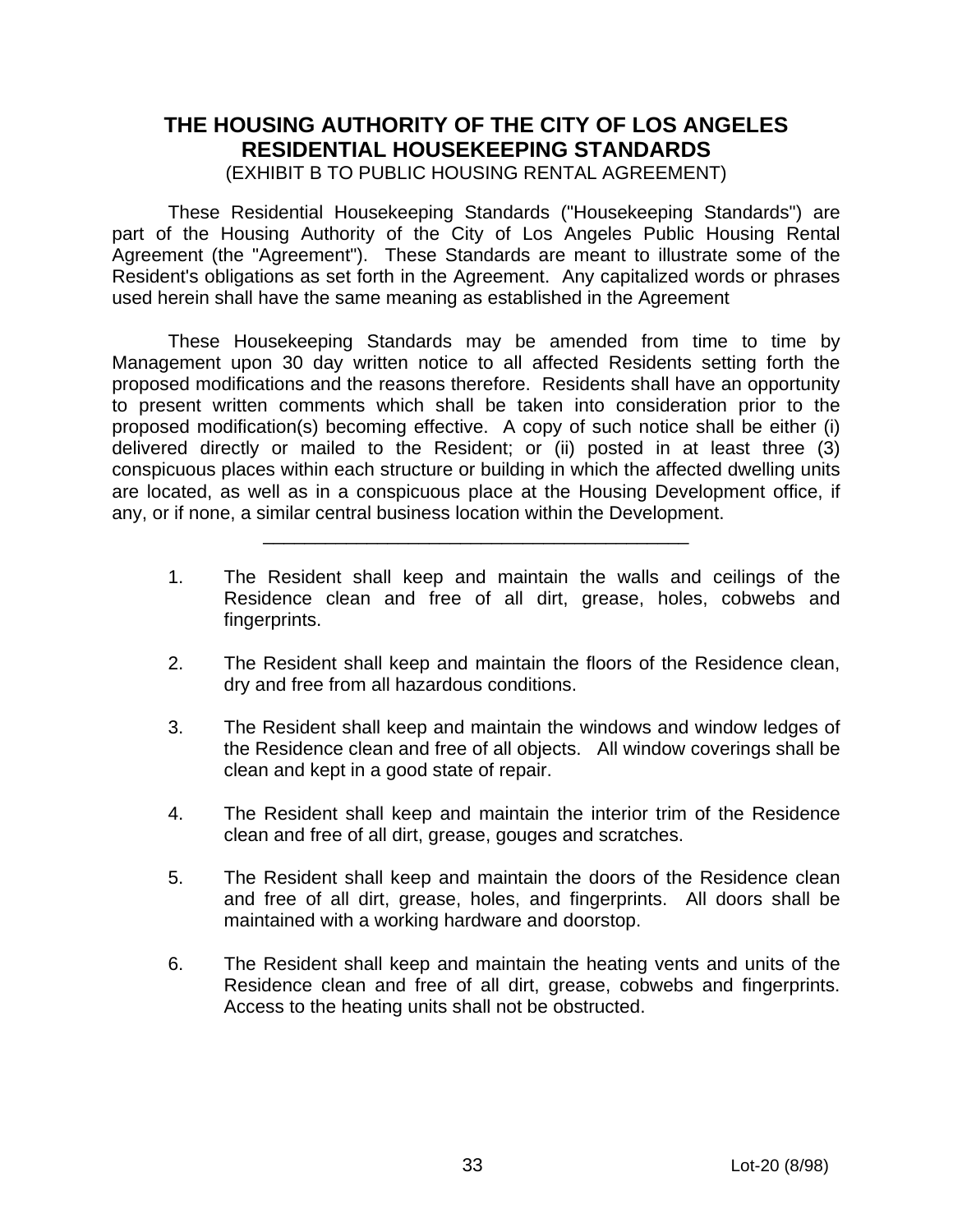- 7. The Resident shall keep and maintain the Residence free from all clutter and trash.
- 8. The Resident shall keep and maintain all sinks and waste pipes of the Residence free from obstructions.
- 9. The Resident shall keep and maintain the stove and stove vent of the Residence clean and free of food and grease.
- 10. The Resident shall keep and maintain the refrigerator of the Residence clean and free of spoiled food. The Freezer shall be defrosted when necessary.
- 11. The Resident shall keep and maintain all kitchen cabinets of the Residence clean and neat. Cabinet surfaces, food storage areas and countertops should be kept free of grease and spilled food.
- 12. The Resident shall keep and maintain all closets and other storage areas neat and clean.
- 13. The Resident shall keep and maintain all dishes clean and safely stored when not in use.
- 14. The Resident shall not allow trash and garbage to accumulate in the Residence for more than one week. While in the Residence, all trash and garbage shall be kept in appropriate covered containers.
- 15. The Resident shall keep and maintain the bathroom exhaust fan, if any, free of dust.
- 16. The Resident shall keep and maintain the toilet and tank clean and free of odors.
- 17. The Resident shall keep and maintain the tub and/or shower clean and free of mildew and mold. Shower curtains of proper length shall be kept and maintained in a good clean condition.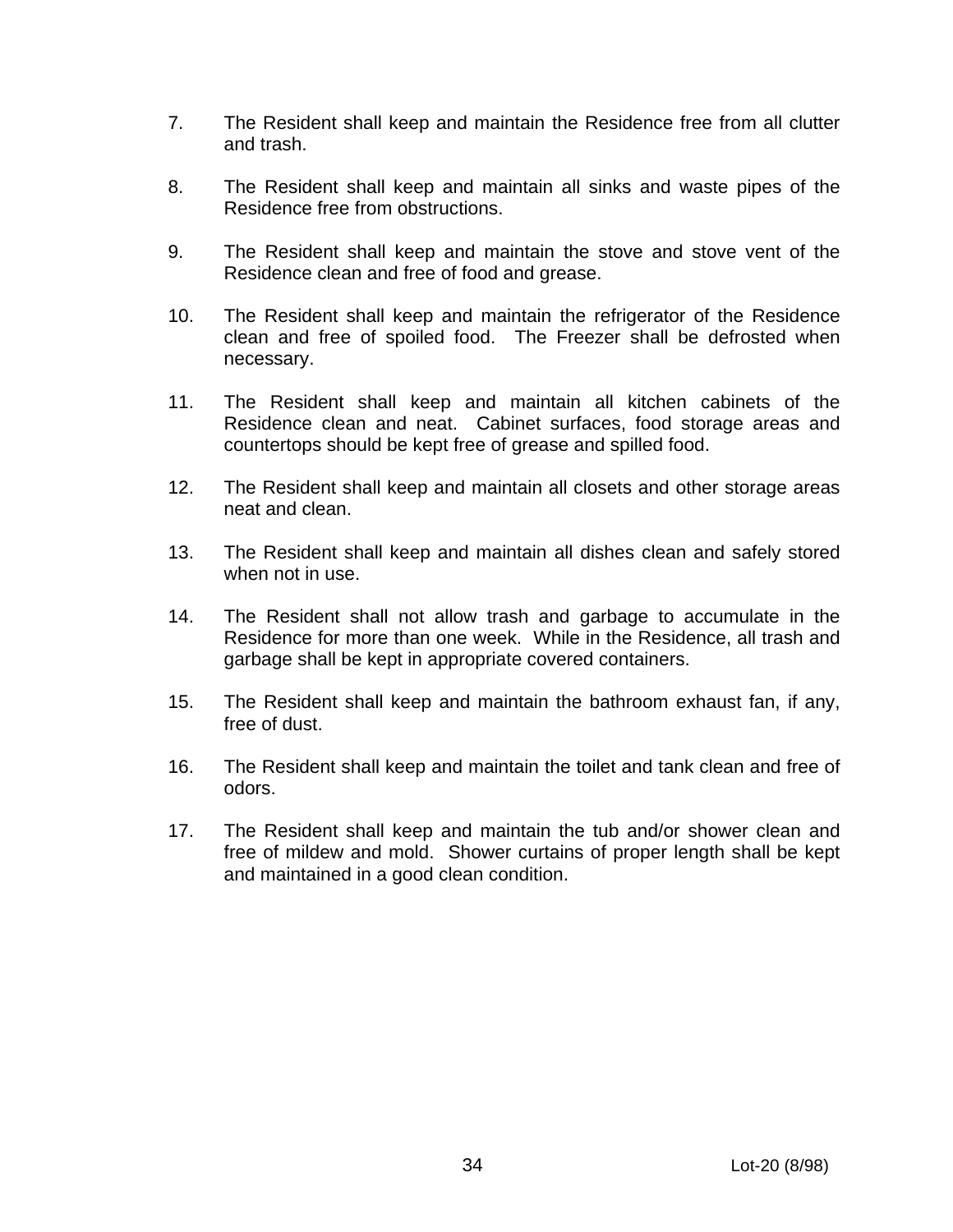### **RESIDENT GRIEVANCE POLICY**

- 1. Purpose and Governing Law
- 2. Applicability
- 3. Definitions
- 4. Reasonable Accommodations
- 5. Informal Conference
- 6. Formal Hearings
	- A. Purpose
	- B. Requesting
	- C. Time, Place, and Manner of Requesting a Formal Hearing
	- D. Escrow Deposits
	- E. Exclusions from Escrow Accounts
	- F. Formal hearing Setting, Continuance and Failure to Appear
	- G. Exchange of Evidence
	- H. Rules Governing the Hearing
	- I. The Decision
	- J. Effect of Decision
- 7. Selection of a Hearing Officer
- 8. Grievance Administrator
- 9. Certification Procedure of Hearing Officers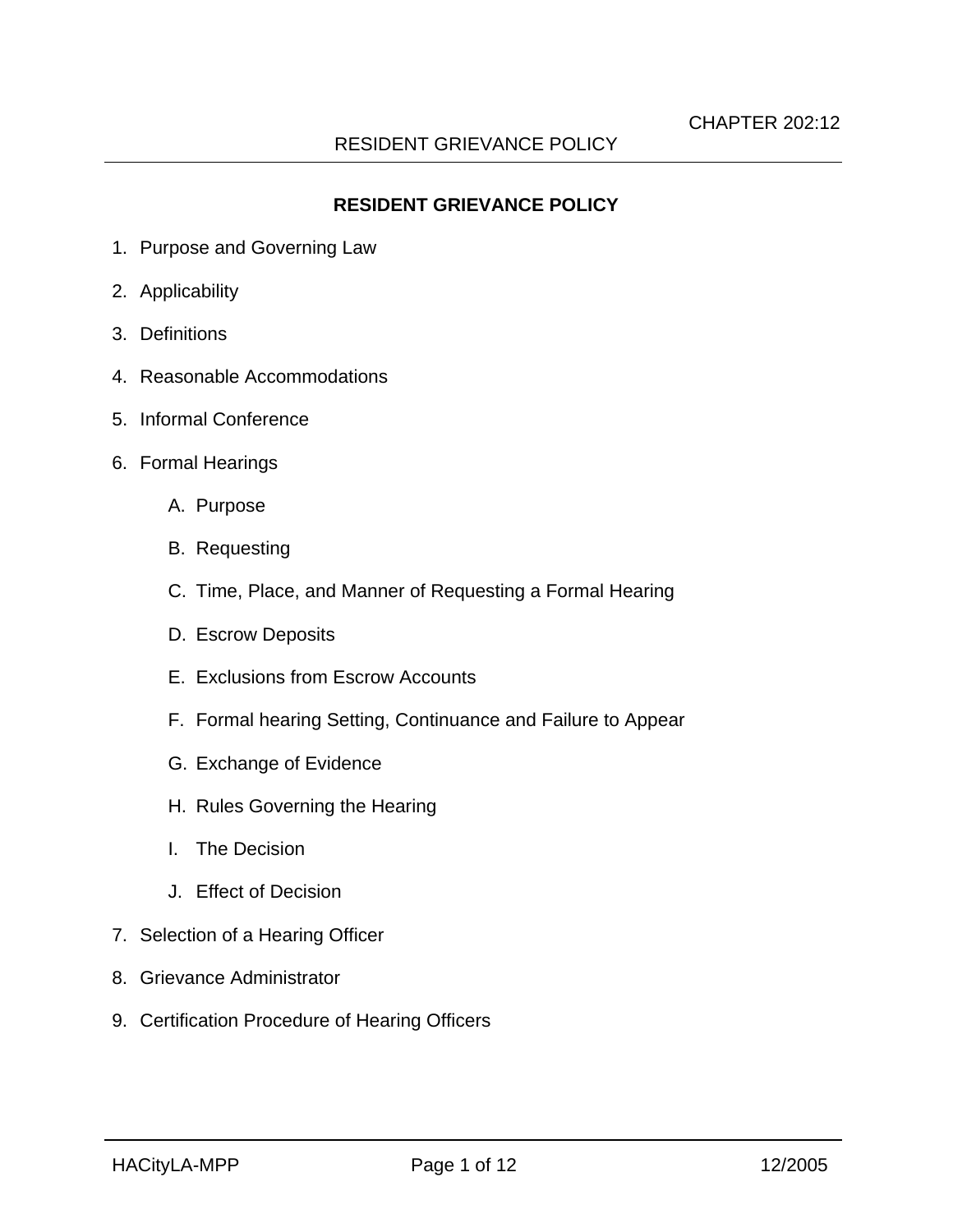#### 1. PURPOSE AND GOVERNING LAW

The purpose of this grievance procedure is to set forth the requirements, standards and criteria to assure that the Tenants of the Housing Authority of the City of Los Angeles (hereinafter referred to as the "Authority") public housing program are afforded an opportunity for a grievance hearing in accordance with federal law and regulation as codified in 24 CFR 966 Subpart B.

#### 2. APPLICABILITY

This grievance procedure shall be applicable to all individual Grievances between a Tenant and the Authority except:

- A. Grievances between Tenants not involving the Authority; or
- B. Class Grievances (The grievance procedure is not intended as a forum for initiating or negotiating policy changes with the Authority); or
- C. Any nuisance activity that threatens the health, safety, or right to peaceful enjoyment of the Authority's public housing premises by other residents or employees of the Authority; or
- D. Any violent or drug related criminal activity on or off such premises; or
- E. Any issue that has been previously decided in another proceeding; or
- F. Any Grievance that is not filed and maintained in accordance with this grievance procedure.
- G. Any Grievance that a Tenant has previously submitted to a court of law for resolution, or
- H. Any Grievance that a Tenant submits to a court of law before the rendering of a decision by a Hearing Officer.

#### 3. DEFINITIONS

The following definitions are applicable to the Grievance Procedure:

- A. **"Authority's Formal Representative"** shall mean the person designated by the Director of the Authority's public housing program to represent the Authority at a Formal Hearing.
- B. "**Excess Utilities Charges**" shall have the same meaning as set forth in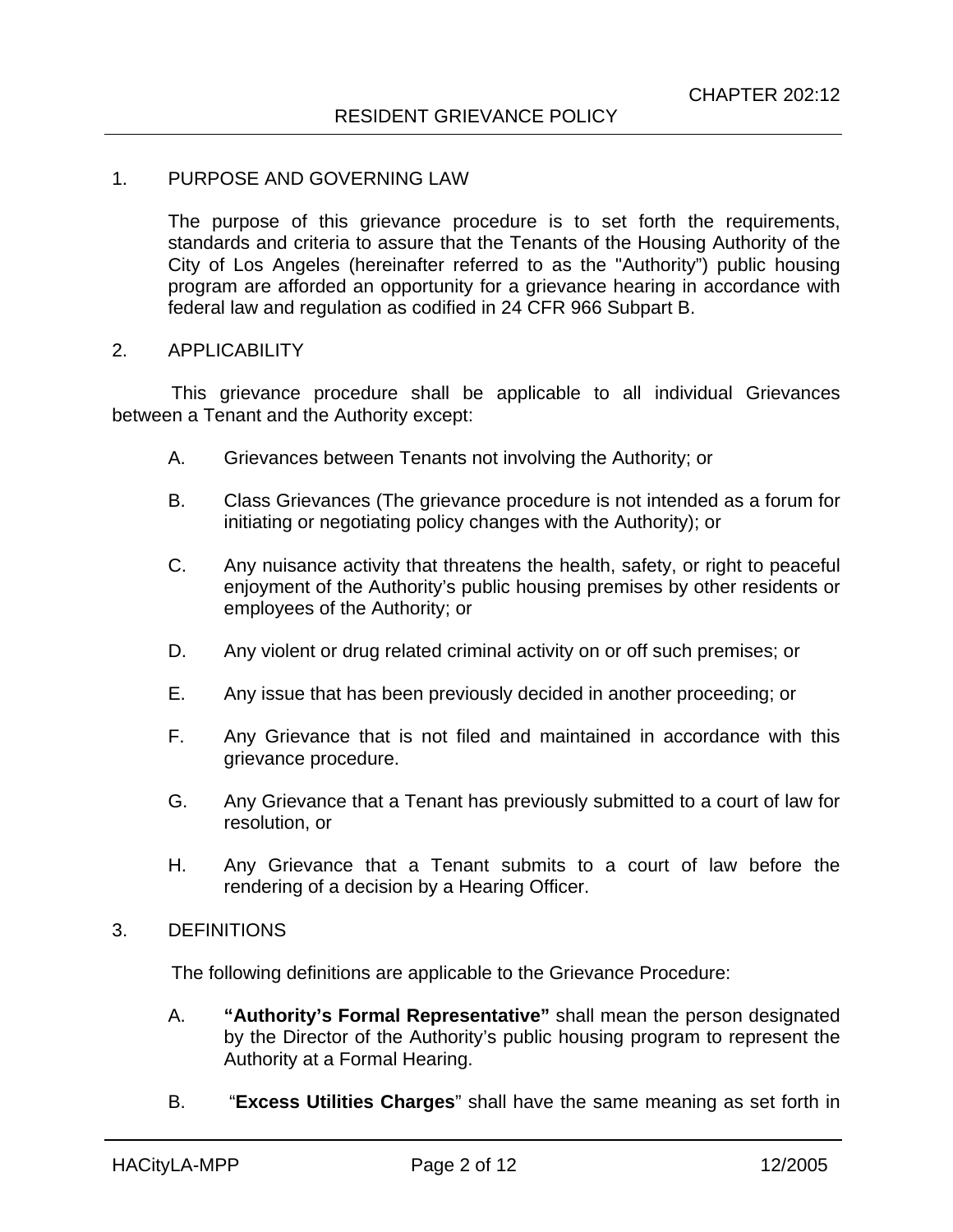the *Rental Agreement*.

- C. "**Formal Hearing**" shall mean the procedure before a Hearing Officer.
- D. "**Grievance**" shall mean any dispute which a Tenant may have regarding an Authority action or failure to act in accordance with that Tenant's individual Rental Agreement or an Authority regulation that adversely affect one of his/her individual rights, duties, welfare or status.
- E. **"Grievance Administrator"** shall mean the administrator of the Formal Hearings process.
- F. "**Hearing Officer**" shall mean a person selected in accordance with Grievance Procedures to conduct a Formal Hearing Grievances and render a decision with respect thereto.
- G. "**Household Member"** shall have the same meaning as set forth in the Rental Agreement.
- H. **"Informal Conference"** shall mean the informal conference held between an aggrieved Tenant and the Site Manager for the purposes of resolving a Grievance.
- I. **"Manager's Decision"** shall mean the written results of an Informal Conference regarding the Tenant's Grievance made in accordance with 5(E).
- J. "**Other Charges**" shall have the same meaning as set forth in the *Rental Agreement.*
- K. **"Rental Agreement**" shall mean the public housing rental agreement or lease by which the Tenant occupies a public housing dwelling.
- L. **"Resident"** shall have the same meaning as set forth in the Rental Agreement.
- M. "**Resident Organization**" includes a resident management corporation or resident advisory council.
- N. "**Retroren**t" shall have the same meaning as set forth in the *Rental Agreement*.
- O. **"Site Manager"** shall mean the Authority's housing manager that supervises the development or site where the Tenant resides.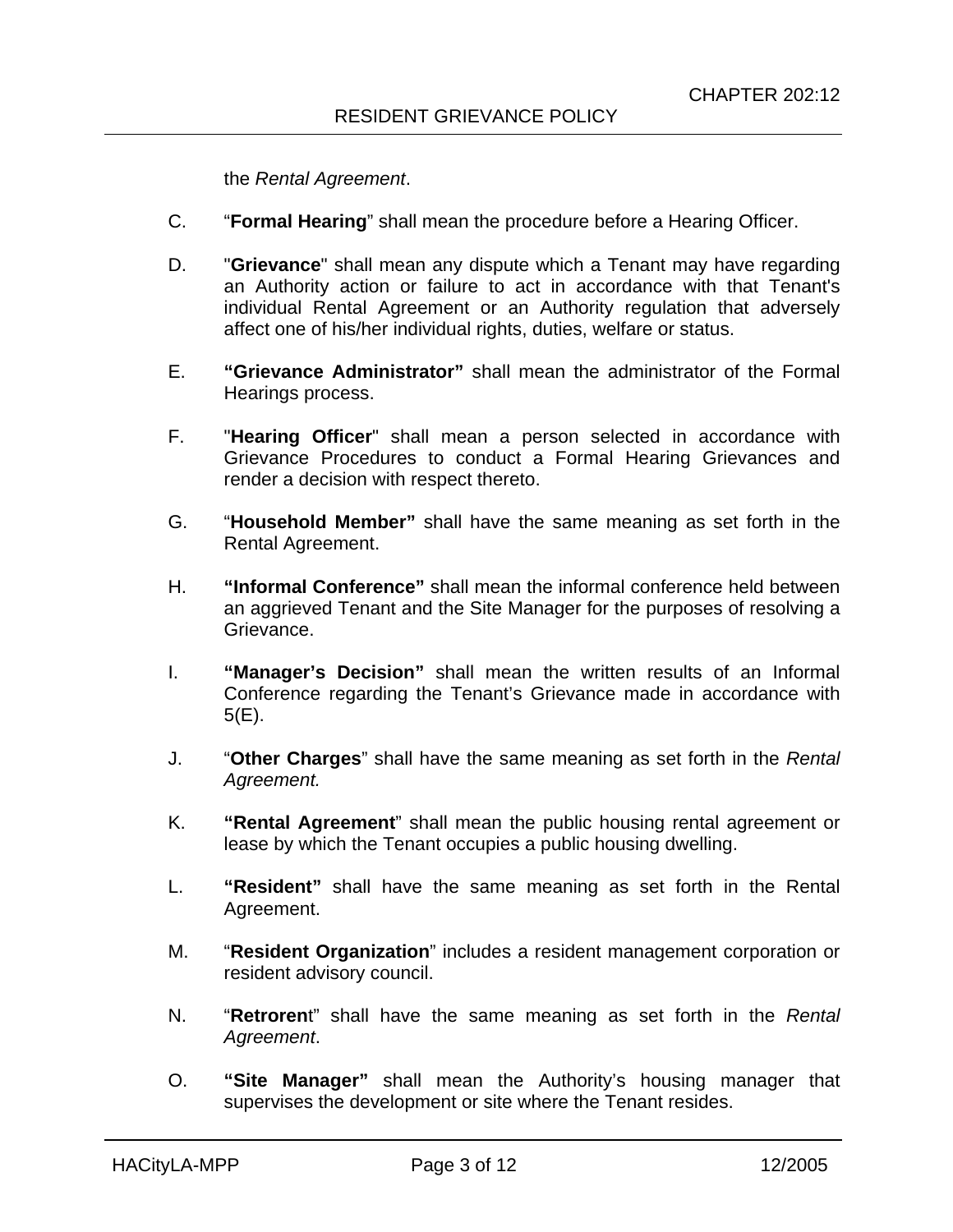- P. **"Tenant"** shall mean a Resident or, if no such person resides in the dwelling, an adult Household Member.
- Q. **"Tenant's Formal Representative"** shall mean the person designated by the Tenant to represent the Tenant at a Formal Hearing.

#### 4. REASONABLE ACCOMMODATIONS

The Authority shall provide reasonable accommodations to Tenants with disabilities such as providing qualified sign language interpreters, readers, and selecting accessible locations. If the Tenant is visually impaired, any notice that is required under this procedure will be in an accessible format.

#### 5. INFORMAL CONFERENCE

- A. The purpose of an Informal Conference is to provide both a Tenant and the Authority with an opportunity to discuss and settle a Grievance without the need for a Formal Hearing.
- B. A Tenant shall be required to request for an Informal Conference from the Site Manager.
- C. All written requests for an Informal Conference must be made within five (5) calendar days of the service of any written notice of an adverse action to be taken by the Authority or, if not a Grievance based on a written notice of an adverse action, within thirty (30) calendar days of the date the Tenant first has actual or constructive notice of the Authority's action or failure to act.
- D. Within a reasonable time after the Tenant requests an Informal Conference, not to exceed fourteen (14) calendar days, the Tenant will be provided with an opportunity to personally present his/her Grievance, either orally or in writing, to the Site Manager or a supervisor of the Site Manager.
- E. After conducting the Informal Conference, the person who heard the Tenant's Grievance shall prepare a written Manager's Decision regarding the Informal Conference. The Manager's Decision shall specify:
	- (1) The date of the meeting;
	- (2) The names of the participants;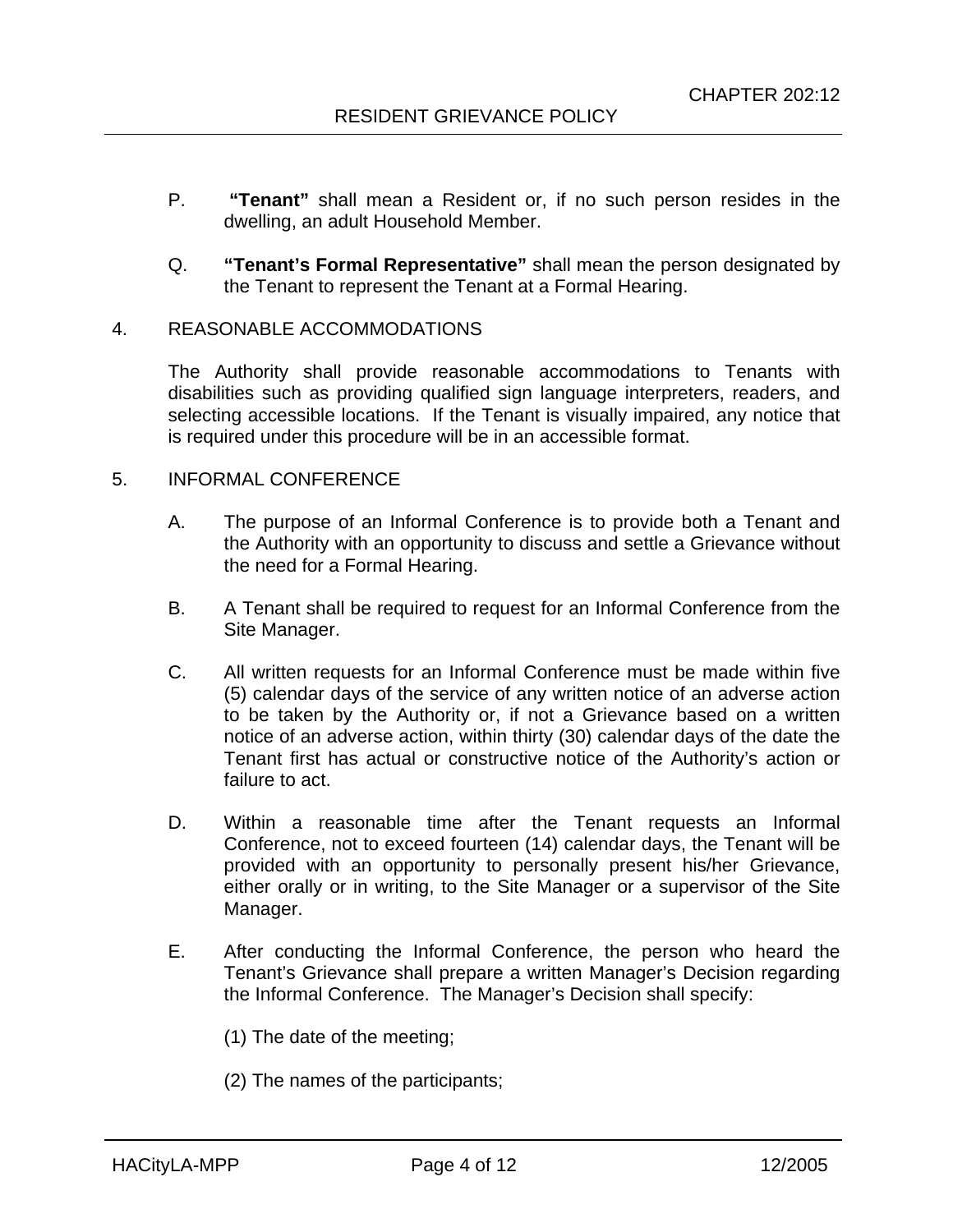- (3) The nature of the Grievance;
- (4) The Authority's response to the Grievance;
- (5) The proposed disposition of the Grievance and there specific reasons therefor; and
- (6) A brief statement of the procedure the Tenant must follow in order to obtain a Formal Hearing should the Tenant be dissatisfied with the Manager's Decision.
- F. The Manager's Decision will be mailed, first class mail, proof of mailing required, within thirty (30) calendar days of the date of the Informal Conference. In addition to the Manager's Decision, the mailing shall include (i) a Tenant Request For a Formal Hearing, a copy of which is attached hereto as Exhibit 202:12A to this Grievance Procedure.
- G. Failure to timely request or attend an Informal Conference shall be deemed a waiver of the Tenant's right to proceed under the Grievance Procedure. However, such waiver shall not affect any other rights or remedies the Tenant may have under the law.

#### 6. FORMAL HEARINGS

- A. The purpose of a Formal Hearing is to provide a Tenant with an opportunity to have his/her Grievance resolved by the Authority when dissatisfied with the Manager's Decision.
- B. A Tenant must complete the Informal Conference procedure before requesting a Formal Hearing.
- C. Time, Place and Manner of Requesting a Formal Hearing
	- (1). In order to obtain a Formal Hearing regarding the Tenant's Grievance, the Tenant shall timely submit a completed Tenant Request For A Formal Hearing, which shall:
		- a. Specify the nature of the Grievance;
		- b. The action or relief sought;
		- c. The need and type of interpreter services, if any; and
		- d. The need and nature of any reasonable accommodation, if the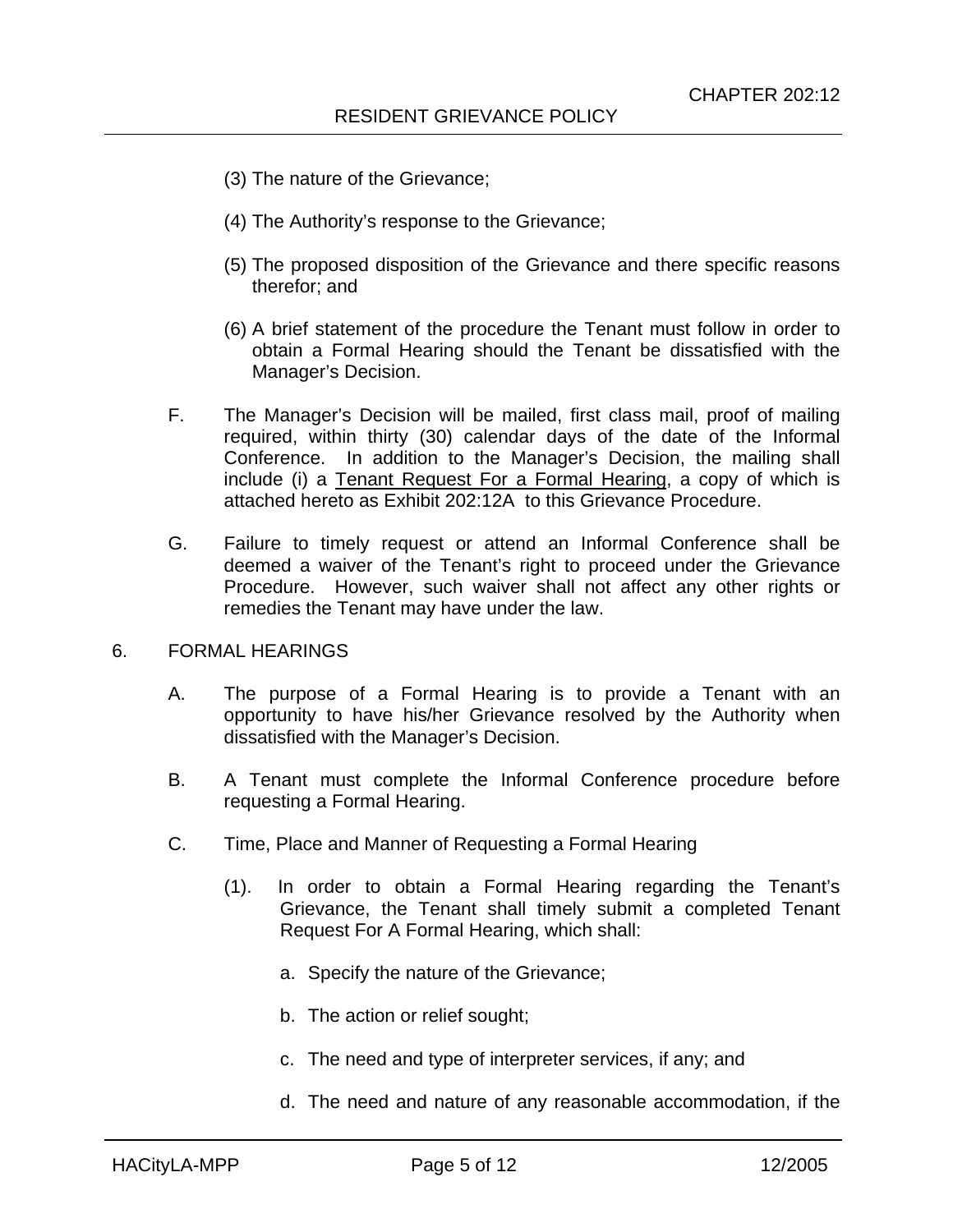Tenant is disabled and desires an accommodation.

- (2). A Tenant Request for a Formal Hearing shall be submitted to the Authority by certified mail, return receipt requested, within ten (10) days following the mailing of the Manager's Decision. The Tenant Request For A Formal Hearing shall be addressed to the Authority's Director of public housing, at the central administrative offices of the Authority, ATTN: Grievance Administrator.
- (3). Failure to timely request a Formal Hearing shall be deemed a waiver of the Tenant's right to proceed under the Grievance Procedure. However, such waiver shall not affect any other rights or remedies the Tenant may have under the law.
- (4). The Grievance Administrator shall reject any Tenant Request For a Formal Hearing not made in accordance with the Grievance Procedure or involve matters excluded from the Grievance Procedure. In either event, the Tenant shall be notified in writing of the rejection and the reasons therefore.
- D. Escrow Deposits
	- (1). Except as hereinafter excluded, before a formal grievance hearing is scheduled in any Grievance involving a monetary obligation under the terms of the *Rental Agreement*, the Tenant shall deposit with the Authority an amount equal to the amount of rent due and payable as of the first of the month preceding the month which gave rise to the Grievance. Each month thereafter, on or before the first, the Tenant shall deposit the same amount of money with the Authority until the Grievance is concluded. Neither the deposit nor the acceptance of such monetary obligations shall act as a waiver or otherwise affect either parties' claims in any future court action.
	- (2). The Director of the Authority's public housing program shall waive the escrow requirements for households who pay the minimum rent (24 CFR 5.630) or whose welfare income is imputed (24 CRF 5.615). Unless waived in writing, the failure to make required escrow payments shall be deemed a waiver of the Tenant's right to a proceed under the Grievance Procedure. However, such waiver shall not affect any other rights or remedies the tenant may have under law.
- E. Exclusions from Escrow Deposits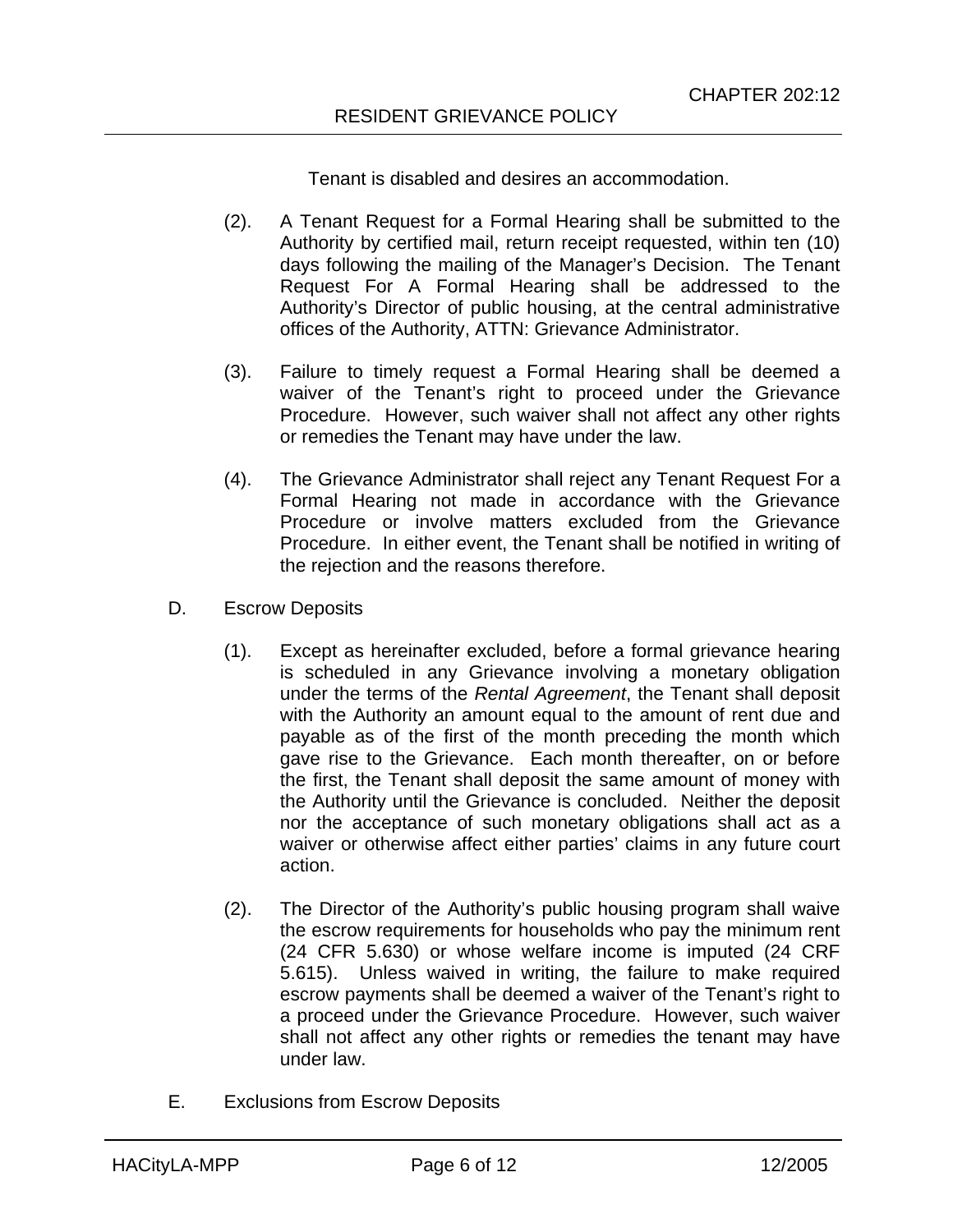Escrow deposits shall not be required for disputes arising from Excess Utilities Charges, Other Charges, Retrorent, or that portion of tenant rent attributable from imputed welfare income.

- F. Formal Hearing Setting, Continuances and Failure to Appear
	- (1). The Grievance Administrator will set a date for the Formal Hearing within thirty (30) calendar days of receipt of a request made in accordance with the Grievance Procedure.
	- (2). A Notice of Formal Hearing shall be sent first class mail not less than fourteen (14) calendar days before the date of the Formal Hearing to the Tenant, or if represented, the Tenant's Formal Representative, and the Housing Authority's Formal Representative. Such notice shall state the date, time and place for the Formal Hearing.
	- (3). Continuances may be granted:
		- a. Only by a written agreement between the Authority's Formal Representative and the Tenant, or the Tenant's Formal Representative, received by the Grievance Administrator at least five (5) calendar days before the scheduled Formal Hearing; or
		- b. By agreement of the Authority's Formal Representative and the Tenant, or the Tenant's Formal Representative, at the time of the Formal Hearing; or
		- c. Upon a showing of good cause to the Hearing Officer at the time of the Formal Hearing; but, in no event may the Hearing Officer continue the Formal Hearing more than (i) five (5) calendar days where the Tenant fails to appear at the time of the Formal Hearing.
	- (4). If the Tenant fails to appear at the time of the Formal Hearing, the Hearing Officer may either continue the case, as set forth above, or deem the Tenant's failure to appear as a waiver of the Tenant's right to a Formal Hearing. However, such waiver shall not affect any other rights or remedies the Tenant may have under the law.
- G. Exchange of Evidence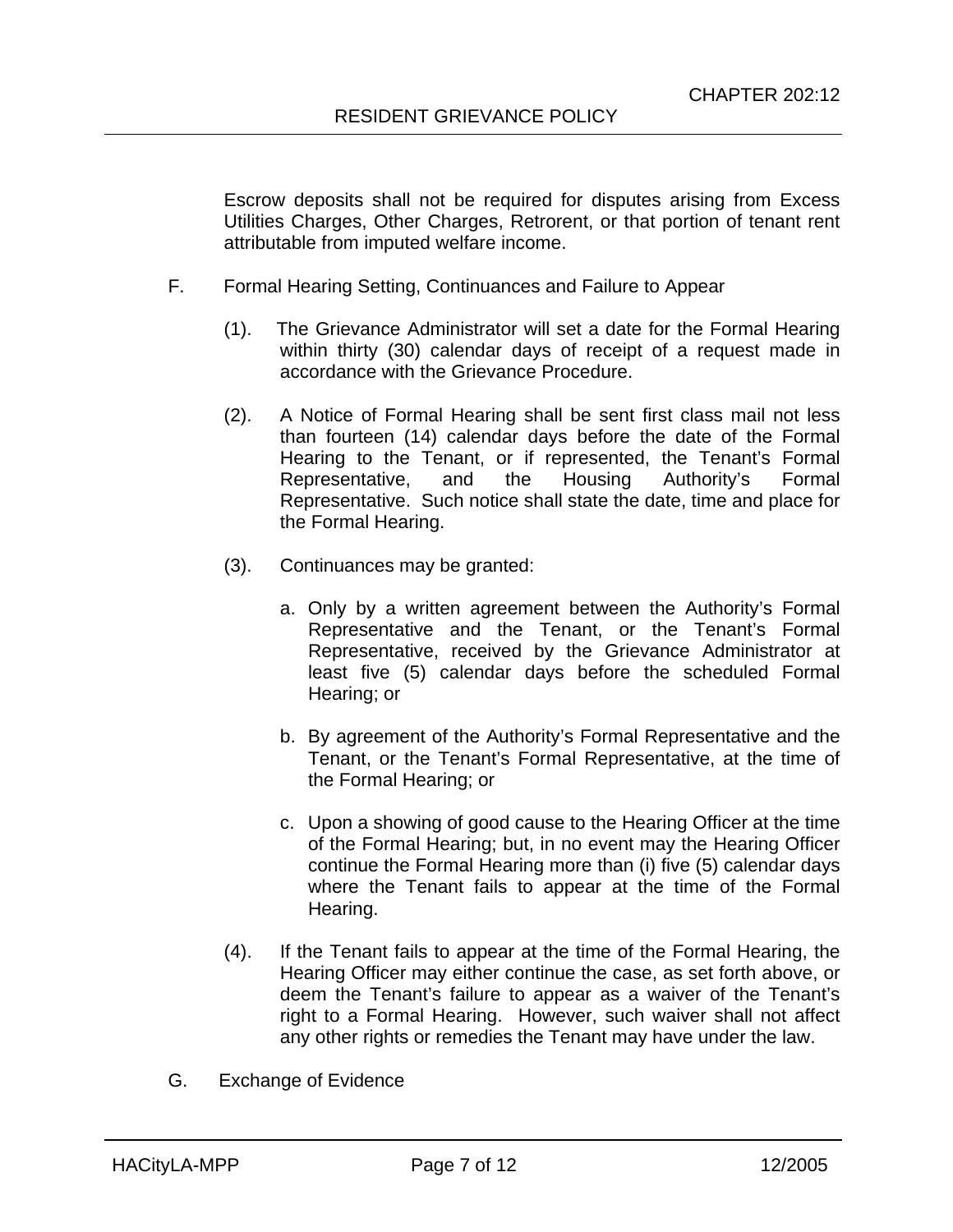Not sooner than the Tenant's request for a Formal Hearing is made and no later than ten (10) business days before the Formal Hearing, both the Tenant or the Tenant's Formal Representative and the Authority's Formal Representative may request of the other, in writing, copies of all relevant documents and regulations intended to be used by the other at the time of the Formal Hearing. The cost of such copies shall be at the expense of the requestor. The Tenant's right to request documents, as set forth above, shall be in addition to the right that the Tenant has to obtain, upon timely request, copies of any and all documents that are within the tenant file the Authority keeps with respect to the Tenant.

H. Rules Governing the Hearing

The following rules shall govern the hearing:

- (1). The Formal Hearing shall be set before a Hearing Officer selected in accordance with the Grievance Procedure (see Section 7C). The Manager's Decision and a completed Tenant Request For a Formal Hearing shall serve as the pleadings, to frame the issues, before the Hearing Officer.
- (2). The Tenant has the right to a private hearing unless the Tenant requests a public hearing.
- (3). Documents not provided in accordance the Grievance Procedure may not be presented at the time of Formal Hearing.
- (4). The Tenant has the right to be represented by counsel or other persons chosen by the Tenant to present evidence and arguments on his/her behalf. Counsel, the individual who held the Informal Conference with the Tenant, or by some other person approved by the Director of the Authority's public housing program, may represent the Authority.
- (5). The Tenant has the right to present evidence and arguments in support of his/her Grievance, to controvert evidence relied upon by the Authority and to confront and cross-examine all witnesses upon whose testimony or information the Authority relies.
- (6). The Hearing Officer shall conduct the hearing informally. Oral and documentary evidence pertinent to the facts and issues raised by the complaint may be received as evidence without regard to admissibility under the rules of evidence which apply to judicial proceedings.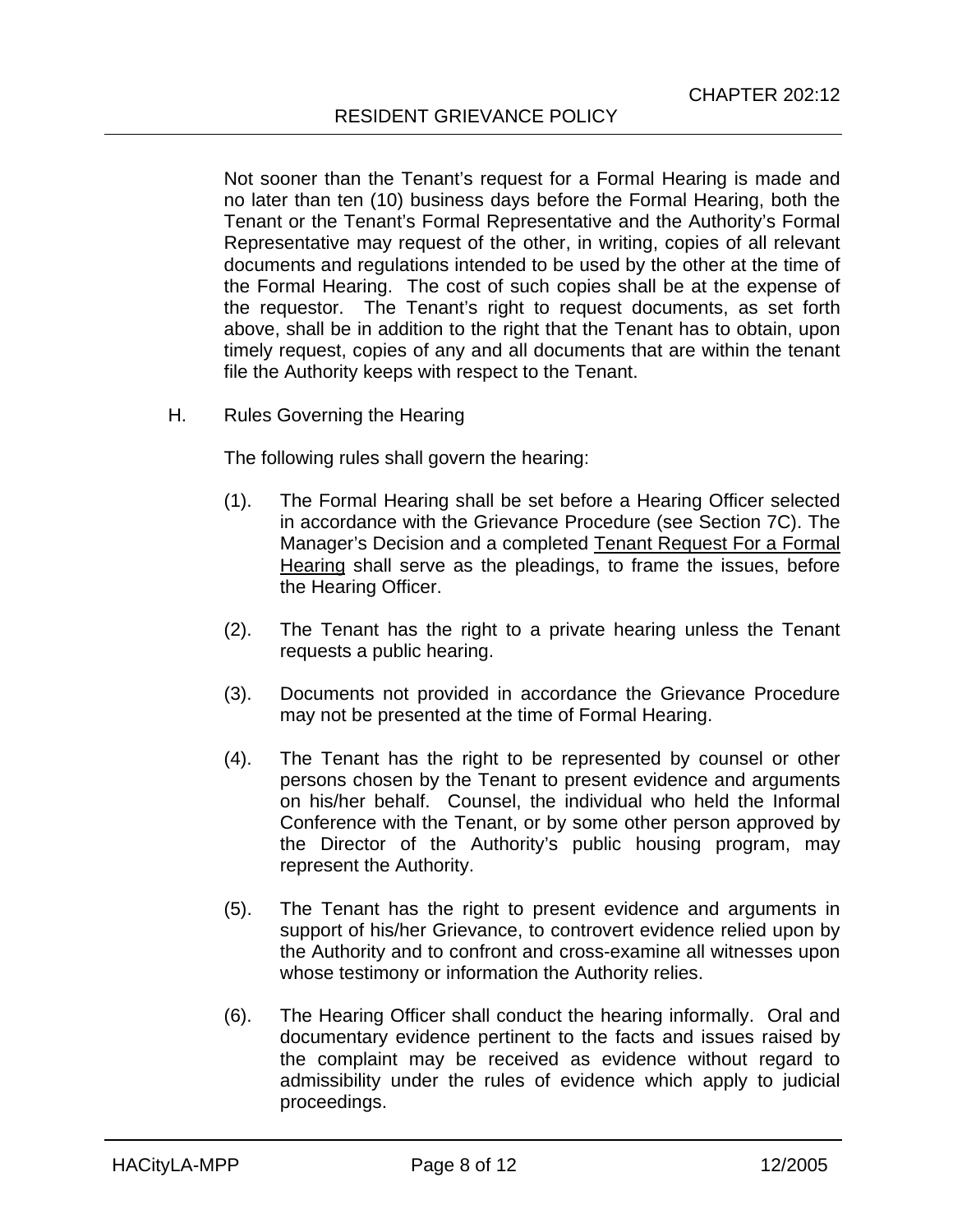- (7). Testimony shall be given under oath. The Hearing Officer will administer oaths.
- (8). The Hearing Officer shall hear all the testimony and accept the records, reports, documents and materials into evidence as submitted by the Tenant and the Authority. The Hearing Officer shall evaluate and give weight to the evidence to the extent of its relevance. The Hearing Officer shall have the right to examine any persons testifying and evidence submitted at the hearing. If a party or witness refuses to answer or comply with a request by the Hearing Officer for the opportunity to examine the evidence, the Hearing Officer may disregard the testimony of that person or that evidence.
- (9). The Grievance Administrator must electronically record the Formal Hearing and either the Authority or the Tenant may request to have a written transcript of the proceedings prepared at its expense.
- (10). The Hearing Officer shall require all individuals at the Formal Hearing to adhere to orderly conduct. Failure to comply with the direction of the Hearing Officer may result in the disorderly party being excluded from the hearing.
- (11). The parties to the grievance may stipulate to any or all factual allegations. Where all factual allegations are agreed, the Hearing Officer may make a decision without holding a hearing.
- (12). The Hearing Officer may make a decision without holding a hearing if the Hearing Officer determines that the issue has been decided in a previous grievance hearing.
- (13). A settlement may be reached at any time, provided such settlement is not contrary to law, regulation or a contract between the Authority and HUD.
- I. The Decision
	- (1). The Hearing Officer shall prepare a written decision. Such decision shall be:
		- a. Made within thirty (30) calendar days of the conclusion of the Formal Hearing;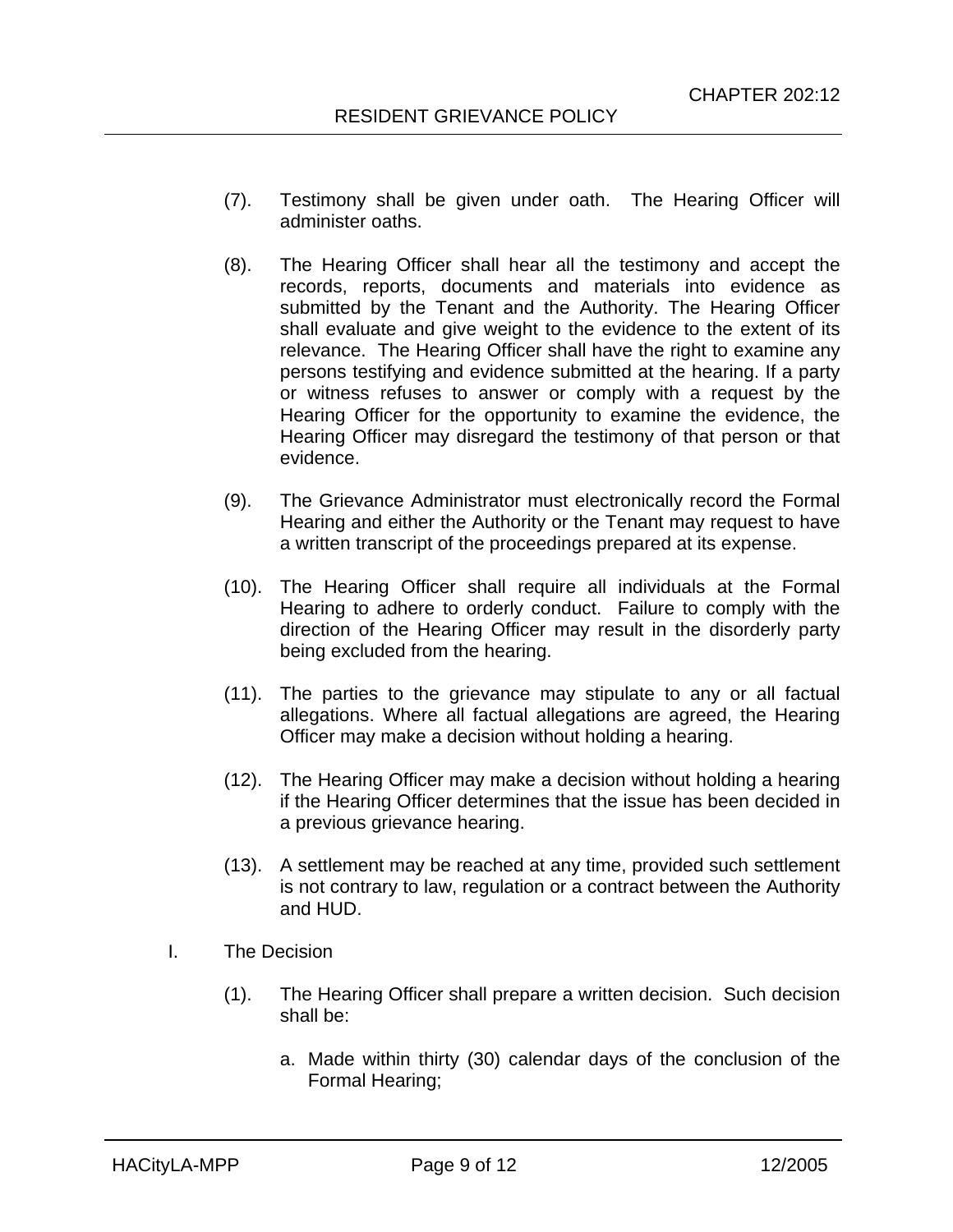- b. State the reasons for the decision and the evidence relied upon (the Hearing Officer may only consider testimony and evidence presented at the time of the hearing);
- c. Dated and signed by the Hearing Officer who presided over the Formal Hearing; and
- d. Delivered to the Grievance Administrator who shall, within ten (10) calendar days thereafter, mail a copy to the Tenant, or the Tenant's representative, and deliver a copy to the Director of the Authority's public housing program.
- (2). If the Hearing Officer is unable to reach a decision within the time allowed, the relief sought by the Tenant shall be granted.

#### K. EFFECT OF DECISION

- (1). The decision of the Hearing Officer shall be binding on the Authority and the Authority shall take all actions, or refrain from actions, necessary to carry out that decision, unless the Housing Authority Board of Commissioners determines and notifies the Tenant within sixty (60) calendar days following the decision that:
	- a. The Tenant dispute did not constitute a grievance as defined in this Grievance Procedure; OR,
	- b. The decision is contrary to applicable, law, regulations, or contract between the Housing Authority and HUD.
- (2). A decision by the Hearing Officer or the Authority Board of Commissioners in favor of the Authority or one which denies the relief requested by the Tenant in whole or in part shall not constitute a waiver of, nor affect in any manner whatever, any rights the Tenant may have to pursue an appropriate judicial proceeding thereafter.

#### 7. SELECTION OF A HEARING OFFICER

When a Formal Hearing is required, the Grievance Administrator shall select an impartial Hearing Officer from a list of certified Hearing Officers who:

a. Neither made nor approved the Authority's action under review, or is a subordinate of such a person described; or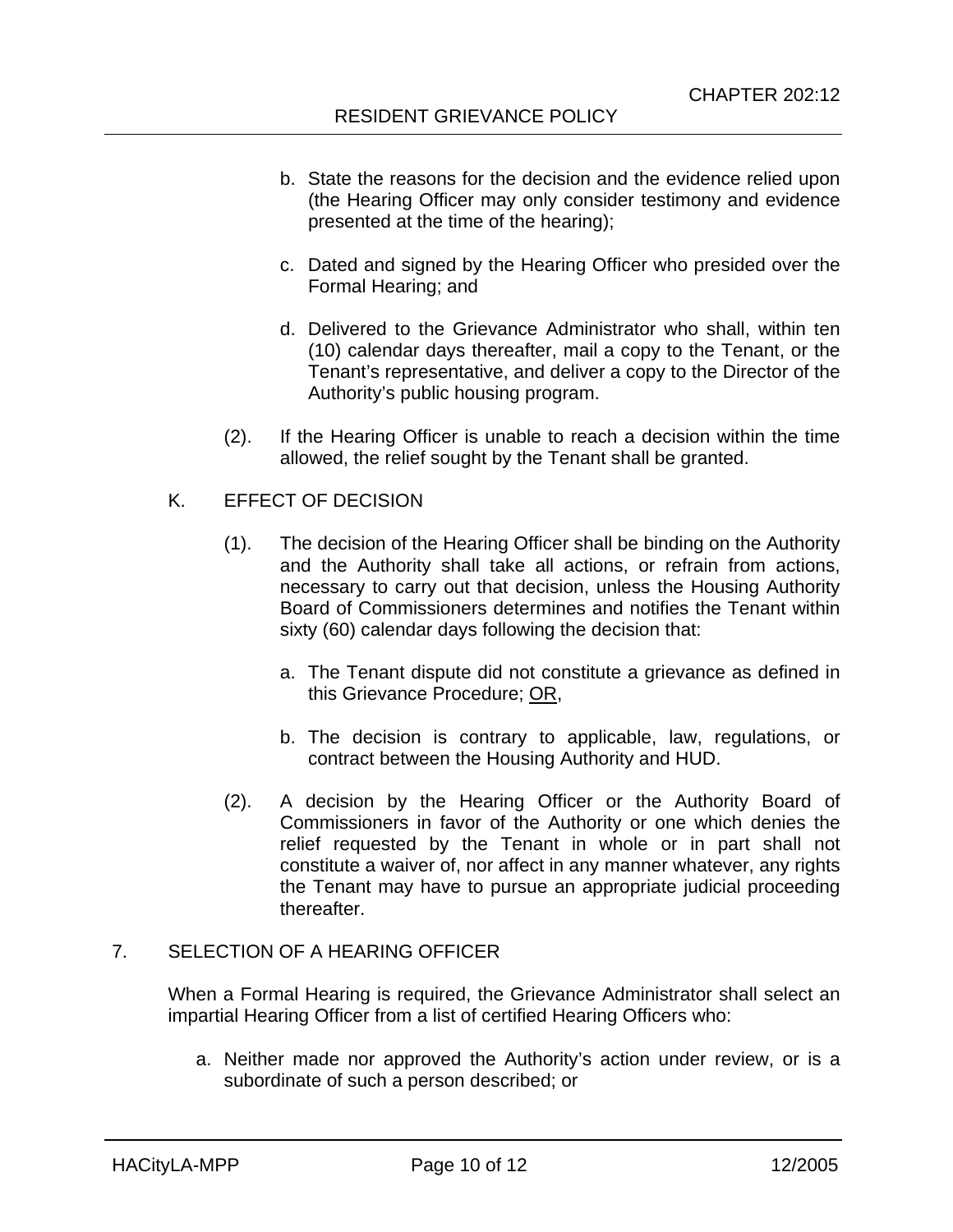b. Does not reside or is employed at the same development as the Tenant.

#### 8. GRIEVANCE ADMINISTRATOR

The Director of the Authority's public housing program, or his or her designee, shall serve as the Grievance Administrator and shall administer all aspects of the Formal Hearing Grievance Procedure. Duties shall include, without limitation:

- a. Receiving Formal Hearing requests;
- b. Setting the date, time and place of Formal Hearings;
- c. Maintaining a list of certified Hearing Officers;
- d. Selecting a certified Hearing Officer for each Formal Hearing;
- e. Providing Notice of Formal Hearing;
- f. Mailing copies of Decisions to all parties;
- g. Issuing subpoenas requiring the attendance of witnesses or the production of books and papers at the request of either the Tenant or the Authority;
- h. Maintaining all documents directly relevant to the Formal Hearing, submitted evidence and the original decision of the Hearing Officer; and
- i. Maintaining copies of all decisions, with all names and identifying references deleted, for the purpose of inspection by prospective Tenants and Hearing Officers.

### 9. CERTIFICATION PROCEDURE OF HEARING OFFICERS

To be certified as a Hearing Officer, a person:

- a. Must be recommended by the Director of the Authority's public housing program;
- b. Must be selected after consultation with resident organizations and consideration of any comments submitted in response; and
- c. Must have a combination of three years working experience with the interpretation, implementation, management and/or application of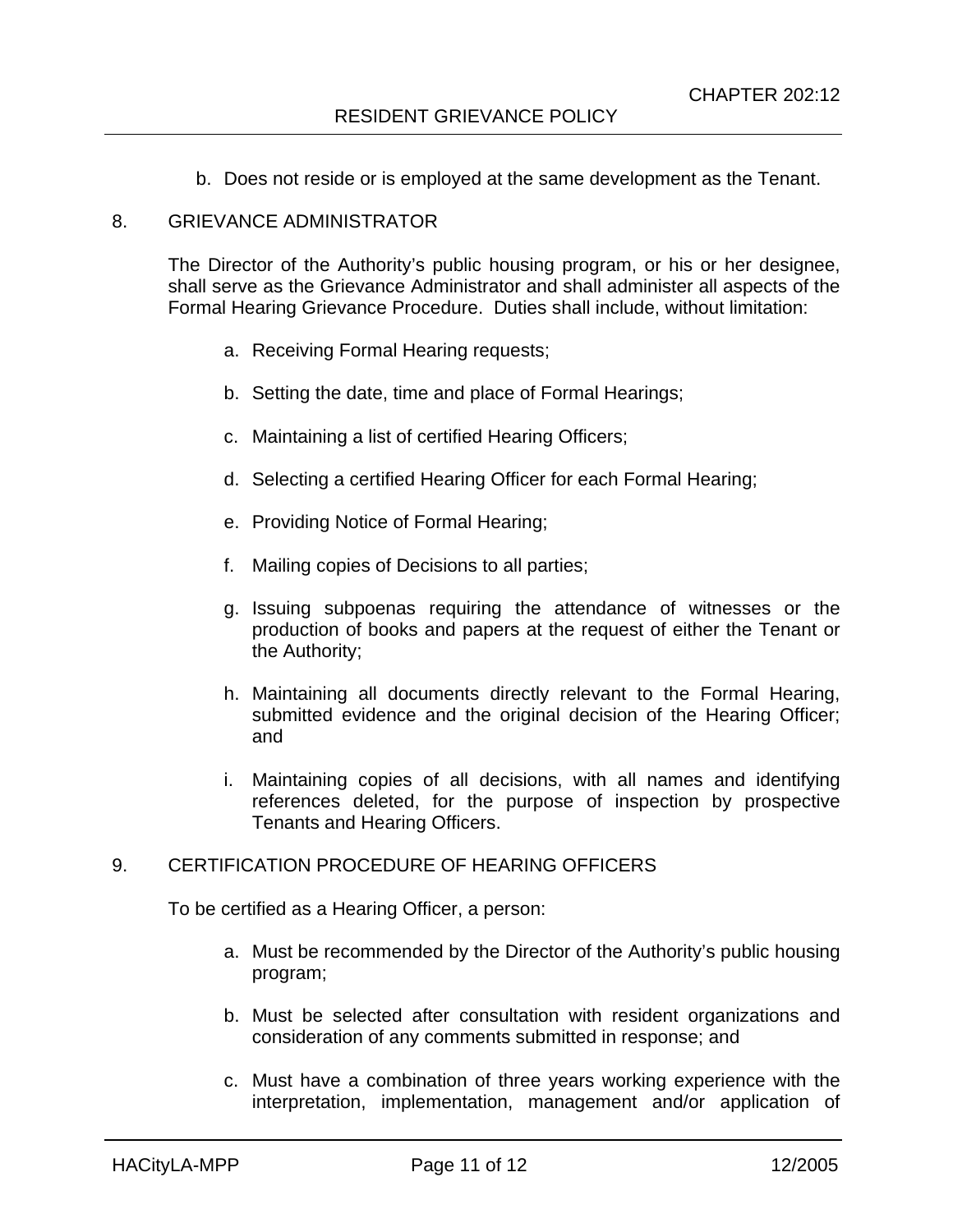public housing landlord-tenant rental agreements (i.e. a public housing manager or former manager) or three years working experience as a professional mediator or attorney.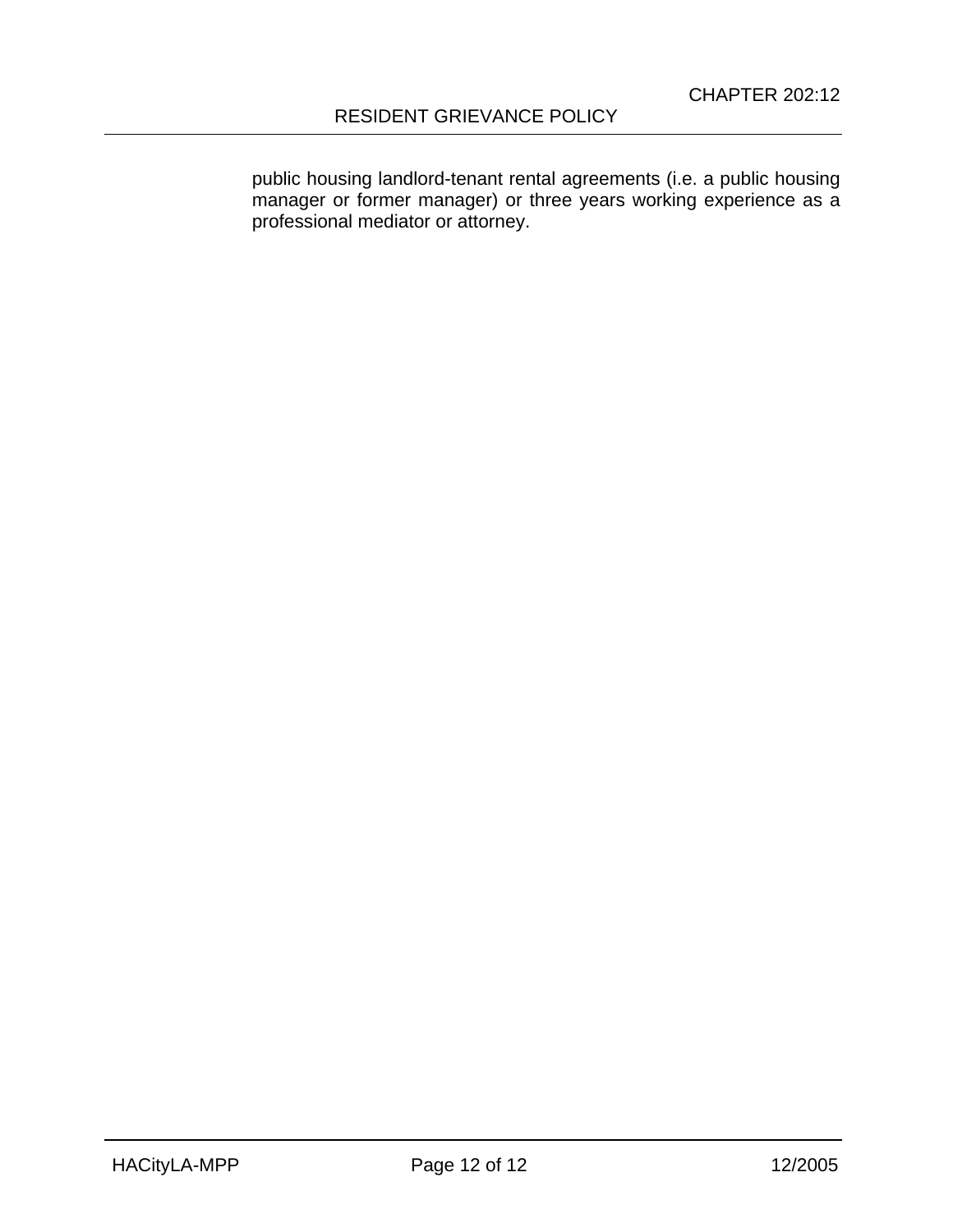# **TENANT REQUEST FOR A FORMAL HEARING**

| DATE: |         |               |        |  |
|-------|---------|---------------|--------|--|
| TO:   |         |               |        |  |
|       |         | Tenant's Name |        |  |
|       | Address |               | Unit # |  |
|       | City    | <b>State</b>  | Zip    |  |

**PLEASE TAKE NOTICE** that if you are dissatisfied with the Manager's Decision (delivered herewith) and wish a formal hearing in accordance with the Authority's grievance procedure, you may complete this Tenant Request for a Formal Hearing form and mail it, certified mail, return receipt requested, to The Director of Housing Services, Housing Authority of the City of Los Angeles, 2600 Wilshire Boulevard, Los Angeles CA 90057 : Attn: Grievance Administrator. You must mail this form within (10) days of the mailing of the Manager's Decision to you. Failure to complete and mail this form within ten (10) days will result in waiver of your rights to a formal hearing.

[ ] Additionally, in order to obtaining a formal hearing, you must establish a rent escrow account with the Housing Authority by including with this form a money order in the amount of \$\_\_\_\_\_\_\_\_. Additionally, on or before the fifth (5) of every month until your grievance is resolved, you are required to deposit \$ \_\_\_\_\_\_\_\_\_\_\_\_\_\_\_, by money order, with the Director of Housing Services. Failure to timely deposit the above amounts with the Director of Housing Services will result in your grievance being dismissed.

[ ] You are not required to establish a rent escrow account with the Housing Authority at this time.

----------------------------------------------------------------------------------------------------------------

Pursuant to federal regulation and in accordance with the Housing Authority's grievance procedure, you must set forth below the specific reasons for your grievance and the action or relief you want. Simple statements such as, "I disagree with the decision" will be rejected as nonspecific.

\_\_\_\_\_\_\_\_\_\_\_\_\_\_\_\_\_\_\_\_\_\_\_\_\_\_\_\_\_\_\_\_\_\_\_\_\_\_\_\_\_\_\_\_\_\_\_\_\_\_\_\_\_\_\_\_\_\_\_\_\_\_\_\_\_\_\_\_\_\_\_  $\_$  , and the set of the set of the set of the set of the set of the set of the set of the set of the set of the set of the set of the set of the set of the set of the set of the set of the set of the set of the set of th  $\_$  , and the set of the set of the set of the set of the set of the set of the set of the set of the set of the set of the set of the set of the set of the set of the set of the set of the set of the set of the set of th  $\_$  , and the set of the set of the set of the set of the set of the set of the set of the set of the set of the set of the set of the set of the set of the set of the set of the set of the set of the set of the set of th  $\_$  , and the set of the set of the set of the set of the set of the set of the set of the set of the set of the set of the set of the set of the set of the set of the set of the set of the set of the set of the set of th  $\_$  , and the set of the set of the set of the set of the set of the set of the set of the set of the set of the set of the set of the set of the set of the set of the set of the set of the set of the set of the set of th  $\_$  , and the set of the set of the set of the set of the set of the set of the set of the set of the set of the set of the set of the set of the set of the set of the set of the set of the set of the set of the set of th  $\_$  , and the set of the set of the set of the set of the set of the set of the set of the set of the set of the set of the set of the set of the set of the set of the set of the set of the set of the set of the set of th  $\_$  , and the set of the set of the set of the set of the set of the set of the set of the set of the set of the set of the set of the set of the set of the set of the set of the set of the set of the set of the set of th  $\_$  , and the set of the set of the set of the set of the set of the set of the set of the set of the set of the set of the set of the set of the set of the set of the set of the set of the set of the set of the set of th